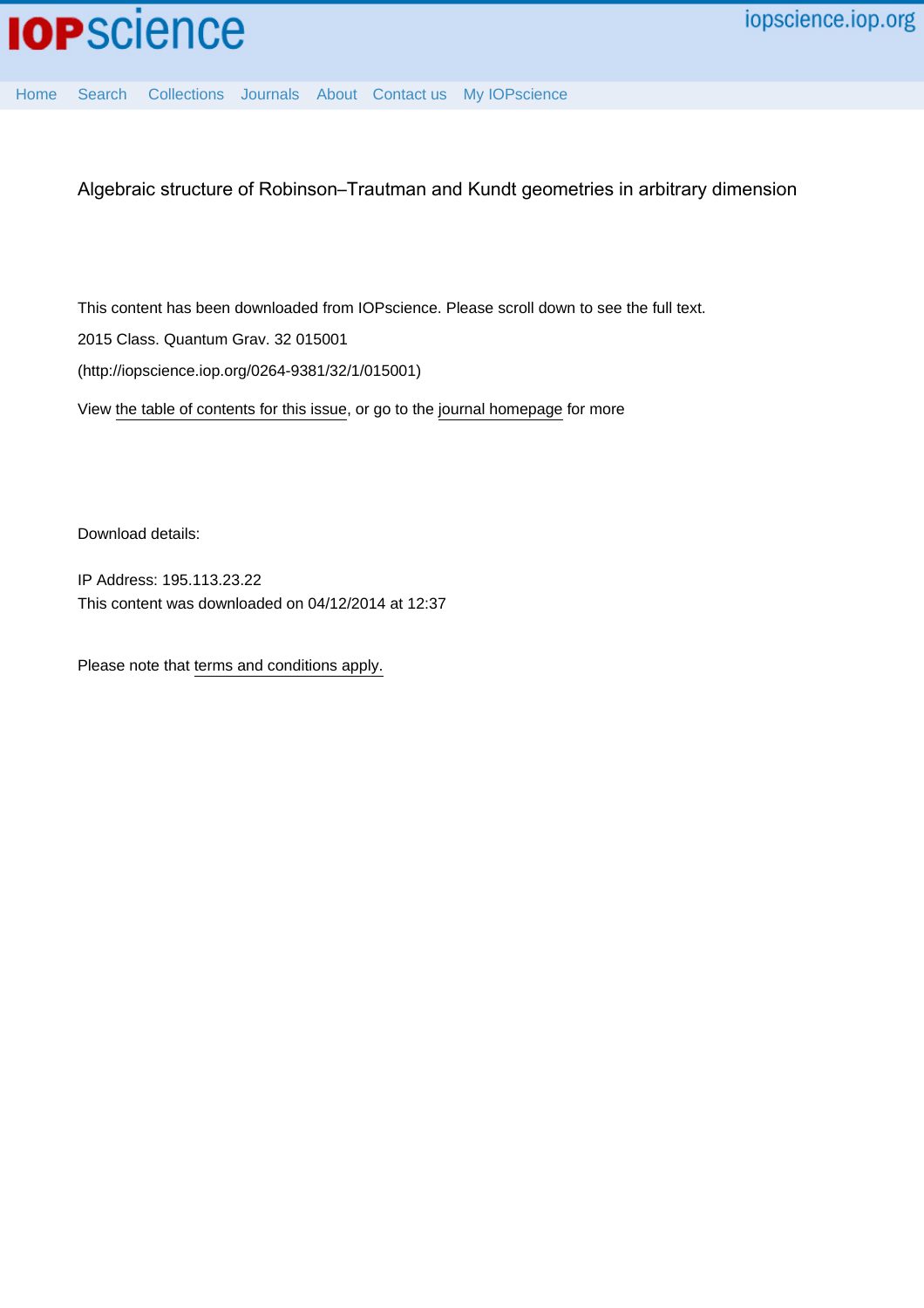Class. Quantum Grav. 32 (2015) 015001 (34pp) [doi:10.1088/0264-9381/32/1/015001](http://dx.doi.org/10.1088/0264-9381/32/1/015001)

# Algebraic structure of Robinson–Trautman and Kundt geometries in arbitrary dimension

# J Podolský and R Švarc

Institute of Theoretical Physics, Faculty of Mathematics and Physics, Charles University in Prague, V Holešovičkách 2, 180 00 Praha 8, Czech Republic

E-mail: [podolsky@mbox.troja.mff.cuni.cz](mailto:podolsky@mbox.troja.mff.cuni.cz) and [robert.svarc@mff.cuni.cz](mailto:robert.svarc@mff.cuni.cz)

Received 19 June 2014, revised 16 September 2014 Accepted for publication 17 September 2014 Published 3 December 2014



#### **Abstract**

We investigate the Weyl tensor algebraic structure of a fully general family of D-dimensional geometries that admit a non-twisting and shear-free null vector field **k**. From the coordinate components of the curvature tensor we explicitly derive all Weyl scalars of various boost weights. This enables us to give a complete algebraic classification of the metrics in the case when the optically privileged null direction **k** is a (multiple) Weyl aligned null direction (WAND). No field equations are applied, so the results are valid not only in Einstein's gravity, including its extension to higher dimensions, but also in any metric gravitation theory that admits non-twisting and shear-free spacetimes. We prove that all such geometries are of type I(b), or more special, and we derive surprisingly simple necessary and sufficient conditions under which **k** is a double, triple or quadruple WAND. All possible algebraically special types, including the refinement to subtypes, are thus identified, namely  $II(a)$ ,  $II(b)$ , II(c), II(d), III(a), III(b), N, O, II<sub>i</sub>, III<sub>i</sub>, D, D(a), D(b), D(c), D(d), and their combinations. Some conditions are identically satisfied in four dimensions. We discuss both important subclasses, namely the Kundt family of geometries with the vanishing expansion ( $\Theta = 0$ ) and the Robinson–Trautman family  $(\Theta \neq 0, \text{ and in particular } \Theta = 1/r)$ . Finally, we apply Einstein's field equations and obtain a classification of all Robinson–Trautman vacuum spacetimes. This reveals fundamental algebraic differences in the  $D > 4$  and  $D = 4$  cases, namely that in higher dimensions there only exist such spacetimes of types  $D(a) \equiv D(abd)$ ,  $D(c) \equiv D(bcd)$  and O.

Keywords: algebraic classification, Kundt, Robinson–Trautman PACS numbers: 04.20.Jb, 04.50.-h, 04.30.-w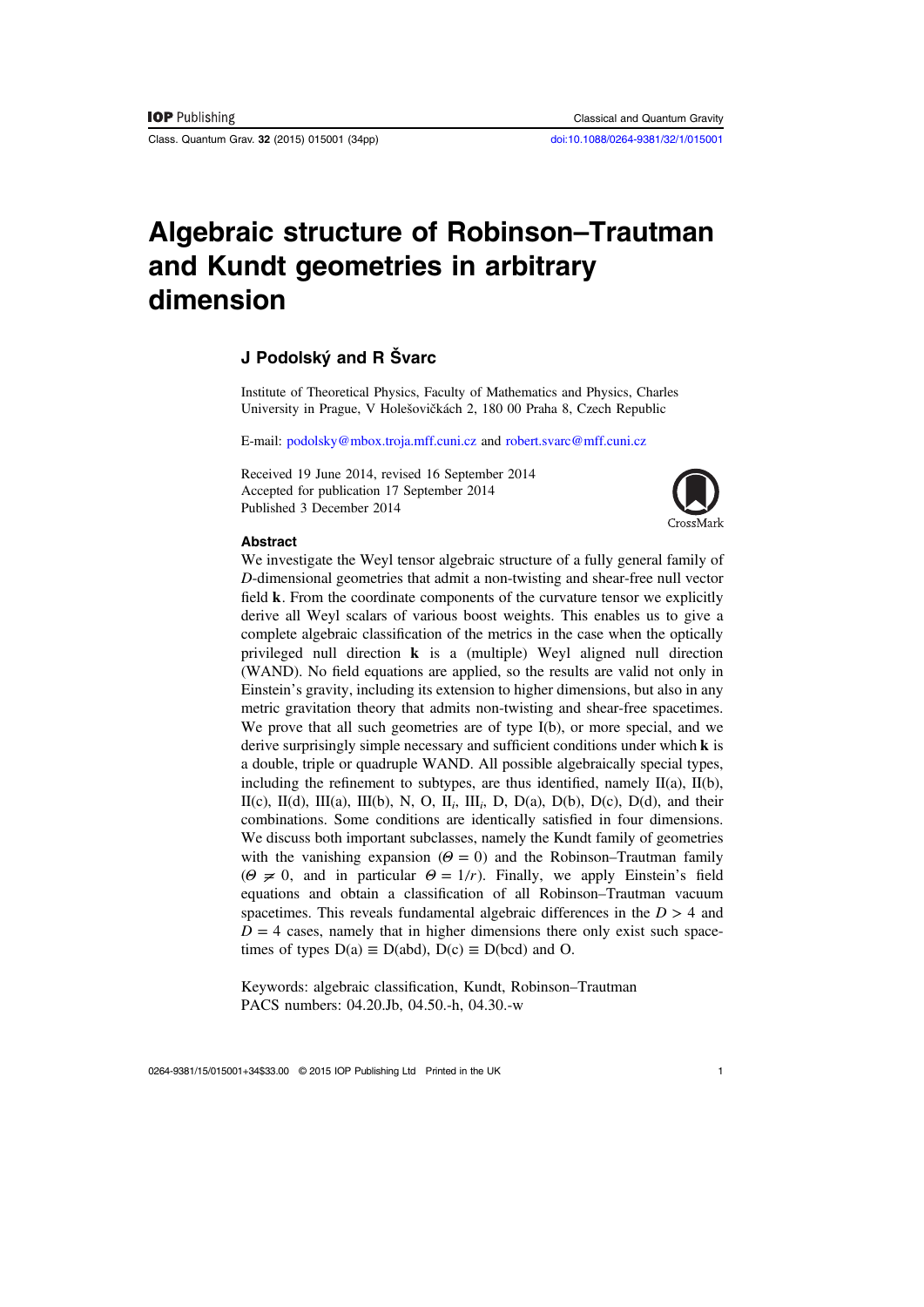#### 1. Introduction

Exact spacetimes play a crucial role in understanding Einstein's general relativity and other metric theories of gravity. They enable us to investigate many mathematical and physical aspects of fundamental models in cosmology, black hole physics and theory of gravitational waves.

Among the most important of such classes of exact solutions there are Robinson– Trautman [[1,](#page-33-0) [2\]](#page-33-0) and Kundt [\[3](#page-33-0), [4](#page-33-0)] geometries. They were discovered almost simultaneously about half a century ago, shortly after the advent of new concepts and techniques in general relativity, in particular geometrical optics of null congruences and algebraic classification of the Weyl tensor. Since then, an enormous progress has been made in investigation of their various properties.

From the geometrical point of view, both these classes belong to a large family of geometries admitting a non-twisting shear-free congruence of geodesics, generated by a null vector field **k**. The Kundt class is defined by having vanishing expansion while the other case with non-vanishing expansion defines the Robinson–Trautman class. The former includes the famous pp-waves (with a covariantly constant **k**), more general non-expanding gravitational waves (including gyratons, non-vanishing cosmological constant Λ, impulsive limits), VSI and CSI spacetimes (for which all scalar invariants of curvature vanish and are constant, respectively), or the direct-product spacetimes (Bertotti–Robinson, Nariai, Plebański–Hacyan). In the Robinson–Trautman class there are, e.g., some well-known black holes (Schwarzchild, Reissner–Nordström, Schwarzchild–de Sitter, Vaidya), expanding spherical gravitational waves (including  $\Lambda$ ), the C-metric (representing the field of accelerated black holes) or Kinnersley's and Bonnor's 'photon rockets'. Details and a number of references can be found in the monographs [[5,](#page-33-0) [6](#page-33-0)] (chapters 28, 31 and 19, 18, respectively).

In view of the growing interest to generalize Einstein's theory and to extend it to higher dimensions, it is a natural task to find and analyze specific properties of such spacetimes. Assuming the validity of Einstein's field equations (for vacuum with  $\Lambda$ , aligned electromagnetic field, pure radiation, gyratonic matter), the explicit Robinson–Trautman class in any dimension was studied in [\[7](#page-33-0)–[9](#page-33-0)]. The complementary Kundt class was also investigated, e.g., in [\[10](#page-33-0), [11\]](#page-33-0). The results were summarized in the recent review [\[12](#page-33-0)] on algebraic properties of higher dimensional spacetimes.

In this paper we consider the fully general class of non-twisting and shear-free geometries in an arbitrary dimension  $D \geq 4$ , without assuming any field equations. Starting from the canonical form of the metric we derive all components of the Riemann, Ricci and Weyl tensors, and the Weyl tensor is projected onto a suitable null frame. It enables us to give a complete and explicit classification of the whole class into the algebraic types and subtypes based on the WAND multiplicity of the optically privileged null vector field **k**. Our new results thus considerably generalize the study of algebraic structure of the non-expanding Kundt family of geometries [\[13](#page-33-0)] and exemplify general conclusions of previous works [[14](#page-33-0)–[17\]](#page-33-0).

We introduce the general metric in section [2](#page-3-0). In section [3](#page-4-0) the null frame components of the Weyl tensor are employed for the algebraic classification. The necessary and sufficient conditions for all principal and secondary alignment (sub)types are discussed in sections [4](#page-8-0) and [5.](#page-12-0) Results for the Kundt class are summarized in section [6](#page-13-0) while those for the Robinson– Trautman class are contained in section [7](#page-15-0). In section [8](#page-18-0) we discuss a special case, namely the Robinson–Trautman vacuum spacetimes in D-dim Einstein's theory. Coordinate components of the Riemann, Ricci, and Weyl tensors for the generic non-twisting shear-free geometry are given in appendix [A.](#page-26-0)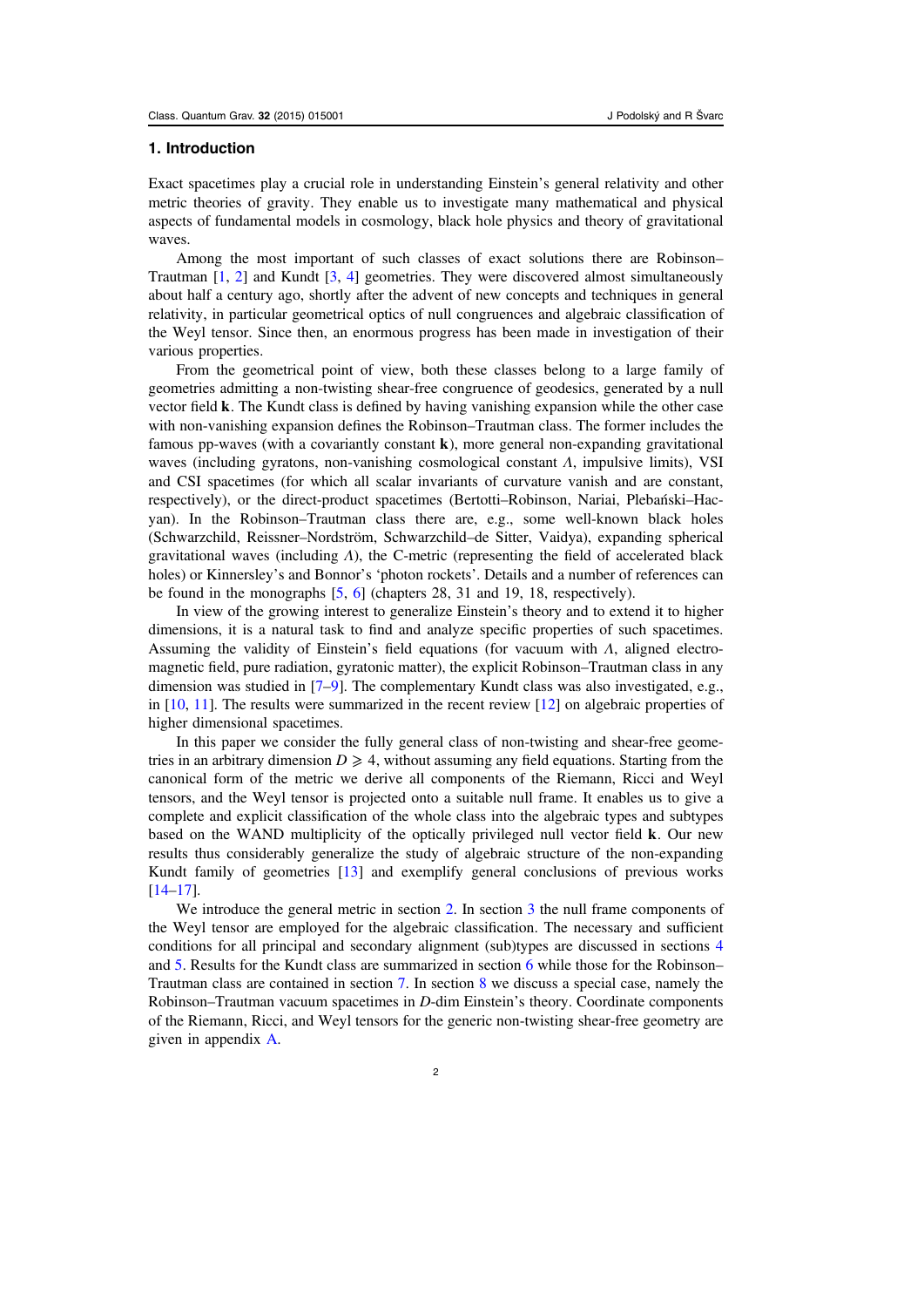#### <span id="page-3-0"></span>2. Robinson–Trautman and Kundt geometries

The metric of the most general non-twisting  $D$ -dimensional geometry can be written in the form [\[7](#page-33-0)]

$$
ds^{2} = g_{pq}(r, u, x)dx^{p} dx^{q} + 2 g_{up}(r, u, x)du dx^{p} - 2 du dr + g_{uu}(r, u, x)du^{2},
$$
 (1)

if natural coordinates are used. A non-twisting character of the spacetime implies the existence of a foliation by null hypersurfaces  $u =$  const., i.e., a family of maximal integral submanifolds labeled by the coordinate  $u$ . By the Frobenius theorem, this is equivalent to the existence of a non-twisting null vector field **k** that is everywhere tangent (and normal) to  $u =$ const. Since this field **k** generates a congruence of null geodesics in the whole spacetime, it is most natural to take their affine parameter r as the second coordinate, so that  $\mathbf{k} = \partial_r$ . At any fixed u and r we are thus left with a  $(D - 2)$ -dimensional Riemannian manifold covered by the spatial coordinates  $x^p$ . We will use the indices *m*, *n*, *p*, *q* (ranging from 2 to *D* − 1) to label these spatial coordinates on the transverse space, and a shorthand  $x$  for their complete set. The non-vanishing contravariant metric components are

$$
g^{pq}, \quad g^{ru} = -1, \quad g^{rp} = g^{pq}g_{uq}, \quad g^{rr} = -g_{uu} + g^{pq}g_{up}g_{uq}, \tag{2}
$$

where  $g^{pq}$  is an inverse matrix to  $g_{pq}$ . This implies

$$
g_{up} = g_{pq}g^{rq}, \quad g_{uu} = -g^{rr} + g_{pq}g^{rp}g^{rq} \,. \tag{3}
$$

The covariant derivative of the geometrically privileged null vector field  $\mathbf{k} = \partial_r$  with respect to the metric (1) is  $k_{a;b} = \Gamma_{ab}^u = \frac{1}{2}g_{ab,r}$  so that  $k_{r;b} = 0 = k_{a;r}$ . Consequently, the *optical matrix* [[12\]](#page-33-0) defined as  $\rho_{ij} \equiv k_{a;b} m_i^a m_j^b$ , where  $m_i^a$  are components of  $(D-2)$  unit vectors  $m_i$  such that  $m_i \cdot \mathbf{k} = 0 \Rightarrow m_i^u = 0$ , forming an orthonormal basis in the transverse Riemannian space, is simply given by  $\rho_{ij} = k_{p;q} m_i^p m_j^q = \frac{1}{2} g_{pq,r} m_i^p m_j^q$ . This can be decomposed as  $\rho_{ij} = A_{ij} + \sigma_{ij} + \Theta \delta_{ij}$ , where  $A_{ij} \equiv \rho_{[ij]}$  is the antisymmetric twist matrix,  $\sigma_{ij}$ is the symmetric traceless *shear matrix*, and the scalar  $\Theta = \frac{1}{D-2} \delta^{ij} \rho_{ij}$  determines the expansion of the privileged vector field **k**.

It can be observed that  $A_{ij} = \frac{1}{2} g_{pq,r} m_i^p m_j^q = 0$  which confirms that the metric (1) is non-twisting. Now, imposing the additional condition that the metric is *shear-free*,  $\sigma_{ij} = 0$ , we obtain the relation

$$
\rho_{ij} = \Theta \delta_{ij} = \frac{1}{2} g_{pq,r} m_i^p m_j^q. \tag{4}
$$

Using the orthonormality relation  $\delta_{ij} = g_{pq} m_i^p m_j^q$  we thus immediately infer

$$
g_{pq,r} = 2\Theta g_{pq},\tag{5}
$$

implying  $g_{pq,rr} = 2(\Theta_r + 2\Theta^2)g_{pq}$ . The expression (5) can be integrated as

$$
g_{pq} = R^2(r, u, x)h_{pq}(u, x), \qquad \text{where} \quad \frac{R_{,r}}{R} = \Theta. \tag{6}
$$

Since either  $\Theta = 0$  or  $\Theta \neq 0$ , there are thus two distinct classes of non-twisting shear-free geometries. The Kundt class [\[3](#page-33-0)–[6](#page-33-0), [10,](#page-33-0) [12](#page-33-0), [13,](#page-33-0) [18](#page-33-0)] is defined by having the vanishing expansion,  $\Theta = 0$ , in which case the spatial metric  $g_{pq}(u, x) = h_{pq}(u, x)$  is independent of the affine parameter r (and R in (6) effectively reduces to  $R = 1$ ). The other case  $\Theta \neq 0$  gives the expanding Robinson–Trautman class  $[1, 2, 5-8, 12]$  $[1, 2, 5-8, 12]$  $[1, 2, 5-8, 12]$  $[1, 2, 5-8, 12]$  $[1, 2, 5-8, 12]$  $[1, 2, 5-8, 12]$  $[1, 2, 5-8, 12]$  $[1, 2, 5-8, 12]$  $[1, 2, 5-8, 12]$ , for which R is a non-trivial function of *r* determined by  $R = \exp(\int \Theta(r, u, x) dr)$ .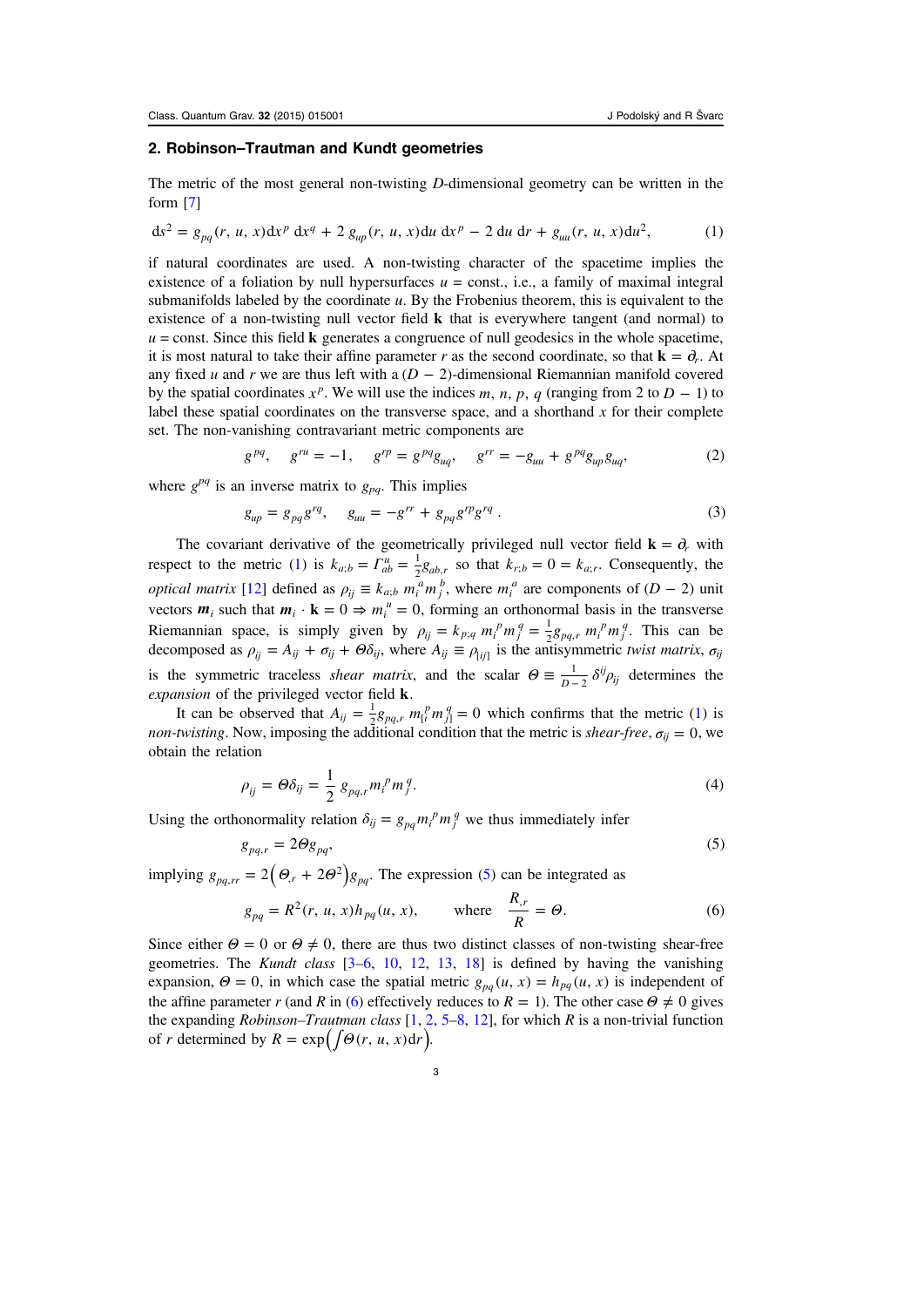# <span id="page-4-0"></span>3. Frame components of the Weyl tensor and its classification

The natural null frame for the general metric ([1\)](#page-3-0) is given by

$$
\boldsymbol{k} = \mathbf{k} = \partial_r, \qquad \boldsymbol{l} = \frac{1}{2} g_{uu} \partial_r + \partial_u, \qquad \boldsymbol{m}_i = m_i^p \Big( g_{up} \partial_r + \partial_p \Big), \tag{7}
$$

satisfying  $k \cdot l = -1$ ,  $m_i \cdot m_j = \delta_{ij}$ . All the Weyl tensor components with respect to such a frame  $(k, l, m_i)$ , sorted by the boost weight, can be denoted as [\[13](#page-33-0), [19\]](#page-33-0)

$$
\Psi_{0^{ij}} = C_{abcd} k^a m_i^b k^c m_j^d,
$$
  
\n
$$
\Psi_{1^{ijk}} = C_{abcd} k^a m_i^b m_j^c m_k^d, \qquad \Psi_{1T^i} = C_{abcd} k^a l^b k^c m_i^d,
$$
  
\n
$$
\Psi_{2^{ijkl}} = C_{abcd} m_i^a m_j^b m_k^c m_i^d, \qquad \Psi_{2S} = C_{abcd} k^a l^b l^c k^d,
$$
  
\n
$$
\Psi_{2^{ij}} = C_{abcd} k^a l^b m_i^c m_j^d, \qquad \Psi_{2T^{ij}} = C_{abcd} k^a m_i^b l^c m_j^d,
$$
  
\n
$$
\Psi_{3^{ijk}} = C_{abcd} l^a m_i^b m_j^c m_k^d, \qquad \Psi_{3T^i} = C_{abcd} l^a k^b l^c m_i^d,
$$
  
\n
$$
\Psi_{4^{ij}} = C_{abcd} l^a m_i^b l^c m_j^d.
$$
  
\n(8)

The scalars in the right column could, in fact, be obtained from those in the left column by contractions, namely  $\Psi_{1T} = \Psi_{1k}^{k_i}$ ,  $\Psi_{2S} = \Psi_{2T}^{k_i}$ ,  $\Psi_{2T}^{(ij)} = \frac{1}{2} \Psi_{2^{ikj}}$ ,  $\Psi_{2T}^{(ij)} = \frac{1}{2} \Psi_{2^{ij}}$ ,  $\Psi_{3T}^{i} = \Psi_{3k}^{k_i}$ . Relations of these Newman–Penrose-like quantities to other equivalent notations employed in [[12\]](#page-33-0) and elsewhere can be found in [\[13\]](#page-33-0).

For the invariant (sub)classification of the Weyl tensor algebraic structure it is also necessary to introduce the following irreducible components of these scalars (see [\[12](#page-33-0)]):

$$
\tilde{\mathbf{\Psi}}_{\mathbf{i}^{ijk}} \equiv \mathbf{\Psi}_{\mathbf{i}^{ijk}} - \frac{1}{D-3} \Big( \delta_{ij} \mathbf{\Psi}_{1T^k} - \delta_{ik} \mathbf{\Psi}_{1T^j} \Big), \tag{9}
$$

$$
\tilde{\mathbf{\Psi}}_{2T^{(ij)}} \equiv \mathbf{\Psi}_{2T^{(ij)}} - \frac{1}{D-2} \delta_{ij} \mathbf{\Psi}_{2S},\tag{10}
$$

$$
\tilde{\Psi}_{2^{ijkl}} \equiv \Psi_{2^{ijkl}} - \frac{2}{D-4} \Big( \delta_{ik} \tilde{\Psi}_{2T^{(jl)}} + \delta_{jl} \tilde{\Psi}_{2T^{(ik)}} - \delta_{il} \tilde{\Psi}_{2T^{(jk)}} - \delta_{jk} \tilde{\Psi}_{2T^{(il)}} \Big) - \frac{2}{(D-2)(D-3)} \Big( \delta_{ik} \delta_{jl} - \delta_{il} \delta_{jk} \Big) \Psi_{2S},
$$
\n(11)

$$
\tilde{\varPsi}_{3^{ijk}} \equiv \varPsi_{3^{ijk}} - \frac{1}{D-3} \Big( \delta_{ij} \varPsi_{3T^k} - \delta_{ik} \varPsi_{3T^j} \Big) \,. \tag{12}
$$

The main step now is to project the coordinate components  $(A.34)$  $(A.34)$  $(A.34)$ – $(A.43)$  $(A.43)$  of the Weyl tensor of a generic non-twisting shear-free geometry (see appendix [A\)](#page-26-0) onto the null frame (7). A long calculation with non-trivial cancelations of various terms reveals that the corresponding Weyl scalars take the following explicit and surprisingly simple form

$$
\Psi_{0^{ij}} = 0,\tag{13}
$$

$$
\Psi_{1T^i} = m_i^p \frac{D-3}{D-2} \Bigg[ \left( -\frac{1}{2} g_{up,r} + \Theta g_{up} \right)_{,r} + \Theta_{,p} \Bigg], \tag{14}
$$

$$
\tilde{\varPsi}_{\mathbf{i}^{ijk}} = 0,\tag{15}
$$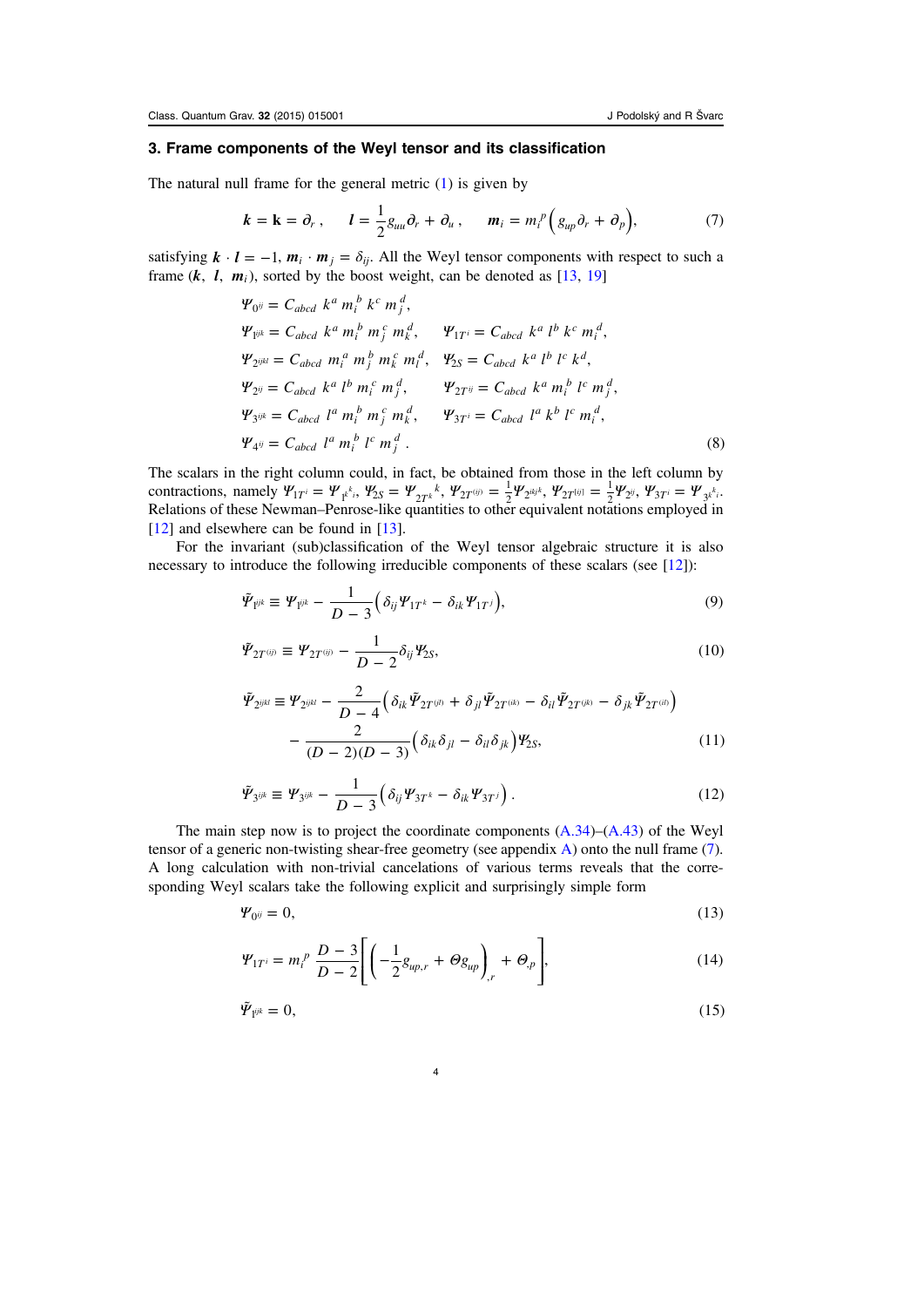<span id="page-5-0"></span>
$$
\Psi_{2S} = \frac{D-3}{D-1} P,\tag{16}
$$

$$
\tilde{\mathcal{Y}}_{2T^{(ij)}} = m_i^p m_j^q \frac{1}{D-2} \bigg( \mathcal{Q}_{pq} - \frac{1}{D-2} g_{pq} \mathcal{Q} \bigg), \tag{17}
$$

$$
\tilde{\varPsi}_{2^{ijkl}} = m_i^m m_j^m m_k^m m_l^q S C_{m p n q}, \qquad (18)
$$

$$
\Psi_{2^{ij}} = m_i^p m_j^q F_{pq},\tag{19}
$$

$$
\Psi_{3T} = m_i^p \frac{D-3}{D-2} V_p, \tag{20}
$$

$$
\tilde{\mathbf{\Psi}}_{3^{ijk}} = m_i^p m_j^m m_k^q \bigg( X_{pmq} - \frac{2}{D-3} \, g_{p[m} X_{q]} \bigg),\tag{21}
$$

$$
\Psi_{4^{ij}} = m_i^p m_j^q \bigg( W_{pq} - \frac{1}{D-2} g_{pq} W \bigg), \tag{22}
$$

where

$$
P = \left(\frac{1}{2}g_{uu,r} - \Theta g_{uu}\right)_{,r} + \frac{1}{(D-2)(D-3)}S_{R} - \frac{1}{4}\frac{D-4}{D-2}g^{mn}g_{um,r}g_{un,r} + \frac{1}{D-2}\left(g^{m}g_{un,r} + g^{mn}g_{um,r}||_{n}\right) - \frac{2}{D-2}g^{rn}g_{un}\Theta_{,r} - 2\Theta_{,u} - \frac{4}{D-2}g^{rn}\Theta_{,n} - \Theta^{2}\frac{D-4}{D-2}g^{rn}g_{un} + \Theta\left(\frac{D-6}{D-2}g^{rn}g_{un,r} - \frac{2}{D-2}g^{mn}g_{um}||_{n}\right),
$$
\n(23)

$$
Q_{pq} = {}^{S}R_{pq} + (D - 4) \left[ \frac{1}{2} \left( f_{pq} + g_{u(p}g_{q)u,rr} \right) - \left( \Theta_{,r} - \Theta^{2} \right) g_{up}g_{uq} - 2g_{u(p}\Theta_{,q)} - \Theta \left( g_{u(p||q)} + 2g_{u(p}g_{q)u,r} \right) \right],
$$
\n(24)

$$
F_{pq} = g_{u[p,q],r} - g_{u[p}g_{q]u,rr} + 2\Theta(g_{u[p}g_{q]u,r} - g_{u[p,q]}),
$$
\n(25)

$$
V_p = \frac{1}{2} \left[ \frac{1}{2} g_{uu} g_{up,rr} - g_{uu,rp} + g_{up,ru} - \frac{1}{2} g^{rn} g_{un,r} g_{up,r} \right]
$$
  
+  $g^{mn} g_{um,r} E_{np} - g_{up} \left( g_{uu,rr} - \frac{1}{2} g^{mn} g_{um,r} g_{un,r} \right) \right]$   
+  $\frac{1}{D-3} \left[ \frac{1}{2} g^{rn} g_{un} g_{up,rr} + g^{mn} e_{m[n} g_{p]u,r} - g^{rn} g_{u[n,p],r} + \frac{1}{2} g^{rn} \left( g_{u[p,r||n]} + f_{pn} \right) \right]$   
-  $g^{mn} \left( g_{m[p,u||n]} + g_{u[m,p]||n} \right) - \frac{1}{2} g_{up} \left( g^{rn} g_{un,rr} + g^{mr} f_{mn} \right) \right]$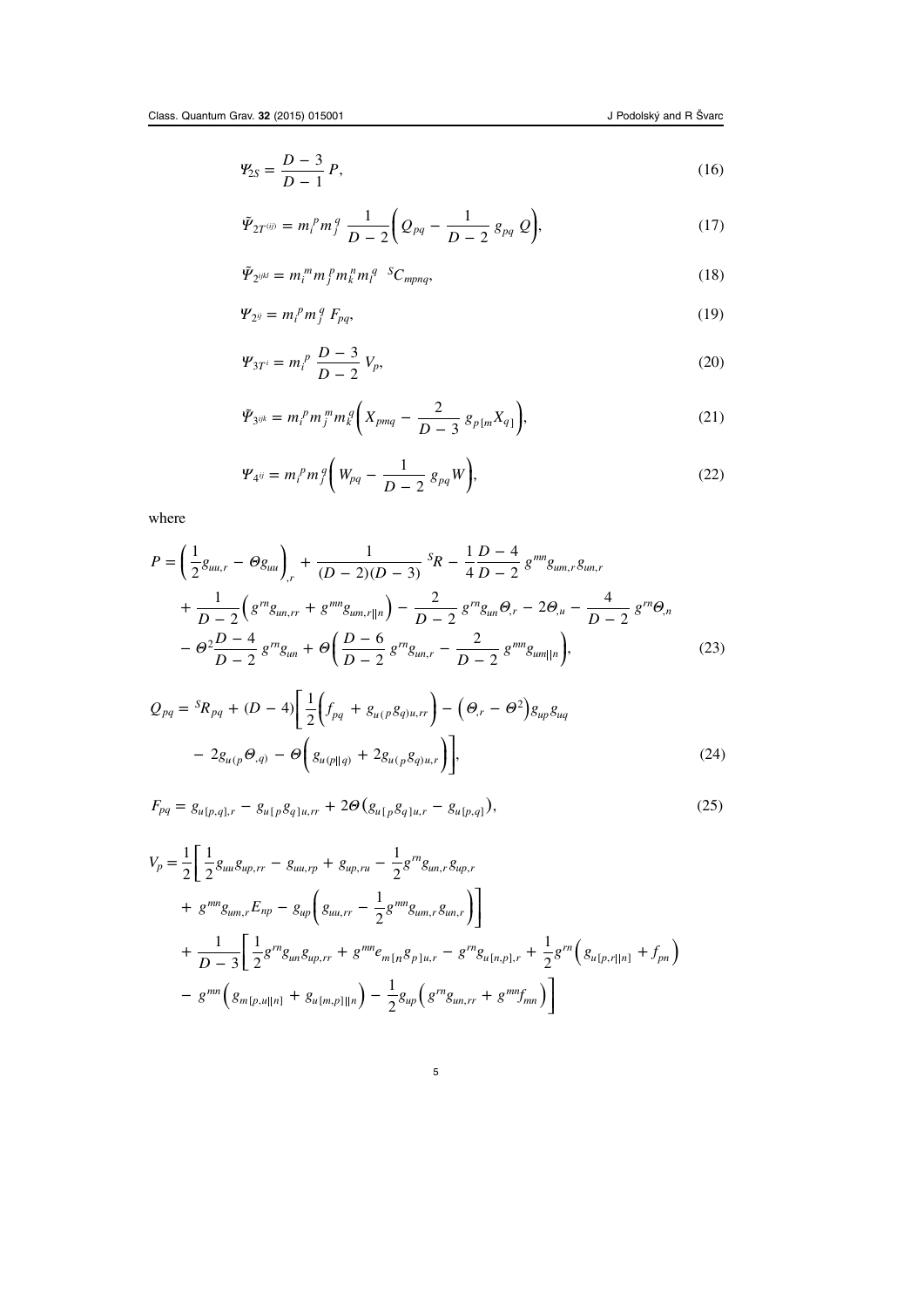<span id="page-6-0"></span>
$$
+\frac{1}{2}g_{up}g_{uu}\Theta_{,r}+g_{up}\Theta_{,u}+\frac{1}{2}g_{uu}\Theta_{,p}-\Theta\left[\frac{1}{2}g_{uu}g_{up,r}-g_{uu,p}+g_{up,u}-g^{rn}g_{u[n}g_{p]u,r}+g^{rn}E_{np}-g_{up}g_{uu,r}+\frac{1}{D-3}\left(3g^{rn}g_{u[n}g_{p]u,r}-3g^{rn}g_{u[n,p]}-\frac{1}{2}g_{up}g^{mn}g_{mn,u}+\frac{1}{2}g^{rn}g_{np,u}\right)\right],
$$
(26)

 $X_{pmq} = g_{p[m,u||q]} + g_{u[q,m]||p} + g_{up}g_{u[m}g_{q]u,rr} + e_{p[m}g_{q]u,r}$ 

$$
-g_{u[q}g_{m]u,r||p} - g_{up}g_{u[m,r||q]} - \frac{1}{2}g_{u[q}g_{m]u,r}g_{up,r}
$$
  
+  $\Theta\left(3g_{u[q}g_{m]u,r}g_{up} + g_{u[q}g_{m]p,u} + g_{u[q}g_{m]u||p} - g_{up||(m}g_{q]u} - 2g_{u[q,m]}g_{up}\right),$  (27)

$$
W_{pq} = -\frac{1}{2}g_{uu||p||q} - \frac{1}{2}g_{pq,uu} + g_{u(p,u||q)} - \frac{1}{2}g_{uu,r}e_{pq} + \frac{1}{2}g_{uu,(p}g_{q)u,r} - g_{uu,r(p}g_{q)u}
$$
  
+ 
$$
\frac{1}{2}g_{uu}g_{u(p,r||q)} + \frac{1}{2}g_{uu}g_{u(q}g_{p)u,rr} - \frac{1}{2}g_{uu,r}g_{up}g_{uq} + g_{u(q}g_{p)u,ru}
$$
  
+ 
$$
\frac{1}{4}g^{mn}\left(g_{um}g_{un}g_{up,r}g_{uq,r} + g_{um,r}g_{un,r}g_{up}g_{uq}\right) - \frac{1}{2}g^{mn}g_{um}g_{un,r}g_{u(q}g_{p)u,r}
$$
  
+ 
$$
g^{mn}\left(E_{mp}E_{nq} + g_{um,r}E_{n(p}g_{q)u} - g_{um}E_{n(p}g_{q)u,r}\right)
$$
  
+ 
$$
\Theta\left(g_{up}g_{uq}g_{uu,r} + g_{uu,(p}g_{q)u} - g_{uu}g_{u(p}g_{q)u,r} - 2g_{u(p}g_{q)u,u} - \frac{1}{2}g_{uu}g_{pq,u}\right),
$$
(28)

their contractions are defined as  $Q \equiv g^{pq}Q_{pq}$ ,  $W \equiv g^{pq}W_{pq}$  and  $X_q \equiv g^{pm}X_{pmq}$ , and the auxiliary quantities are defined in [\(A.44](#page-32-0))–([A.53](#page-33-0)).

As a generalization of the classical Petrov classification of four-dimensional spacetimes in Einstein's theory, classification scheme of the algebraic structure of the Weyl tensor is based on whether the scalars [\(8\)](#page-4-0) of various boost weights vanish or not in a suitable null frame [[20\]](#page-34-0), see [\[12](#page-33-0)] for a recent comprehensive review.

Specifically, it is possible to introduce the principal alignment types and subtypes of the Weyl tensor in any dimension  $D$  based on the existence of the (multiple) Weyl aligned null direction (WAND)  $k$ , as summarized in table [1.](#page-7-0) Apart from a fully generic type G with all Weyl tensor components non-vanishing, there is type I with subtypes I(a) and I(b), type II with four possible subtypes  $II(a)$ ,  $II(b)$ ,  $II(c)$  and  $II(d)$ , type III with two subtypes III(a) and III(b), type N and type O corresponding to the case when the Weyl tensor vanishes completely.

Subsequently, it is possible to introduce secondary alignment types of the Weyl tensor defined by the property that there exists an *additional* WAND *l*, namely  $I_i$ ,  $II_i$  and  $III_i$ . These are the types I, II, and III, respectively, for which not only  $\Psi_{0} = 0$  but also  $\Psi_{4} = 0$ . There is also the 'degenerate' case of type  $D$  equivalent to  $II_{ii}$  for which only the zero-boost weight Weyl scalars *Ψ*<sub>[2](#page-7-0)</sub>... are non-vanishing (see table 2).

Of course, various combinations of these possibilities can occur. For example, there may be a spacetime with the algebraic structure  $II(ab)$  which means that it is *both* of subtype  $II(a)$ and II(b). Clearly,  $II = I(ab)$ ,  $III = II(abcd)$ ,  $N = III(ab)$ . In addition, there may be, for example, a II(c)*i* spacetime which means that it is simultaneously of subtype II(c) and II<sub>*i*</sub>. Or there can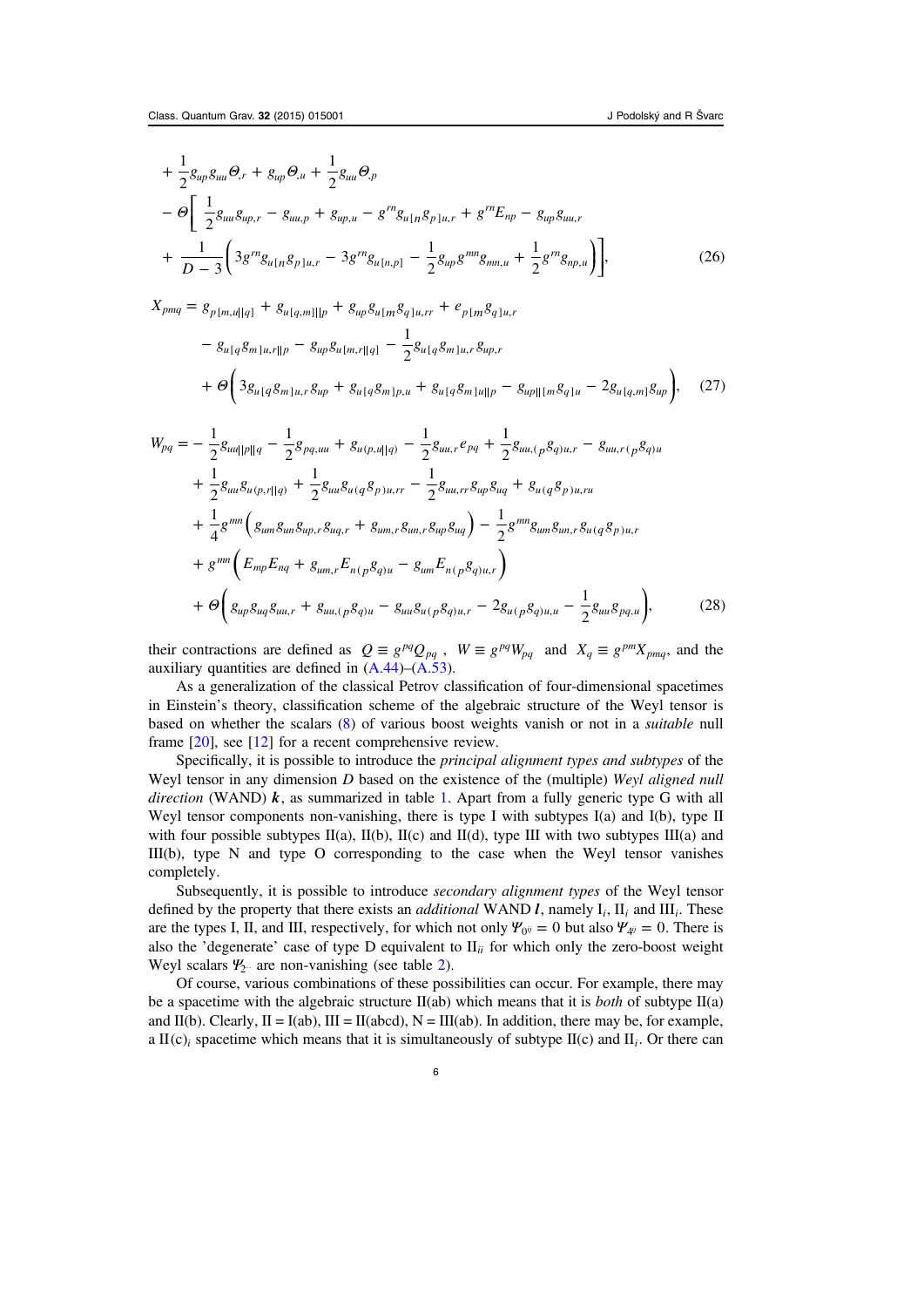<span id="page-7-0"></span>Table 1. The principal alignment types and subtypes of the Weyl tensor defined by the existence of a (multiple) WAND *k*.

| Type   | Vanishing components                                                               |                                                                                   |                                                                                                            |                                      |               |  |
|--------|------------------------------------------------------------------------------------|-----------------------------------------------------------------------------------|------------------------------------------------------------------------------------------------------------|--------------------------------------|---------------|--|
| G      | No null frame exists in which all components $\Psi_{0}$ <sup><i>i</i></sup> vanish |                                                                                   |                                                                                                            |                                      |               |  |
| I      | $\Psi_{0^{ij}}$                                                                    |                                                                                   |                                                                                                            |                                      |               |  |
| I(a)   | $\Psi_{0^{ij}}$                                                                    | $\Psi_{1T}$                                                                       |                                                                                                            |                                      |               |  |
| I(b)   | $\Psi_{0^{ij}}$                                                                    | $\tilde{\bm{\varPsi}}_{\text{l}}$ ijk                                             |                                                                                                            |                                      |               |  |
| П      | $\Psi_{0^{ij}}$                                                                    | $\boldsymbol{\varPsi}_{1T^i} \ \tilde{\boldsymbol{\varPsi}}_{1^{ijk}}$            |                                                                                                            |                                      |               |  |
| II(a)  | $\Psi_{0^{ij}}$                                                                    | $\boldsymbol{\varPsi}_{1T^i} \ \tilde{\boldsymbol{\varPsi}}_{1^{ijk}}$            | $\Psi_{2S}$                                                                                                |                                      |               |  |
| II(b)  | $\Psi_{0^{ij}}$                                                                    | $\pmb{\varPsi}_{1T^i} \,\, \pmb{\tilde{\varPsi}}_{\mathfrak{f}^{ijk}}$            | $\tilde{\mathbf{\Psi}}_{2T^{(ij)}}$                                                                        |                                      |               |  |
| II(c)  | $\Psi_{0^{ij}}$                                                                    | $\varPsi_{1T^i} \varPsi_{1^{ijk}}$                                                | $\tilde{\mathcal{Y}}_{2^{ijkl}}$                                                                           |                                      |               |  |
| II(d)  | $\Psi_{0^{ij}}$                                                                    | $\boldsymbol{\varPsi}_{1T^i} \ \tilde{\boldsymbol{\varPsi}}_{\mathfrak{f}^{ijk}}$ | $\Psi$ <sub>2ij</sub>                                                                                      |                                      |               |  |
| Ш      | $\Psi_{0^{ij}}$                                                                    | $\boldsymbol{\varPsi}_{1T^i} \; \tilde{\boldsymbol{\varPsi}}_{1^{ijk}}$           | $\mathfrak{P}_{2S}$ $\tilde{\mathfrak{P}}_{2T}$ (ij) $\tilde{\mathfrak{P}}_{2}$ ijkl $\mathfrak{P}_{2}$ ij |                                      |               |  |
| III(a) | $\Psi_{0^{ij}}$                                                                    | $\boldsymbol{\varPsi}_{1T^i} \; \tilde{\boldsymbol{\varPsi}}_{\mathbf{i}^{ijk}}$  | $\psi_{2S}$ $\tilde{\psi}_{2T}$ (ij) $\tilde{\psi}_{2}$ ijkl $\psi_{2}$ ij                                 | $\Psi_{3Ti}$                         |               |  |
| III(b) | $\Psi_{0^{ij}}$                                                                    | $\pmb{\varPsi}_{1T^i} \,\, \pmb{\tilde{\varPsi}}_{\pmb{i}^{ijk}}$                 | $\mathcal{Y}_{2S}$ $\bar{\mathcal{Y}}_{2T}$ (ij) $\bar{\mathcal{Y}}_{2}$ ijkl $\mathcal{Y}_{2}$ ij         | $\tilde{\Psi}_{3}$ ijk               |               |  |
| N      | $\Psi_{0^{ij}}$                                                                    | $\bm{\varPsi}_{1T^i} \; \tilde{\bm{\varPsi}}_{\text{I}}$ ijk                      | $\varphi_{2S}$ $\tilde{\varphi}_{2T^{(ij)}}$ $\tilde{\varphi}_{2^{ijkl}}$ $\varphi_{2^{ij}}$               | $\Psi_{3T}$ i $\tilde{\Psi}_{3ijk}$  |               |  |
| 0      | $\Psi_{0^{ij}}$                                                                    | $\boldsymbol{\varPsi}_{1T^i} \ \boldsymbol{\varPsi}_{1}$ ijk                      | $\mathcal{Y}_{2S}$ $\tilde{\mathcal{Y}}_{2T}$ (ij) $\tilde{\mathcal{Y}}_{2}$ ijkl $\mathcal{Y}_{2}$ ij     | $\Psi_{3T}$ i $\tilde{\Psi}_{3}$ ijk | $\Psi_{4}$ ij |  |

Table 2. The secondary alignment types of the Weyl tensor defined by the existence of another WAND *l* (which is a double WAND in the case of type D).

| Type                |   | Principal type Aditional vanishing components      |
|---------------------|---|----------------------------------------------------|
| $I_i$               |   | $\Psi_{4}$ ij                                      |
| $\prod_i$           | Н | $\Psi_{4^{ij}}$                                    |
| $\text{III}_i$      | Ш | $\Psi_{\scriptscriptstyle{\mathcal{A}}^{ij}}$      |
| $D \equiv \Pi_{ii}$ | Н | $\Psi_{3T}$ i $\tilde{\Psi}_{3}$ ijk $\Psi_{4}$ ij |

be a D(bcd) spacetime defined by the property that there exists a double WAND *k* and a double WAND *l* such that the only non-vanishing Weyl scalar is *Ψ*2*S*.

In our present contribution, we are going to apply this algebraic classification scheme to the fully general family of non-twisting and shear-free geometries. This contains both the non-expanding Kundt class ( $\Theta = 0$ ) and the expanding Robinson–Trautman class ( $\Theta \neq 0$ ). In particular, we will completely characterize all possible principal alignment types of the Weyl tensor with respect to the optically privileged null vector field  $\mathbf{k} = \partial_r$ .

Using the fact that  $\Psi_{0} = 0$ , see ([13\)](#page-4-0), and table 1, it immediately follows that a *generic* Kundt or Robinson–Trautman geometry is of algebraic type I (or more special), so that the optically privileged (non-twisting and shear-free) null vector field  $\mathbf{k} = \partial_r$  is a WAND. Moreover, since the relation [\(15](#page-4-0)) reads  $\tilde{\Psi}_{\mathbf{i}^{ijk}} = 0$ , any Kundt or Robinson–Trautman geometry is, in fact, of algebraic subtype I(b), or more special.

We will now discuss all possibilities when  $k = k$  is a *multiple WAND*. In other words, the spacetime geometry is (at least) of algebraic type II with respect to  $\partial_r$ .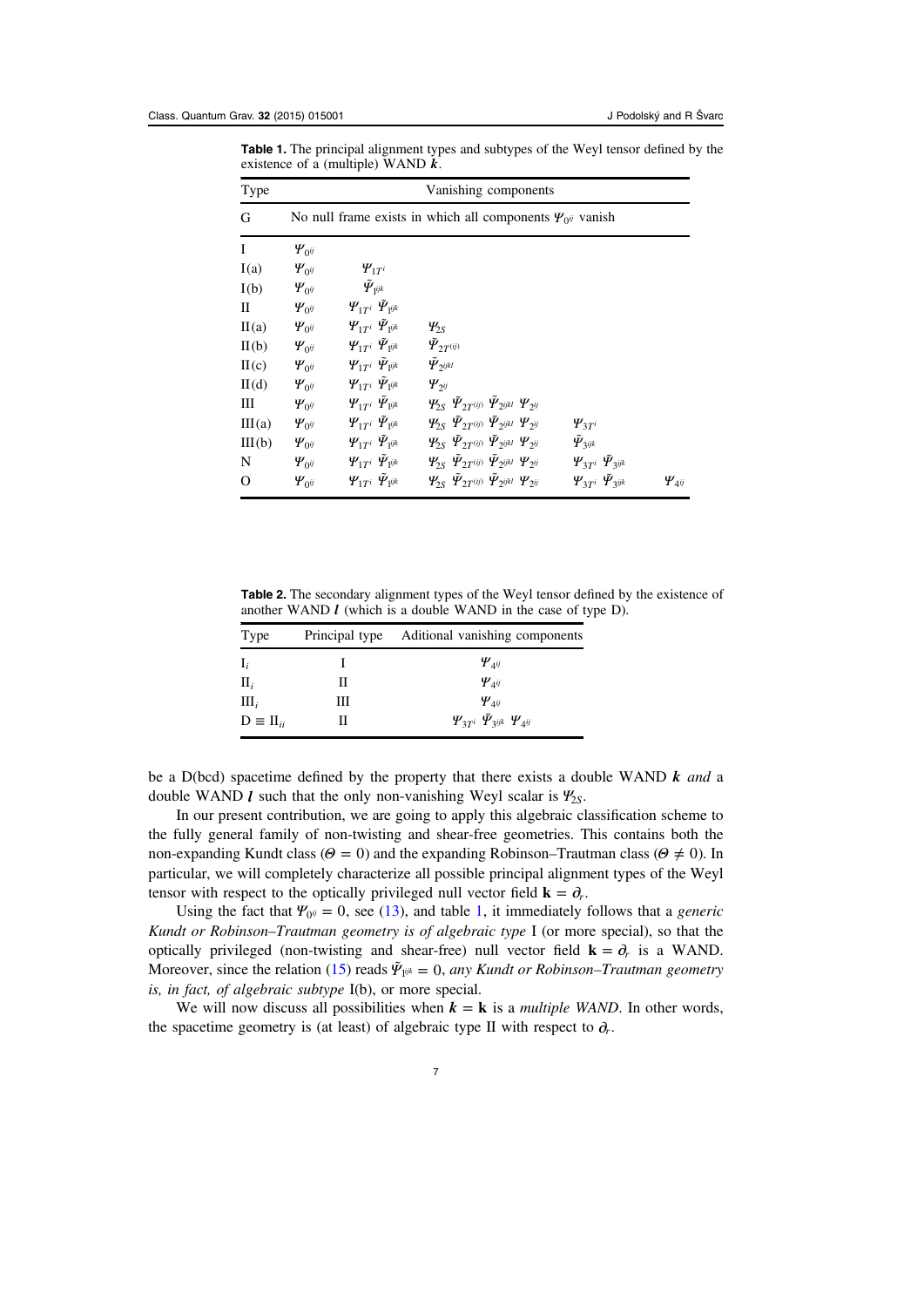## <span id="page-8-0"></span>4. Multiple WAND k and algebraically special (sub)types

When the vector field  $\mathbf{k} = \partial_r$  is (at least) a *double* WAND then the spacetime is *algebraically* special (of type II, or more special)<sup>[1](#page-7-0)</sup>. It follows from table 1 that such a situation occurs if, and only if,

$$
\Psi_{1T} = 0,\tag{29}
$$

where  $\Psi_{1T}$ <sup>*i*</sup> is given by [\(14](#page-4-0)). Since the spatial vectors  $m_i$  are linearly independent, this condition is equivalent to  $(g_{up,r} - 2\Theta g_{up})$ ,  $r = 2\Theta_p$ , which can be rewritten as

$$
g_{up,rr} = 2g_{up}\Theta_r + 2\Theta g_{up,r} + 2\Theta_{,p},\tag{30}
$$

or integrated to

$$
g_{\mu p,r} = 2\Theta g_{\mu p} + f_p,\tag{31}
$$

where  $f_p(r, u, x) \equiv 2 \int \Theta_p dr + \varphi_p(u, x)$ , that is

$$
f_{p,r} = 2\Theta_p \,. \tag{32}
$$

Applying the condition  $\Psi_{1T} = 0$  which implies (31) and (30), the functions ([23\)](#page-5-0)–[\(28](#page-6-0)) determining the remaining Weyl scalars [\(16](#page-5-0))–([22](#page-5-0)) simplify considerably to

$$
P = \left(\frac{1}{2}g_{uu,r} - \Theta g_{uu}\right)_{,r} + \frac{1}{(D-2)(D-3)}{}^{S}R + \frac{1}{D-2}g^{mn}f_{m||n} - \frac{1}{4}\frac{D-4}{D-2}g^{mn}f_{m}f_{n} - 2\Theta_{,u},
$$
\n(33)

$$
Q_{pq} = {}^{S}R_{pq} + \frac{1}{2}(D - 4)\bigg(f_{(p||q)} + \frac{1}{2}f_p f_q\bigg),\tag{34}
$$

$$
F_{pq} = f_{[p,q]},\tag{35}
$$

$$
V_p = \frac{1}{2} \left( f_{p,u} - g_{uu,rp} - g_{up}g_{uu,rr} + g^{mn}f_m E_{np} \right) + \frac{1}{2} \frac{D - 4}{D - 3} g^{mn} g_{u[p} f_{m]} f_n
$$
  

$$
- \frac{1}{D - 3} g^{mn} \left[ g_{m[p,u]|n]} + g_{u[m,p]||n} + e_{m[p} f_{n]} + \frac{1}{2} g_{up} f_{m]|n} \right.
$$
  

$$
- \frac{1}{2} g_{um} \left( f_{(n||p)} - 3 f_{[n,p]} \right) \right]
$$
  

$$
+ g_{up} g_{uu} \Theta_r + 2 g_{up} \Theta_u + g_{uu} \Theta_p + \Theta \left( g_{up} g_{uu,r} + g_{uu,p} \right),
$$
(36)

$$
X_{pmq} = g_{p[m,u||q]} + g_{u[q,m]||p} + e_{p[m}f_{q]} - g_{u[q}f_{m]||p} - g_{up}f_{[m,q]} - \frac{1}{2}g_{u[q}f_{m]}f_{p},
$$
(37)

<sup>1</sup> In principle, there could exist 'peculiar' algebraically special spacetimes for which **k** is not a double WAND and there is another double WAND vector field.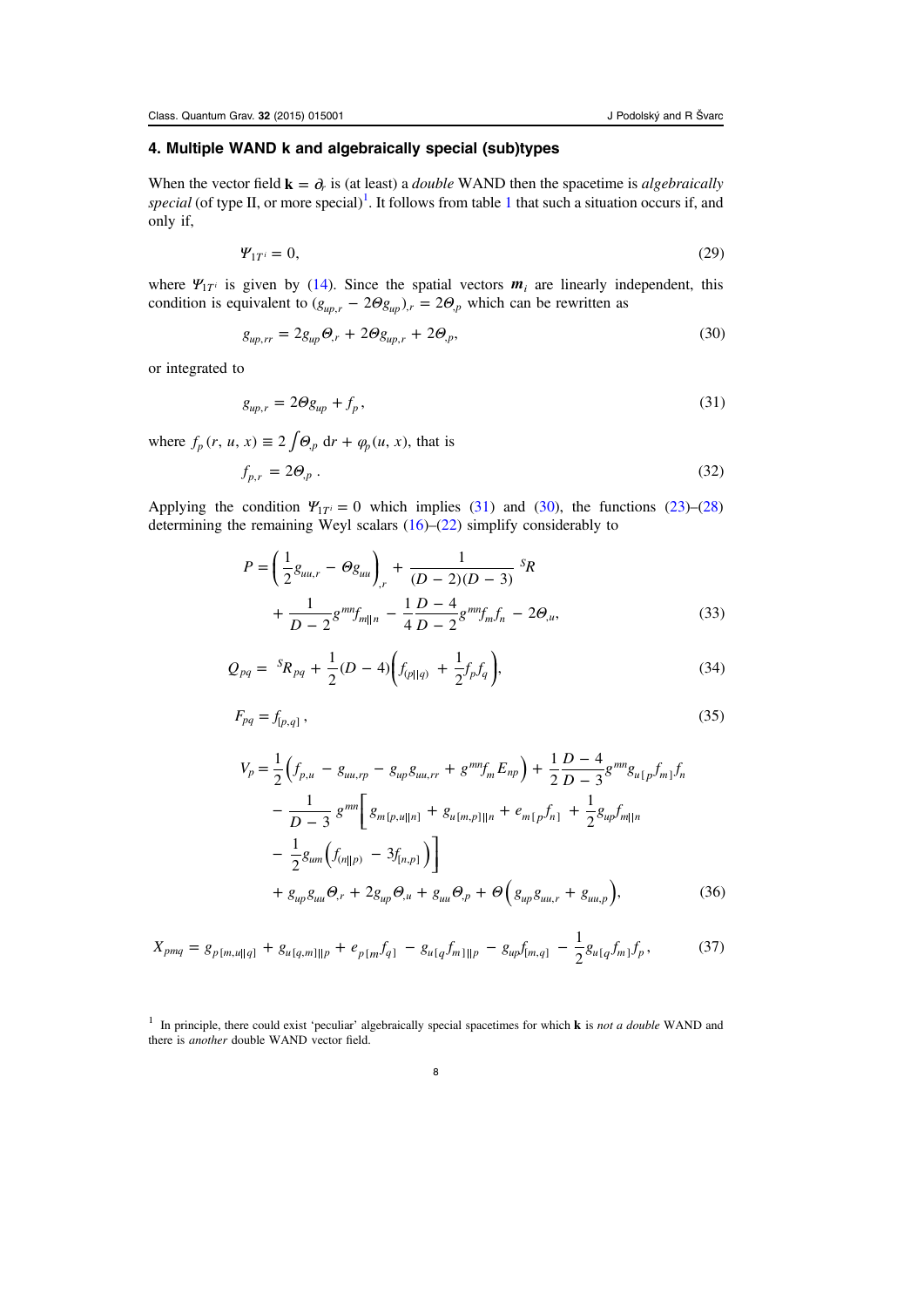<span id="page-9-0"></span>Table 3. Principal alignment types and subtypes of the algebraically special Weyl tensor with respect to the multiple WAND  $\mathbf{k} = \partial_r$ .

| Type   | Necessary and sufficient condition           | Equation |
|--------|----------------------------------------------|----------|
| II(a)  | $P=0$                                        | (40)     |
| II(b)  | $Q_{pq} - \frac{1}{D-2} g_{pq} Q = 0$        | (41)     |
| H(c)   | ${}^S C_{mpnq} = 0$                          | (42)     |
| II(d)  | $F_{pq}=0$                                   | (43)     |
| Ш      | II(abcd)                                     |          |
| III(a) | $V_p = 0$                                    | (47)     |
| III(b) | $X_{pmq} - \frac{2}{D-3} g_{p[m} X_{q]} = 0$ | (48)     |
| N      | III(ab)                                      |          |
| O      | $W_{pq} - \frac{1}{D-2} g_{pq} W = 0$        | (50)     |

$$
W_{pq} = -\frac{1}{2}g_{ud||p||q} - \frac{1}{2}g_{pq,uu} + g_{u(p,u||q)} - \frac{1}{2}g_{uu,r}e_{pq} - g_{uu,r(p}g_{q)u} - \frac{1}{2}g_{up}g_{uq}g_{uu,rr}
$$
  
+ 
$$
\frac{1}{2}g_{uu,(p}f_{q)} + \frac{1}{2}g_{uu}f_{(p||q)} + g_{u(p}f_{q),u} + \frac{1}{4}g^{mn}\left(g_{um}g_{un}f_{p}f_{q} + f_{m}f_{n}g_{up}g_{ua}\right)
$$
  
- 
$$
\frac{1}{2}g^{mn}g_{um}f_{n}g_{u(p}f_{q)} + g^{mn}\left(E_{mp}E_{nq} + f_{m}E_{n(p}g_{q)u} - g_{um}E_{n(p}f_{q})\right)
$$
  
+ 
$$
g_{uu}g_{up}g_{uq}\Theta_{,r} + 2g_{up}g_{uq}\Theta_{,u} + 2g_{uu}g_{u(p}\Theta_{,q)}
$$
  
+ 
$$
\Theta\left(2g_{uu,(p}g_{q)u} + g_{uu}g_{u(p||q)} + g_{up}g_{uq}g_{uu,r} - \frac{1}{2}g_{uu}g_{pq,u}\right).
$$
(38)

Recall that

$$
e_{pq} = g_{u(p||q)} - \frac{1}{2}g_{pq,u}, \qquad E_{pq} = g_{u[p,q]} + \frac{1}{2}g_{pq,u}, \qquad (39)
$$

 $f_{pq} = f_{(p||q)} + \frac{1}{2} f_p f_q + 2 g_{u(p)} \Theta_{q} + 2 \Theta^2 g_{up} g_{uq} + 2 \Theta(g_{u(p||q)} + g_{u(p} f_q))$ , and  $\parallel$  denotes the covariant derivative with respect to the spatial metric  $g_{pq}$ , while the corresponding Ricci tensor and Ricci scalar are  ${}^S R_{pq}$  and  ${}^S R$ , respectively, see appendix [A](#page-26-0).

Using table [1](#page-7-0) we can thus explicitly present the necessary and sufficient conditions determining all possible principal algebraic (sub)types of non-twisting shear-free geometries with a double, triple and quadruple WAND  $\mathbf{k} = \partial_r$ . These are summarized in table 3.

# 4.1. Type II subtypes with a double WAND  $k$

The Robinson–Trautman or Kundt spacetimes ([1\)](#page-3-0) with ([5\)](#page-3-0) satisfying the condition ([31\)](#page-8-0), i.e.,  $\Psi_{1T}$  = 0 implying that they are (at least) of type II with respect to the null direction **k** =  $\partial_r$ , admit the following particular algebraic subtypes of the Weyl tensor: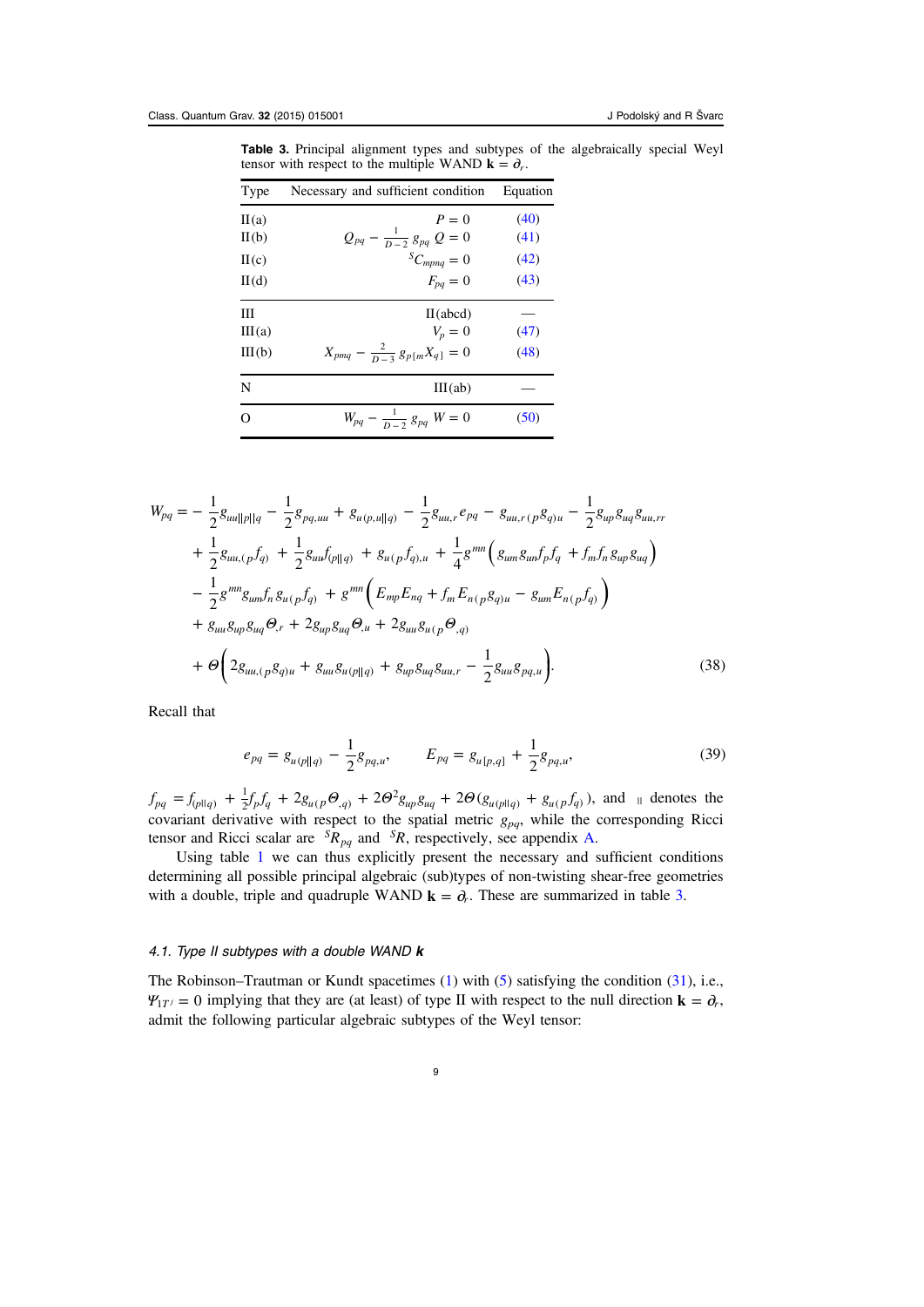<span id="page-10-0"></span>• Subtype II(a)  $\Leftrightarrow \Psi_{2S} = 0 \Leftrightarrow P = 0 \Leftrightarrow$  the metric function  $g_{uu}$  satisfies the relation:

$$
\left(\frac{1}{2}g_{uu,r} - \Theta g_{uu}\right)_{,r} = -\frac{1}{(D-2)(D-3)}s_R
$$

$$
-\frac{1}{D-2}g^{mn}f_{m||n} + \frac{1}{4}\frac{D-4}{D-2}g^{mn}f_{m}f_{n} + 2\Theta_{,u}.
$$
 (40)

This determines the specific dependence of  $g_{uu}(r, u, x)$  on the coordinate r which is the affine parameter along the null congruence generated by **k**.

• Subtype II(b)  $\Leftrightarrow \tilde{\Psi}_{2T^{(ij)}} = 0 \Leftrightarrow Q_{pq} = \frac{1}{p-2} g_{pq} Q$ :

$$
{}^{S}R_{pq} - \frac{g_{pq}}{D-2} {}^{S}R = -\frac{1}{2}(D-4)\left[\left(f_{(p||q)} + \frac{1}{2}f_p f_q\right) - \frac{g_{pq}}{D-2}g^{mn}\left(f_{m||n} + \frac{1}{2}f_m f_n\right)\right].
$$
\n(41)

This is identically satisfied when  $D = 4$  since for any two-dimensional Riemannian space there is  ${}^S\!R_{pq} = \frac{1}{2}g_{pq}$   ${}^S\!R$ .

• Subtype  $\Pi(c) \Leftrightarrow \tilde{\Psi}_{2^{ijkl}} = 0$ :  ${}^S C_{mpnq} = 0$ . (42)

This is always satisfied when  $D = 4$  and  $D = 5$  since the Weyl tensor vanishes identically in dimensions 2 and 3.

• Subtype II(d)  $\Leftrightarrow \Psi_{2^{ij}} = 0 \Leftrightarrow F_{pq} = 0$ :  $f_{[p,q]} = 0$ . (43)

Introducing a 1-form  $\phi \equiv f_p \, dx^p$  in the transverse  $(D-2)$ -dim Riemannian space, this condition is equivalent to the condition that  $\phi$  is closed ( $d\phi = 0$ ). By the Poincaré lemma, on any contractible domain there exists a potential function  $\mathcal F$  such that  $\phi = d\mathcal F$ , that is  $f_p = F_p$ . In a general case, such F exists only *locally*.

These four distinct subtypes of type II can be arbitrarily combined. Clearly, in the  $D = 4$ case the algebraically special non-twisting shear-free geometries are always of subtype II(bc).

# 4.2. Type III subtypes with a triple WAND  $\boldsymbol{k}$

The Robinson–Trautman or Kundt spacetime is of algebraic type III with respect to the triple WAND  $\mathbf{k} = \partial_r$  if all four independent conditions (40)–(43) are satisfied *simultaneously*. In such a case the zero-boost-weight Weyl tensor components *Ψ*<sub>2</sub>... vanish and we obtain geometries of type II(abcd)  $\equiv$  III, with the remaining Weyl scalars ([20\)](#page-5-0)–[\(22](#page-5-0)) determined by the structural functions  $(36)$  $(36)$ – $(38)$  $(38)$  now simplified to

$$
V_p = \frac{1}{2} \left( f_{p,u} - g_{uu,rp} + g^{mn} f_m E_{np} - \frac{1}{2} g^{mn} g_{um} f_n f_p \right) + X_p
$$
  
+ 
$$
\frac{1}{D-2} g_{up} \left[ \frac{1}{D-3} S_R + g^{mn} \left( f_{m||n} + \frac{1}{2} f_m f_n \right) \right] + g_{uu} \Theta_p + \Theta g_{uu,p}, \tag{44}
$$

$$
X_{pmq} = g_{p[m,u][q]} + g_{u[q,m][p]} + e_{p[m]}f_{q]} - g_{u[q]}f_{m][p} - \frac{1}{2}g_{u[q]}f_{m]}f_{p},
$$
\n(45)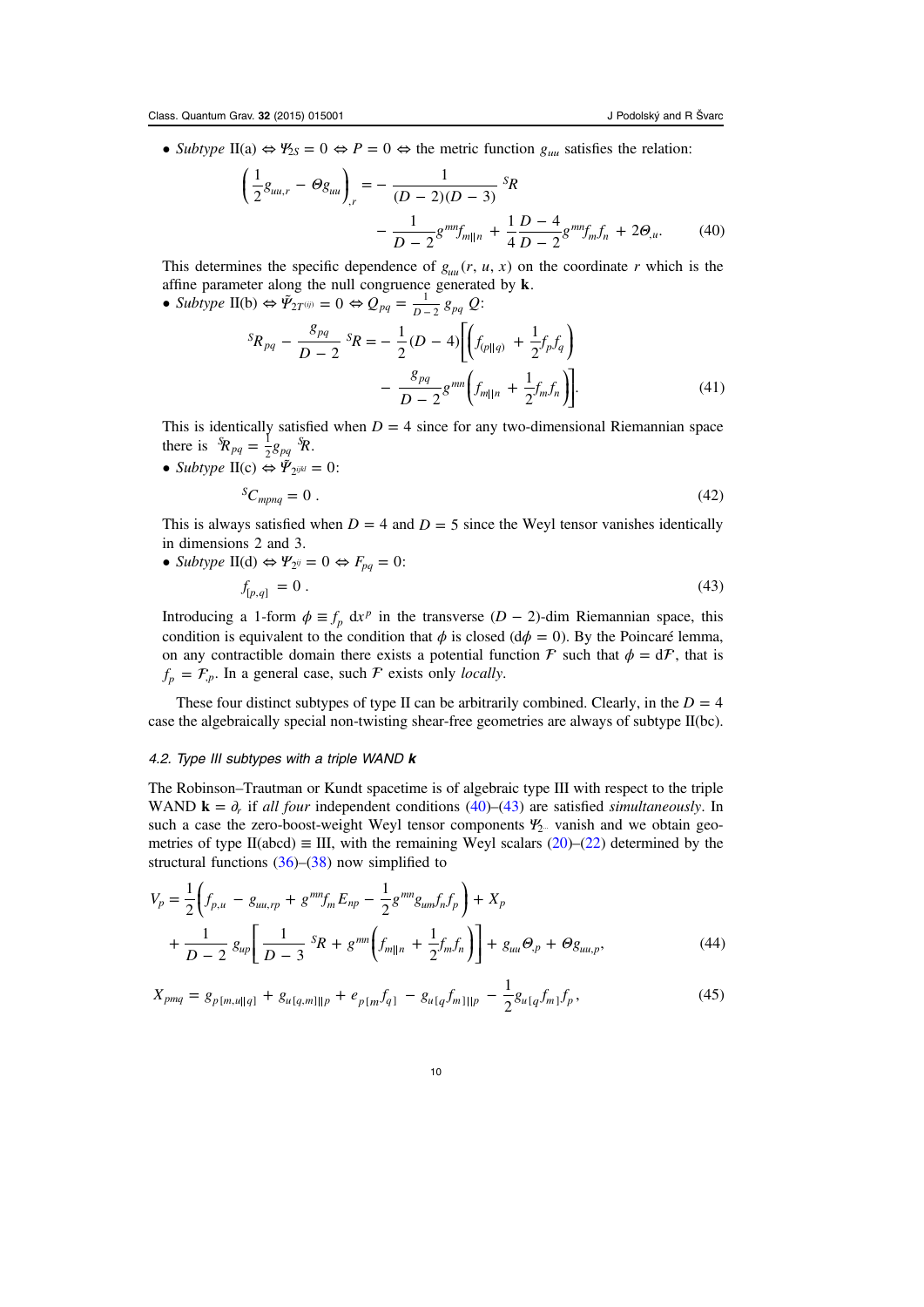<span id="page-11-0"></span>
$$
W_{pq} = -\frac{1}{2}g_{uu||p||q} - \frac{1}{2}g_{pq,uu} + g_{u(p,u||q)} - \left(\frac{1}{2}g_{uu,r} - \Theta g_{uu}\right)e_{pq} - g_{uu,r(p}g_{q)u}
$$
  
+  $\frac{1}{2}g_{uu,(p}f_{q)} + \frac{1}{2}g_{uu}f_{(p||q)} + g_{u(p}f_{q),u} + \frac{1}{4}g^{mn}g_{um}g_{un}f_{p}f_{q}$   
-  $\frac{1}{2}g^{mn}g_{um}f_{n}g_{u(p}f_{q)} + g^{mn}\left(E_{mp}E_{nq} + f_{m}E_{n(p}g_{q)u} - g_{um}E_{n(p}f_{q})\right)$   
+  $\frac{1}{D-2}g_{up}g_{ua}\left[\frac{1}{D-3}S_{R} + g^{mn}\left(f_{m||n} + \frac{1}{2}f_{m}f_{n}\right)\right]$   
+  $2g_{uu}g_{u(p}\Theta_{,q)} + 2\Theta g_{uu,(p}g_{q)u}.$  (46)

Consequently, in view of table [1](#page-7-0), the explicit conditions for the subtypes  $III(a)$  and  $III(b)$ with the triple WAND **k** are:

• Subtype III(a)  $\Leftrightarrow \Psi_{3T} = 0 \Leftrightarrow V_p = 0 \Leftrightarrow$  the function  $g_{u u, r p}$  is explicitly given as:

$$
g_{uu,rp} = f_{p,u} + g^{mn} f_m E_{np} - \frac{1}{2} g^{mn} g_{um} f_n f_p + \frac{2}{D-3} X_p
$$
  
+ 
$$
\frac{2}{D-2} g_{up} \left[ \frac{1}{D-3} sR + g^{mn} \left( f_{m||n} + \frac{1}{2} f_m f_n \right) \right]
$$
  
+ 
$$
2g_{uu} \Theta_p + 2\Theta g_{uu,p}.
$$
 (47)

This is a specific restriction on the spatial derivatives of the function  $g_{uu,r}$ .

• Subtype III(b)  $\Leftrightarrow \tilde{\Psi}_{3^{ijk}} = 0$ :

$$
X_{pmq} = \frac{2}{D-3} g_{p[m} X_{q]}, \quad \text{where} \quad X_q = g^{pm} X_{pmq}
$$
 (48)

and  $X_{pmq}$  is given by expression [\(45](#page-10-0)). Using the fact that any two-dimensional metric  $g_{pq}$  is conformally flat,  $g_{pq} = \Omega \delta_{pq}$ , it can be easily checked that the condition (48) is identically satisfied in  $D = 4$ .

## 4.3. Type N with a quadruple WAND  $k$

When *both* conditions (47) and (48) are satisfied, the only remaining Weyl scalar is  $\Psi_{4} = m_i^p m_j^q (W_{pq} - \frac{1}{D-2} g_{pq} W)$ , see [\(22](#page-5-0)). In such a case we obtain the Robinson–Trautman or Kundt spacetimes of algebraic type N with the quadruple WAND  $\mathbf{k} = \partial_r$ . Using  $V_p = 0$ , that is by substituting (47) into (46), the function  $W_{pq}$  for such type N geometries reduces to a simple expression

$$
W_{pq} = -\frac{1}{2}g_{uu||p||q} - \frac{1}{2}g_{pq,uu} + g_{u(p,u||q)} - \left(\frac{1}{2}g_{uu,r} - \Theta g_{uu}\right)e_{pq} + \frac{1}{2}g_{uu,(p}f_{q)} + \frac{1}{2}g_{uu}f_{(p||q)} + \frac{1}{4}g^{mn}g_{um}g_{un}f_{p}f_{q}
$$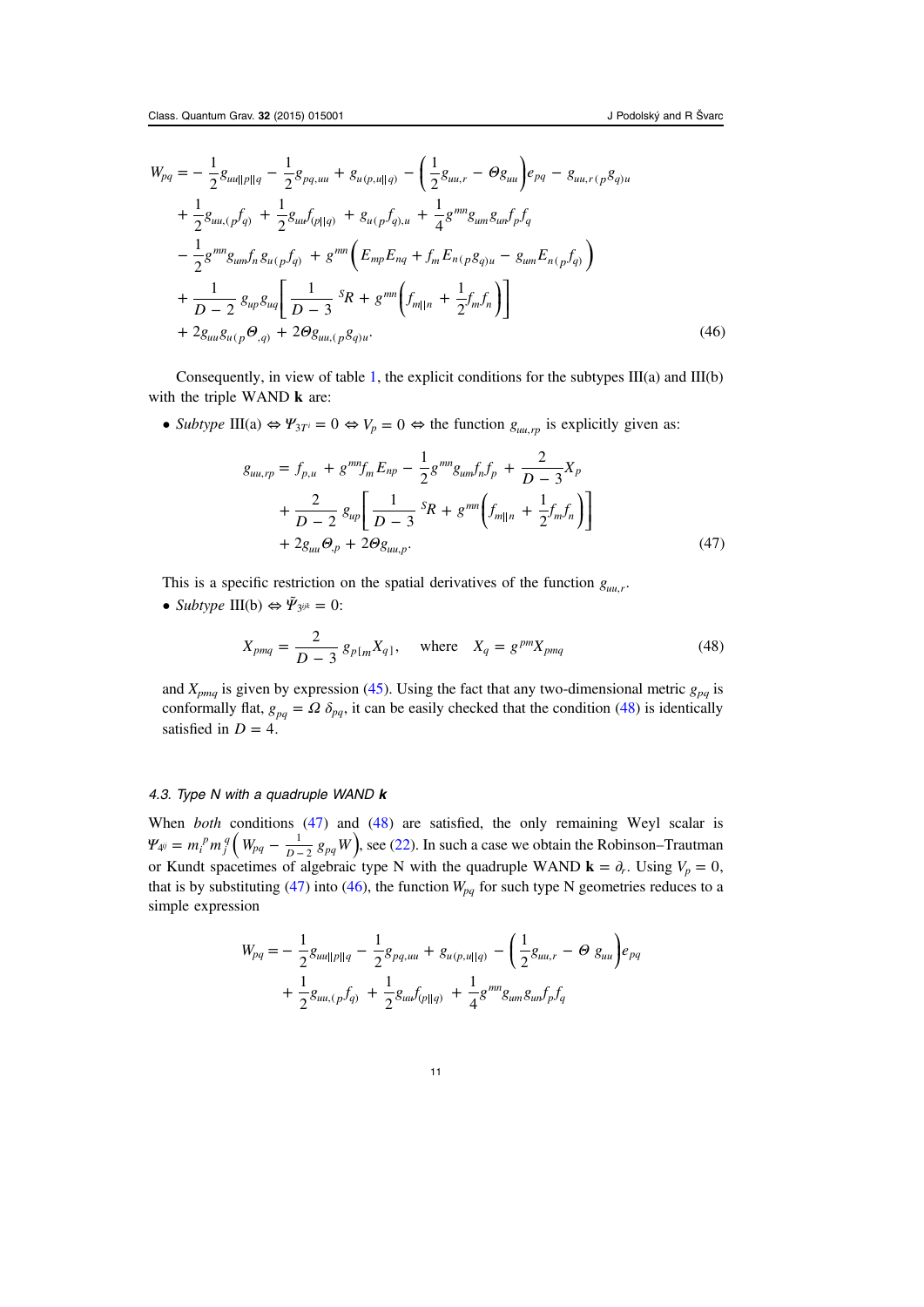$$
-\frac{1}{D-2} g_{up} g_{uq} \left[ \frac{1}{D-3} {}^{S}R + g^{mn} \left( f_{m||n} + \frac{1}{2} f_m f_n \right) \right] - \frac{2}{D-3} X_{(p} g_{q)u} + g^{mn} \left( E_{mp} E_{nq} - g_{um} E_{n(p} f_{q)} \right), \tag{49}
$$

<span id="page-12-0"></span>determined by the metric functions ([1\)](#page-3-0) and their first and second derivatives. The set of functions  $W_{pq}$  directly encodes the amplitudes  $\Psi_{\psi}$  of the corresponding gravitational waves, forming a symmetric traceless matrix of dimension  $(D - 2) \times (D - 2)$ .

#### 4.4. Type O geometries

The Weyl tensor vanishes completely if, and only if, all the above conditions are satisfied and, *in addition*,  $\Psi_{4} = 0$ . This clearly occurs when

$$
W_{pq} = \frac{1}{D - 2} g_{pq} W,
$$
\n(50)

with  $W = g^{pq}W_{pq}$ , which is a restriction on the functions  $W_{pq}$  given by (49).

#### 5. Secondary alignment types of the Weyl tensor

In the non-twisting and shear-free geometries there may also exist an additional WAND *l* distinct from the (multiple) WAND  $\mathbf{k} = \mathbf{k} = \partial_r$ . In such cases the spacetimes are of type  $I_i$ ,  $II_i$ ,  $III_i$  or D, see table [2.](#page-3-0)

In general, when  $\Psi_{\dot q\dot v} = m_i^p m_j^q \left( W_{pq} - \frac{1}{D-2} g_{pq} W \right) = 0$  with  $W_{pq}$  given by [\(28\)](#page-6-0), the geometry is of type  $I_i$  (the subtype  $I(b)_i$ , in fact). In such a case  $k = k = \partial_r$  and  $l = \frac{1}{2}g_{uu}\partial_r + \partial_u$  are two distinct WANDs, see ([7\)](#page-4-0).<sup>2</sup>

When the geometry is of type II with the double WAND *k* and  $\Psi_{\psi} = 0$ , where  $W_{pq}$  is given by  $(38)$  $(38)$ , the geometry is of type  $II_i$  with another WAND *l*. If the additional conditions ([40\)](#page-10-0)–[\(43](#page-10-0)) are satisfied, we obtain the subtypes  $\text{II}(a)_i$ ,  $\text{II}(b)_i$ ,  $\text{II}(c)_i$  and  $\text{II}(d)_i$ , respectively (or their combinations).

The type III<sub>*i*</sub> geometry is equivalent to II(abcd)<sub>*i*</sub>, in which case there is the triple WAND *k* and an additional WAND *l*. The subtypes  $III(a)_i$  and  $III(b)_i$  occur if conditions [\(47](#page-11-0)) and ([48\)](#page-11-0) are also satisfied. For such spacetimes, the only non-vanishing Weyl scalars are  $\tilde{\mathbf{Y}}_{3^{ijk}}$  and *Ψ*3*T<sup>i</sup>*, respectively.

Finally, there is also the 'degenerate' case  $D \equiv \Pi_{ii}$  which admits the *double* WAND  $k = \partial_r$  and the *double* WAND  $l = \frac{1}{2} g_{uu} \partial_r + \partial_u$ . Its only non-vanishing Weyl scalars are  $\mathcal{Y}_2$ . i.e., those of zero-boost-weight. In view of  $(13)$  $(13)$ – $(22)$  $(22)$  and  $(33)$  $(33)$  $(33)$ – $(38)$  $(38)$ , this occurs if (and only if)  $V_p = 0$ ,  $X_{pmq} = \frac{2}{D-3} g_{p[m} X_{q]}, W_{pq} = \frac{1}{D-2} g_{pq} W$ , in which the functions are determined by  $(36)$  $(36)$ – $(38)$  $(38)$ . Of course, with the additional constraints  $(40)$  $(40)$ – $(43)$  $(43)$  we obtain the subtypes D(a), D(b), D(c) and D(d), respectively, and their various combinations. The simplest type D geometry thus seems to be of the subtype D(bcd) for which the only non-vanishing Weyl scalar is  $\mathcal{Y}_{2S} = \frac{D-3}{D-1}P$  with P given by expression ([33\)](#page-8-0). This involves, for example, generalizations of Schwarzschild black hole spacetimes, see section [8.1](#page-21-0).

<sup>&</sup>lt;sup>2</sup> There may exist other WANDs distinct from  $l = \frac{1}{2}g_{uu}\partial_r + \partial_u$ , see e.g. the case  $D > 4$  in section [8.1.](#page-21-0) However, their systematic investigation is not the topic of the present work.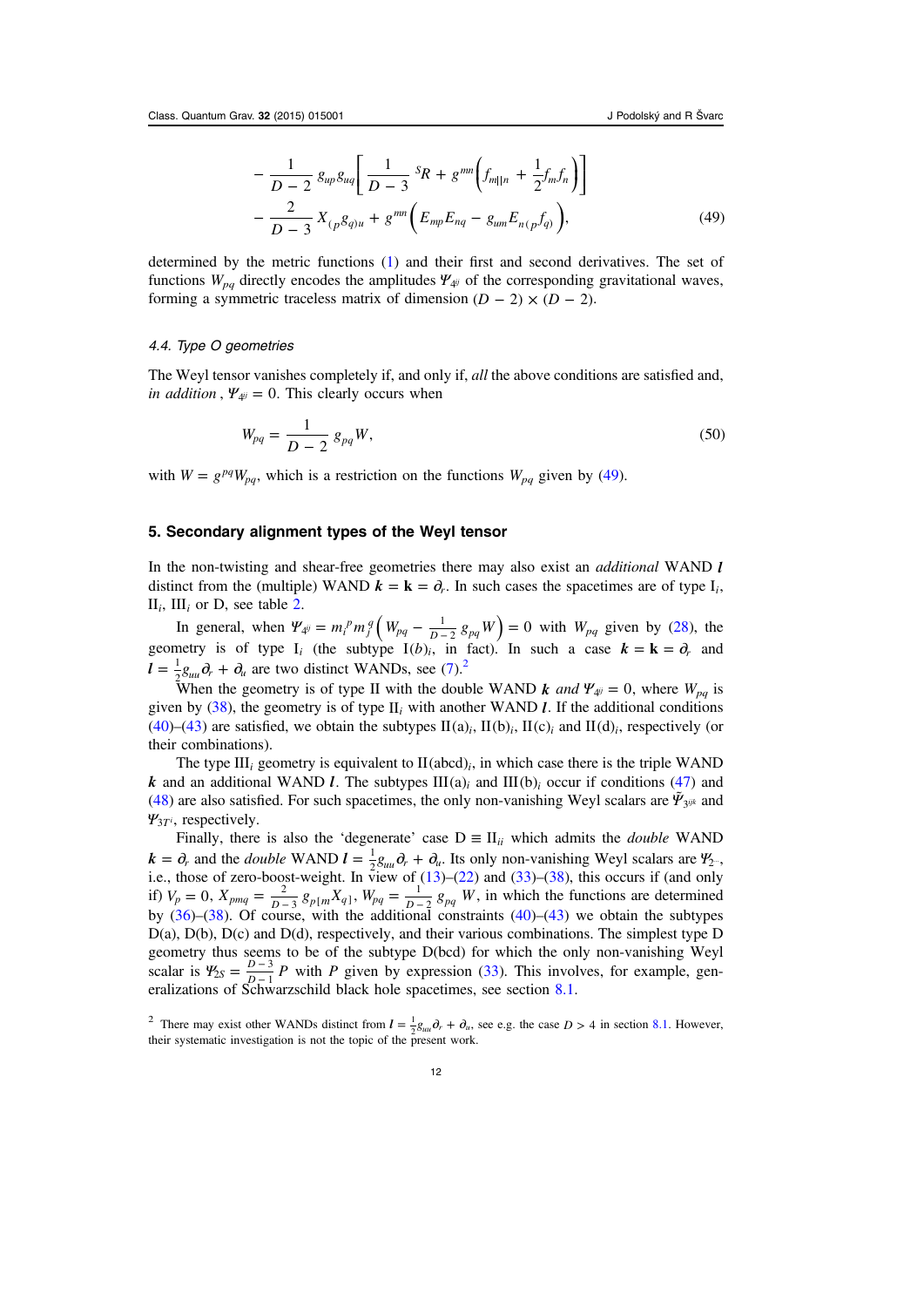#### <span id="page-13-0"></span>6. Kundt geometries

We will now discuss the two distinct important subclasses of non-twisting shear-free geometries, namely the non-expanding Kundt and the expanding Robinson–Trautman metrics (in the next section).

The Kundt family is defined by having a vanishing expansion, *Θ* = 0. It implies that the spatial metric  $g_{pq}$  in ([1\)](#page-3-0) is *r*-independent,

$$
g_{pq} \equiv h_{pq}(u, x),\tag{51}
$$

see end of section [2](#page-3-0). This significantly simplifies the Riemann tensor  $(A.17)$ – $(A.26)$ , the Ricci tensor  $(A.27)$ – $(A.32)$  and the Weyl tensor  $(A.34)$  $(A.34)$ – $(A.43)$  listed explicitly in appendix [A](#page-26-0). In fact, it is a complete generalization of the analogous results presented previously in [\[13](#page-33-0)] since no field equations and no constraints on algebraically special types have been employed. The curvature tensor components given in appendix  $A$  thus characterize the most general Kundt geometry, which is of algebraic type I(b), whereas the results in appendix B of [[13\]](#page-33-0) are only valid for Kundt spacetimes of type II (or more special).

For such a generic Kundt geometry the Weyl tensor frame components are given by ([13\)](#page-4-0)–[\(22](#page-5-0)) with [\(23](#page-5-0))–([28\)](#page-6-0), simplified by setting  $\Theta = 0$ . These represent an explicit form of the expressions  $(7)$  $(7)$ – $(16)$  $(16)$  written in [\[13](#page-33-0)].

In the case of a vanishing expansion we may fully express the conditions discussed in section [4](#page-8-0) for algebraically special Kundt geometries with respect to the WAND  $\mathbf{k} = \partial_r$ . Specifically, we integrate equations  $(31)$  $(31)$  and  $(40)$  $(40)$ , obtaining an explicit r-dependence of the metric functions  $g_{\mu\nu}$  and  $g_{\mu\nu}$ , respectively. After substituting them into the remaining conditions and separating in  $r$ , we obtain:

• The type I Kundt geometry is of subtype  $I(a) = I(ab) \equiv II \Leftrightarrow \Psi_{1T} = 0 \Leftrightarrow$ 

$$
g_{up} = e_p(u, x) + f_p(u, x) r,
$$
\n(52)

where  $e_p$  and  $f_p$  are arbitrary functions of the coordinates u and x.

• The type II  $\equiv$  I(ab) Kundt geometry is of subtype II(a)  $\Leftrightarrow$   $\Psi_{2S} = 0 \Leftrightarrow$ 

$$
g_{uu} = a(u, x) r^2 + b(u, x) r + c(u, x),
$$
\n(53)

where  $a = \frac{1}{4} f^p f_p - \frac{1}{D-2} \left( \frac{1}{D-3} \, ^5 \! R + g^{pq} f_{pq} \right)$ 4 1 2  $\frac{1}{1-3}$   ${}^5R + g^{pq} f_{pq}$  with  $f^p \equiv g^{pq} f_q$ ,  $f_{pq} \equiv f_{(p||q)} + \frac{1}{2} f_p f_q$ , b and  $c$  are arbitrary functions of the coordinates  $u$  and  $x$ .

• The type II Kundt geometry is of subtype II(b)  $\Leftrightarrow \tilde{\Psi}_{2T^{(ij)}} = 0 \Leftrightarrow$ 

$$
{}^S\!R_{pq} - \frac{g_{pq}}{D-2} {}^S\!R = -\frac{1}{2}(D-4)\bigg(f_{pq} - \frac{g_{pq}}{D-2} g^{mn}f_{mn}\bigg). \tag{54}
$$

• The type II Kundt geometry is of subtype II(c)  $\Leftrightarrow \tilde{\Psi}_{2^{ijkl}} = 0 \Leftrightarrow$ 

$$
\mathcal{E}_{\text{mpnq}} = 0 \tag{55}
$$

• The type II Kundt geometry is of subtype II(d)  $\Leftrightarrow \Psi_{2} = 0 \Leftrightarrow$ 

$$
F_{pq} \equiv f_{[p,q]} = 0. \tag{56}
$$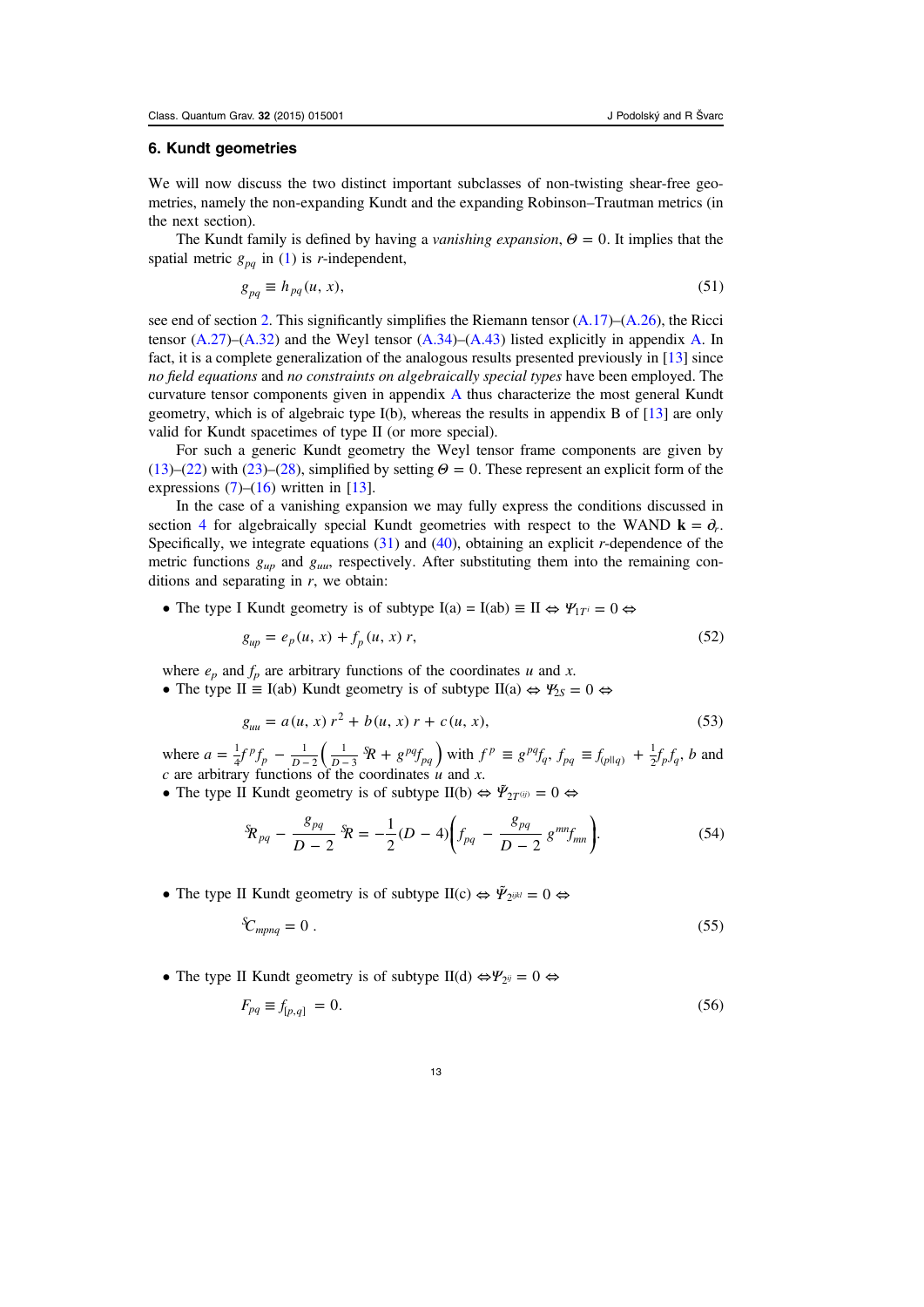• The type III  $\equiv$  II(abcd) Kundt geometry is of subtype III(a)  $\Leftrightarrow$   $\forall y_{3T} = 0 \Leftrightarrow$ 

$$
a_{,q} + f_q \ a = 0, \qquad b_{,q} - f_{q,u} = T_q, \tag{57}
$$

where

$$
T_q \equiv -2 e_q \left( a - \frac{1}{4} f^p f_p \right) - \frac{1}{2} e^p f_p f_q + f^p E_{pq} + \frac{2}{D-3} X_q, \tag{58}
$$

with 
$$
e^p \equiv g^{pq} e_q, e^{\kappa}_{pq} \equiv e_{(p||q)} - \frac{1}{2} g_{pq,u}, E_{pq} = e_{[p,q]} + \frac{1}{2} g_{pq,u}, X_q \equiv g^{pm} X_{pmq}
$$
 and  
\n
$$
X_{pmq} = g_{p[m,u||q]} + e_{[q,m]||p} + e^{\kappa}_{p[m} f_{q]} - e_{[q} f_{m]p}.
$$
\n
$$
(59)
$$

• The type III Kundt geometry is of subtype III(b)  $\Leftrightarrow \tilde{\Psi}_{3^{ijk}} = 0 \Leftrightarrow$ 

$$
X_{pmq} = \frac{1}{D-3} \left( g_{pm} X_q - g_{pq} X_m \right). \tag{60}
$$

• The type  $N \equiv III(ab)$  Kundt geometry is completely described by the symmetric traceless matrix *Ψ*4*ij*, which is determined by

$$
W_{pq} = -\frac{1}{2}c_{\|\rho\|q} + \frac{1}{2}c_{,(p}f_{q)} + \frac{1}{2}cf_{(p\|q)} - \frac{1}{2}b e_{pq}^{K} + \left(a - \frac{1}{4}f^{n}f_{n}\right)e_{p}e_{q} + e_{(p,u\|q)}
$$

$$
-\frac{1}{2}g_{pq,uu} + \frac{1}{4}e^{n}e_{n}f_{p}f_{q} - e^{n}E_{n(p}f_{q)} + g^{mn}E_{mp}E_{nq} - \frac{2}{D-3}X_{(p}e_{q)}
$$

$$
-\frac{1}{2}\left(2a e_{pq}^{K} + T_{(p\|q)} + T_{(p}f_{q)} - f_{(p,u\|q)} - f_{(p}f_{q),u}\right)r.
$$
(61)

• The type N becomes type  $O \Leftrightarrow \Psi_{\mathcal{A}^j} = 0 \Leftrightarrow W_{pq} = \frac{1}{D-2} g_{pq} W$  with  $W \equiv g^{pq} W_{pq}$ .

These are the same conditions as those presented in [\[13](#page-33-0)]. For Kundt geometries of type II (whose metric functions  $g_{\mu p}$  satisfy the condition ([52\)](#page-13-0)) the shorthands [\(35](#page-8-0)), [\(39](#page-9-0)), ([37\)](#page-8-0) used in this paper become

$$
F_{pq} = f_{[p||q]},\tag{62}
$$

$$
f_{pq} = f_{(p||q)} + \frac{1}{2} f_p f_q,
$$
\n(63)

$$
E_{pq} = e_{[p][q]} + \frac{1}{2}g_{pq,u} + r f_{[p][q]},
$$
\n(64)

$$
e_{pq} = e_{(p||q)} - \frac{1}{2}g_{pq,u} + r f_{(p||q)},
$$
\n(65)

$$
X_{pmq} = e_{[q||m]||p} + F_{qm}e_p + F_{p[m}e_{q]} + e_{p[m}f_{q]} - f_{p[m}e_{q]} + g_{p[m,u||q]}
$$

$$
+ r \Big( f_{[q||m]||p} + F_{qm}f_p + F_{p[m}f_{q]} \Big). \tag{66}
$$

The identification is

$$
F_{pq} \equiv F_{pq}^{\kappa},\tag{67}
$$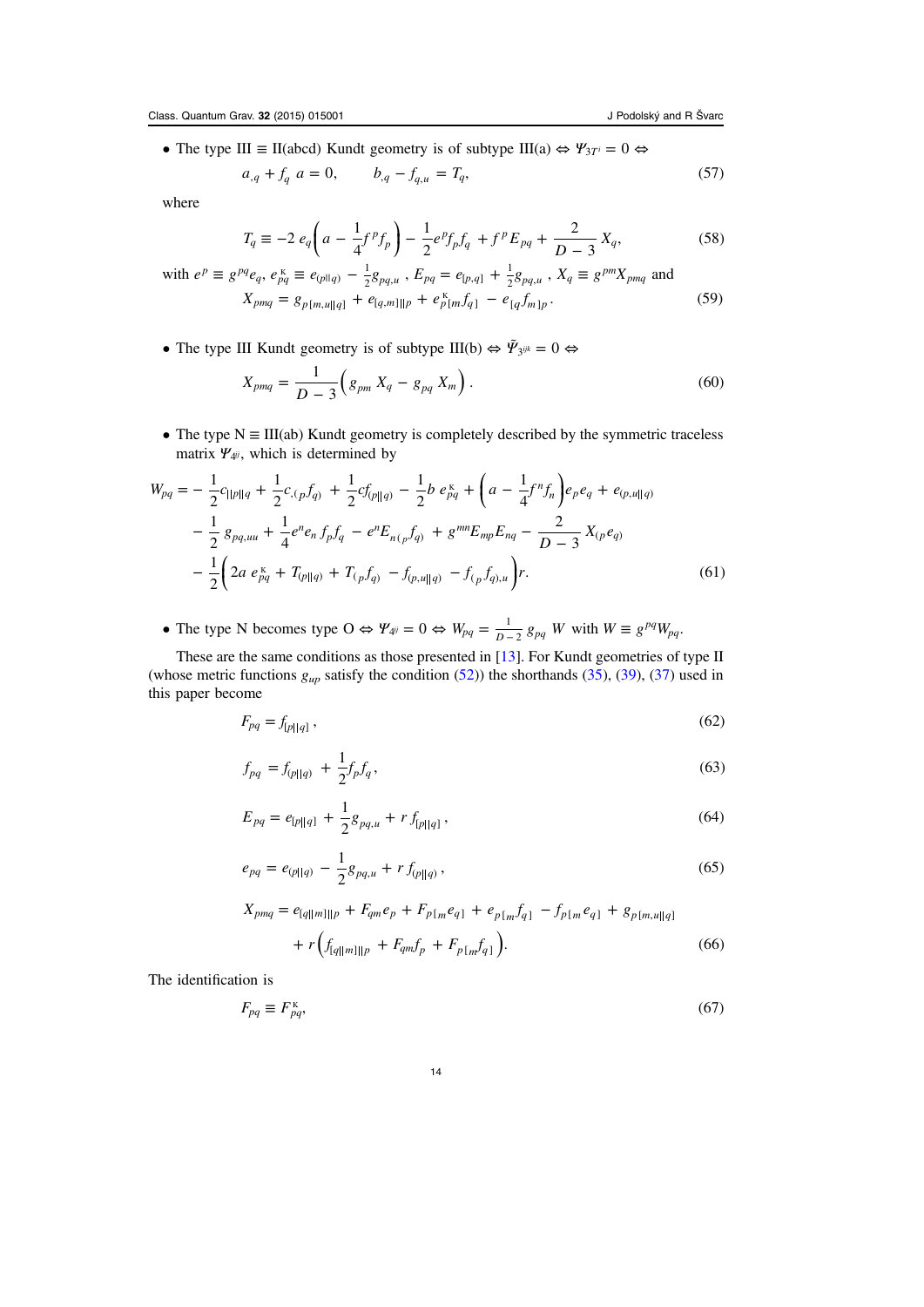<span id="page-15-0"></span>
$$
f_{pq} \equiv f_{pq}^{\kappa},\tag{68}
$$

$$
E_{pq} \equiv E_{pq}^{\kappa} + r F_{pq}^{\kappa},\tag{69}
$$

$$
e_{pq} \equiv e_{pq}^{\kappa} + r f_{(p||q)}, \qquad (70)
$$

$$
X_{pmq} \equiv X_{pmq}^{\kappa} + rY_{pmq}^{\kappa},\tag{71}
$$

where the superscript  $K$  denotes the quantities defined and employed in [\[13](#page-33-0)].

## 7. Particular Robinson–Trautman geometries

The algebraic structure of generic Robinson–Trautman geometries with an arbitrary *Θ* ≠ 0 has been described in sections [3](#page-4-0) and [4](#page-8-0). Let us now investigate in detail a large particular subclass such that the non-twisting shear-free congruence generated by the null vector field  $\mathbf{k} = \partial_r$  has an expansion of the form

$$
\Theta = \frac{1}{r} \tag{72}
$$

This is an important subcase since  $\Theta_r + \Theta^2 = 0$  and thus, in view of ([A.17](#page-26-0)) and ([A.27](#page-27-0)), there is  $R_{rprq} = 0 = R_{rr}$ . Consequently,  $R_{abcd} k^a m_i^b k^c m_j^d = 0 = R_{ab} k^a k^b$  which means that such Robinson–Trautman geometries are of Riemann type I and also of Ricci type I.

For the case  $(72)$  we can explicitly integrate all the conditions with respect to r and determine the algebraic types and subtypes. First, the spatial metric  $g_{pq}$  becomes

$$
g_{pq} = r^2 h_{pq}(u, x),
$$
\n(73)

see ([6\)](#page-3-0) for  $R = r$ , which is obtained by solving  $R_r = \Theta R$ . Such geometries are, in general, of the Weyl (sub)type I(b).

The metrics are of the Weyl type II (or more special) with the double WAND **k** if, and only if, the condition  $\Psi_{1T} = 0$  is satisfied. For (72) we have  $f_{p,r} = 0$  due to ([32\)](#page-8-0), i.e., the functions  $f_p$  are *independent of r*. By integrating [\(31](#page-8-0)) we then obtain

$$
g_{up} = e_p(u, x) r^2 - f_p(u, x) r,
$$
\n(74)

where  $e_p$  and  $f_p$  are arbitrary functions of the coordinates u and x.

With the conditions  $(72)$ – $(74)$ , the functions  $(33)$  $(33)$ – $(38)$  $(38)$  determining the Weyl scalars reduce to

$$
P = \left(\frac{1}{2}g_{uu,r} - g_{uu}r^{-1}\right)_{,r} - \alpha r^{-2},\tag{75}
$$

$$
Q_{pq} = \mathcal{R}_{pq} + \frac{1}{2}(D - 4)\bigg(f_{(p||q)} + \frac{1}{2}f_p f_q\bigg),\tag{76}
$$

$$
F_{pq} = f_{[p,q]},\tag{77}
$$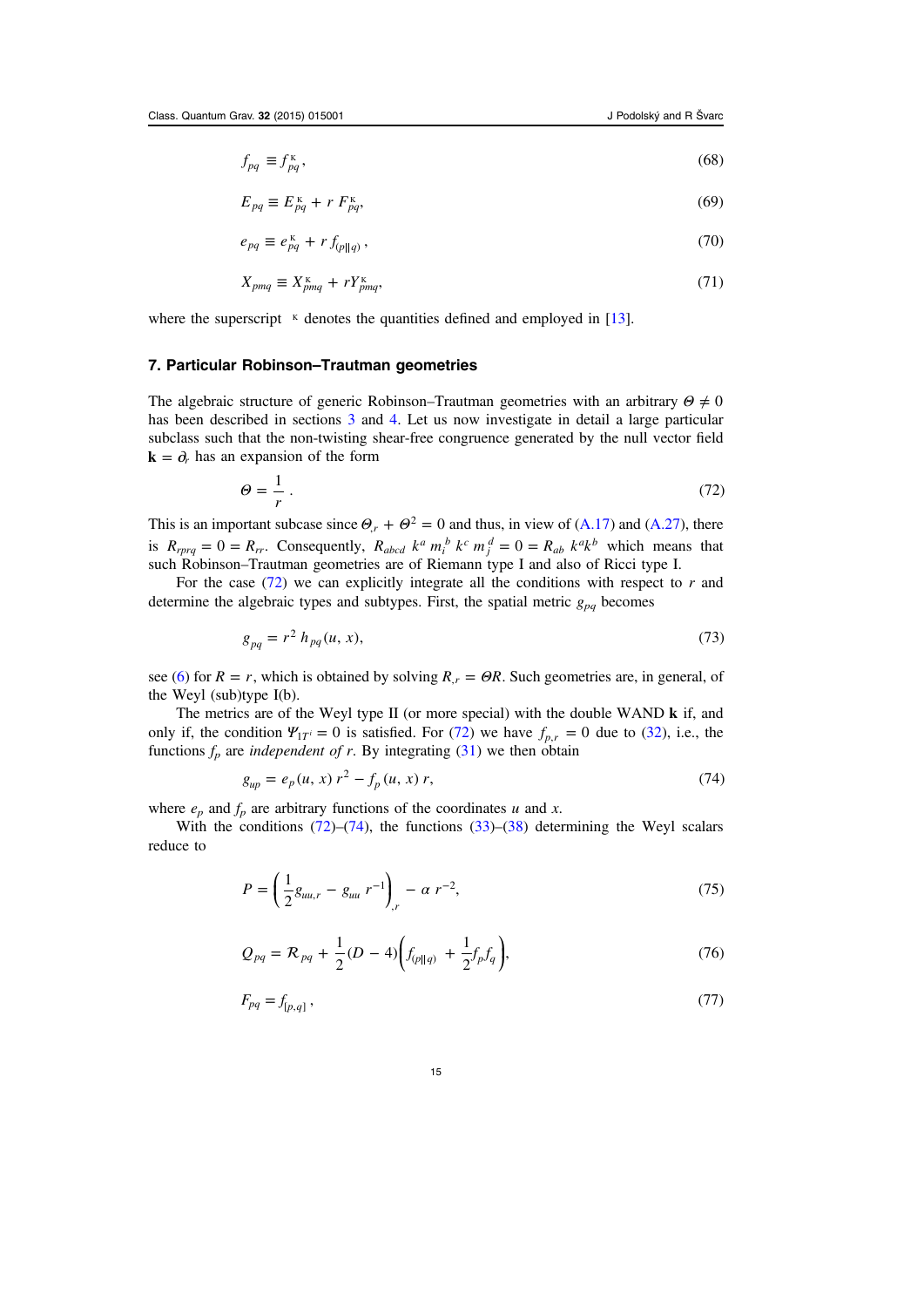<span id="page-16-0"></span>
$$
V_p = -\frac{1}{2}g_{uu,rp} + g_{uu,p}r^{-1} - (e_p r^2 - f_p r)(\frac{1}{2}g_{uu,rr} - g_{uu,r}r^{-1} + g_{uu}r^{-2})
$$
  
+  $\frac{1}{2}f_{p,u} + \frac{1}{2}f^n E_{np}^{RT} + \frac{1}{2}\frac{D-4}{D-3}f^n e_{[p}f_{n]} - \frac{1}{2}\frac{D-6}{D-3}f^n F_{np}r^{-1}$   
-  $\frac{1}{D-3}h^{mn}\Big[h_{m[p,u||n]} + e_{[m,p]||n} + e_{m[p}^{RT}f_{n]}$   
+  $\frac{1}{2}(e_p f_{m||n} - e_m f_{(n||p)}) + \frac{3}{2}e_m F_{np} - F_{mp||n}r^{-1}\Big],$  (78)

$$
X_{pmq} = X_{pmq}^{\text{RT}} r^2 + Y_{pmq}^{\text{RT}} r, \tag{79}
$$

$$
W_{pq} = -\frac{1}{2} g_{uu||p||q} + e_{pq}^{RT} \left( g_{uu} r - \frac{1}{2} g_{uu,r} r^2 \right) - \frac{1}{2} f_{(p||q)} \left( g_{uu} - g_{uu,r} r \right)
$$
  
\n
$$
- g_{uu,r(p} e_{q)} r^2 + 2 g_{uu,(p} e_{q)} r - \frac{3}{2} g_{uu,(p} f_{q)} + g_{uu,r(p} f_{q)} r
$$
  
\n
$$
- \left( e_{p} e_{q} r^2 - 2 e_{(p} f_{q)} r + f_{p} f_{q} \right) \left( \frac{1}{2} g_{uu,rr} r^2 - g_{uu,r} r + g_{uu} \right)
$$
  
\n
$$
+ \left[ e_{(p,u||q)} + e_{(p} f_{q),u} - \frac{1}{2} h_{pq,uu} + \frac{1}{4} \left( e^{n} e_{n} f_{p} f_{q} + f^{n} f_{n} e_{p} e_{q} \right) - \frac{1}{2} e^{n} f_{n} e_{(p} f_{q)}
$$
  
\n
$$
+ h^{mn} E_{np}^{RT} E_{nq}^{RT} + f^{n} E_{n(p}^{RT} e_{q)} - e^{n} E_{n(p}^{RT} f_{q}) \right] r^2
$$
  
\n
$$
- \left[ f_{(p,u||q)} + f_{(p} f_{q),u} - 2 h^{mn} E_{m(p}^{RT} F_{q}) n + f^{n} F_{n(p} e_{q)} - e^{n} F_{n(p} f_{q}) \right] r
$$
  
\n
$$
+ h^{mn} F_{mp} F_{nq} ,
$$
  
\n(80)

where  $R = \frac{S}{R}r^2$  and  $R_{pq} = \frac{S}{R}_{pq}$  are the Ricci scalar and the Ricci tensor with respect to the Riemannian metric  $h_{pq}(u, x)$ , respectively,

$$
\alpha(u, x) \equiv \frac{1}{4} f^p f_p - \frac{1}{D - 2} \left( \frac{1}{D - 3} \mathcal{R} + f^p \right|_{|p} + \frac{1}{2} f^p f_p \right),\tag{81}
$$

$$
X_{pmq}^{\text{RT}} \equiv h_{p[m,u||q]} + e_{[q,m]||p} + e_{p[m]}^{\text{RT}} f_{q]} - e_{[q} f_{m]||p} - e_{p} F_{mq} - \frac{1}{2} e_{[q} f_{m]} f_{p}, \qquad (82)
$$

$$
Y_{pmq}^{\text{RT}} \equiv -F_{qm||p} + f_{[q}F_{m]p} + f_p F_{mq},\tag{83}
$$

and

$$
e^p \equiv h^{pq} e_q, \quad f^p \equiv h^{pq} f_q, \tag{84}
$$

$$
e_{pq}^{\text{RT}} \equiv e_{(p||q)} - \frac{1}{2} h_{pq,u}, \quad E_{pq}^{\text{RT}} \equiv e_{[p||q]} + \frac{1}{2} h_{pq,u}, \tag{85}
$$

$$
X_q^{\text{RT}} \equiv h^{pm} X_{pmq}^{\text{RT}}, \quad Y_q^{\text{RT}} \equiv h^{pm} Y_{pmq}^{\text{RT}}.
$$
\n(86)

Using the results of sections [4.1](#page-9-0)–[4.4](#page-12-0) we can thus explicitly express the conditions for the principal alignment (sub)types of the algebraically special Weyl tensor: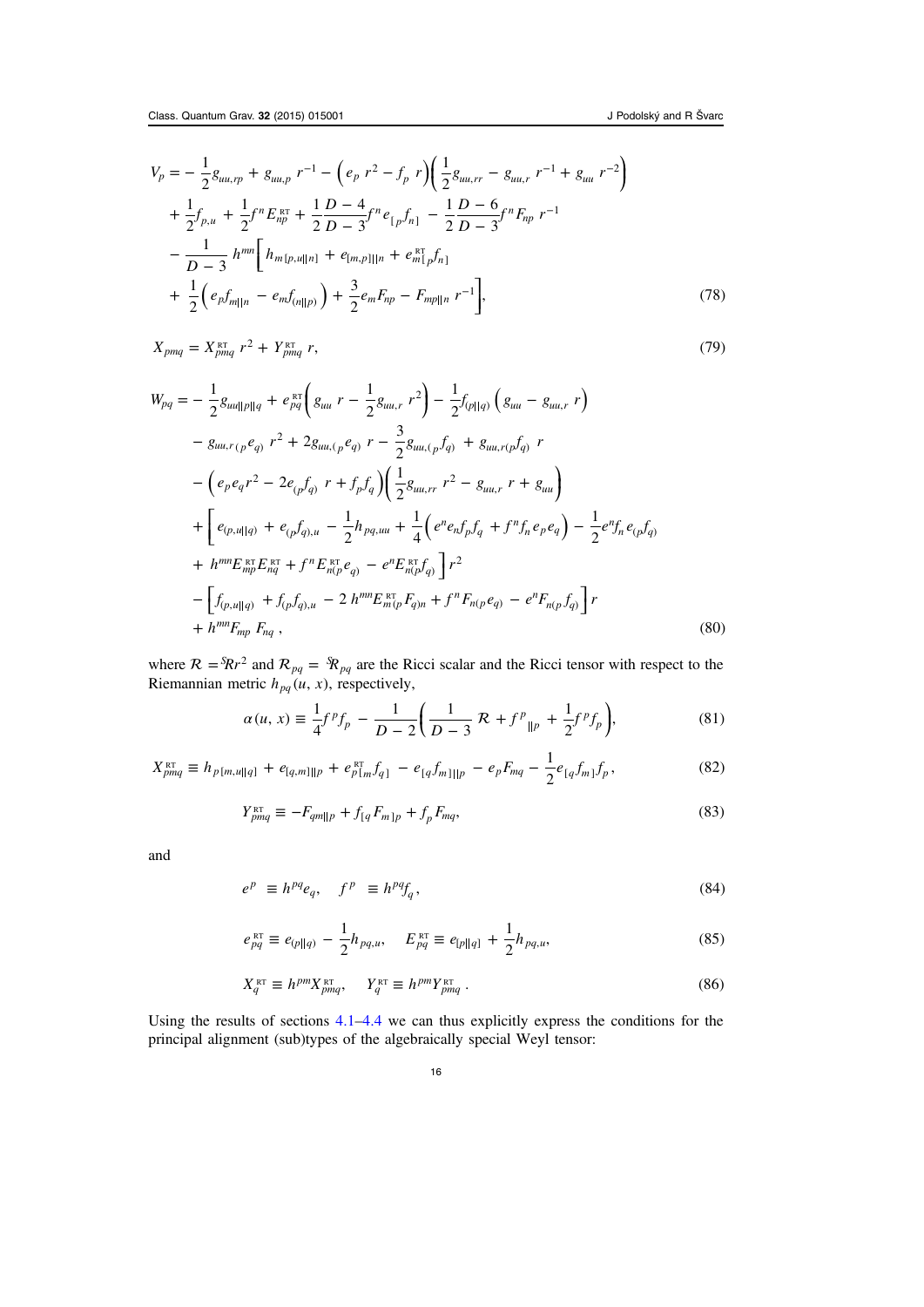<span id="page-17-0"></span>• The type II Robinson–Trautman geometry is of subtype II(a)  $\Leftrightarrow \frac{\Psi_{2S}}{2} = 0 \Leftrightarrow$ 

$$
g_{uu} = \alpha(u, x) + \beta(u, x) r + \gamma(u, x) r^2,
$$
\n(87)

where  $\alpha$  is given by [\(81](#page-16-0)) while  $\beta$ ,  $\gamma$  are arbitrary functions of u and x.

• The type II Robinson–Trautman geometry is of subtype II(b)  $\Leftrightarrow \tilde{\Psi}_{2T^{(ij)}} = 0 \Leftrightarrow$ 

$$
\mathcal{R}_{pq} - \frac{h_{pq}}{D-2} \mathcal{R} = -\frac{1}{2}(D-4) \Bigg[ \Big( f_{(p||q)} + \frac{1}{2} f_p f_q \Big) - \frac{h_{pq}}{D-2} \Big( f^n \Big|_{\parallel n} + \frac{1}{2} f^n f_n \Big) \Bigg],\tag{88}
$$

where  $\mathcal{R}_{pq}$  is the Ricci tensor with respect to the metric  $h_{pq}$ .

• The type II Robinson–Trautman geometry is of subtype II(c)  $\Leftrightarrow \tilde{\Psi}_{2^{ijkl}} = 0 \Leftrightarrow$ 

$$
C_{mpnq} = 0,\t\t(89)
$$

where  $C_{mpnq} = {}^{\circ}\!C_{mpnq} r^{-2}$  is the Weyl tensor corresponding to the metric  $h_{pq}$ .

• The type II Robinson–Trautman geometry is of subtype 
$$
II(d) \Leftrightarrow \Psi_{2^{ij}} = 0 \Leftrightarrow
$$
 $F_{pq} \equiv f_{[p,q]} = 0.$  (90)

• The type III Robinson–Trautman geometry is of subtype III(a) 
$$
\Leftrightarrow
$$
  $\Psi_{3T} = 0 \Leftrightarrow$ 

$$
\alpha_{,q} + f_q \ \alpha = 0, \qquad \beta_{,q} + f_{q,u} = \mathcal{T}_q, \tag{91}
$$

where

$$
\mathcal{T}_q \equiv 2 \, e_q \bigg( \alpha - \frac{1}{4} f^p f_p \bigg) + \frac{1}{2} e^p f_p f_q - f^p E_{pq}^{\text{RT}} - \frac{2}{D-3} X_q, \tag{92}
$$

with  $X_q = h^{pm} X_{pmq}^{\text{RT}} = g^{pm} X_{pmq}$ ,

$$
X_{pmq}^{\text{RT}} = h_{p[m,u||q]} + e_{[q,m]||p} + e_{p[m]}^{\text{RT}} f_{q]} - e_{[q} f_{m]||p} - \frac{1}{2} e_{[q} f_{m]} f_{p}. \tag{93}
$$

• The type III Robinson–Trautman geometry is of subtype III(b)  $\Leftrightarrow \tilde{\Psi}_{3^{ijk}} = 0 \Leftrightarrow$ 

$$
X_{pmq}^{RT} = \frac{1}{D-3} \Big( h_{pm} X_q - h_{pq} X_m \Big) . \tag{94}
$$

• The type N Robinson–Trautman geometry is described by the symmetric traceless matrix *Ψ*4*ij*, which is completely determined by

$$
W_{pq} = \left(-\frac{1}{2}\gamma_{\|p\|q} + \frac{1}{2}\gamma_{\langle p}f_{q\rangle} + \frac{1}{2}\gamma f_{\langle p\|q\rangle} + \frac{1}{2}\beta e_{pq}^{\text{RT}} + \left(\alpha - \frac{1}{4}f^{n}f_{n}\right)e_{p}e_{q} + e_{\langle p,u\|q\rangle} - \frac{1}{2}h_{pq,uu} + \frac{1}{4}e^{n}e_{n}f_{p}f_{q} - e^{n}E_{n\{p\}}^{R}f_{q\rangle} + h^{mn}E_{mp}^{\text{RT}}E_{nq}^{\text{RT}} - \frac{2}{D-3}X_{\langle p}e_{q\rangle}\right)r^{2} + \frac{1}{2}\left(2\alpha e_{pq}^{\text{RT}} - \mathcal{T}_{\langle p\|q\rangle} - \mathcal{T}_{\langle p}f_{q\rangle} - f_{\langle p,u\|q\rangle} - f_{\langle p}f_{q\rangle,u}\right)r.
$$
\n
$$
(95)
$$

• The type N becomes type  $O \Leftrightarrow \Psi_{\psi} = O \Leftrightarrow W_{pq} = \frac{1}{D-2} h_{pq} h^{mn} W_{mn}$ , where  $W_{pq}$  is given by (95).

This completes the classification of principal alignment (sub)types of the Weyl tensor of Robinson–Trautman geometries with expansion [\(72](#page-15-0)) and the multiple WAND **k**.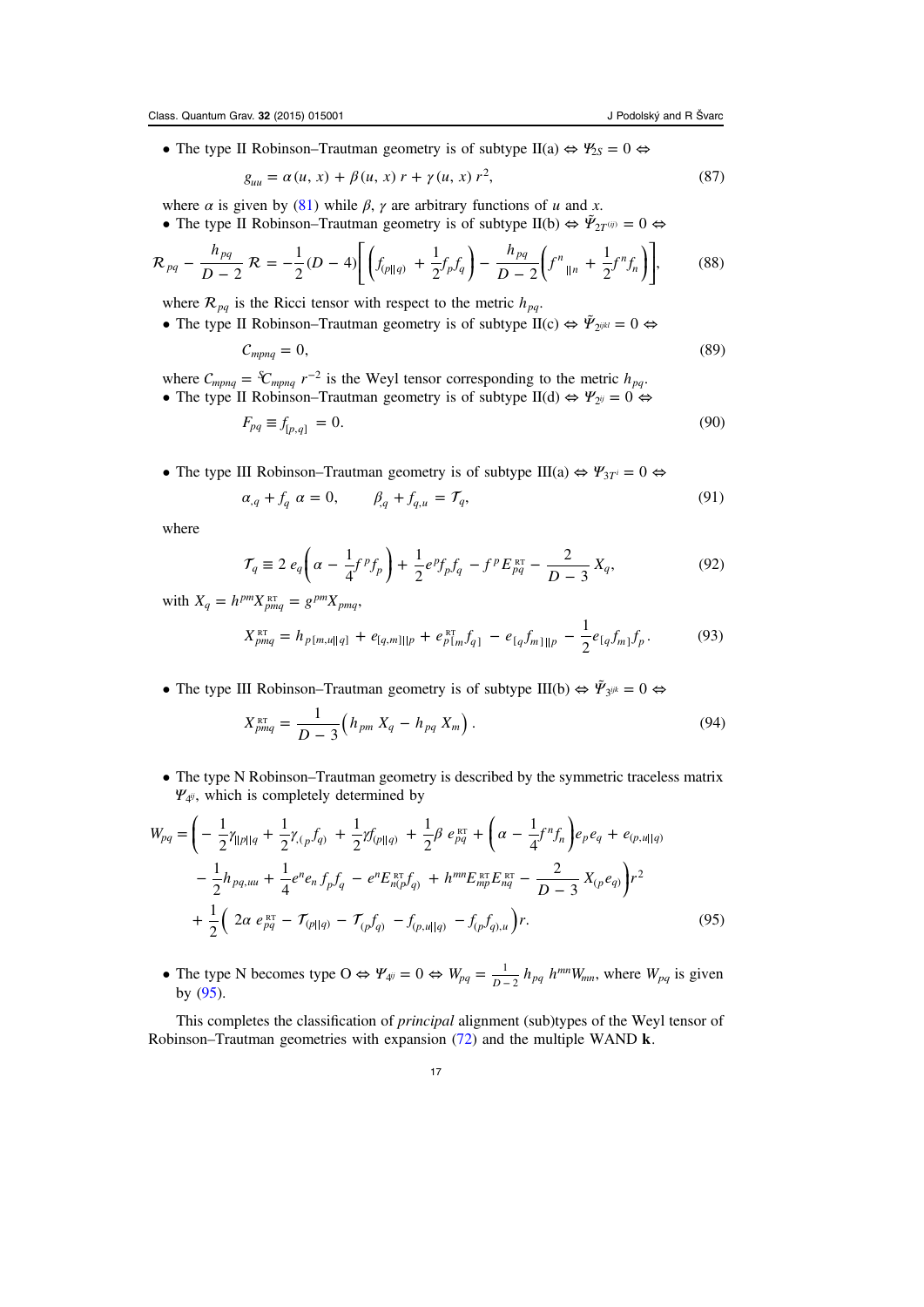<span id="page-18-0"></span>The secondary alignment (sub)types with the additional WAND  $\mathbf{l} = \frac{1}{2} g_{uu} \partial_r + \partial_u$  are obtained when the conditions summarized in table [2](#page-7-0) are satisfied, namely:

• The type II Robinson–Trautman geometry is of type  $II_i \Leftrightarrow \Psi_{\psi} = 0 \Leftrightarrow$ 

$$
W_{pq} = \frac{1}{D-2} h_{pq} h^{mn} W_{mn},
$$
\n(96)

where  $W_{pq}$  is given by ([80\)](#page-16-0).

• The type III Robinson–Trautman geometry is of type  $III_i \Leftrightarrow \Psi_{4^{ij}} = 0 \Leftrightarrow$  the condition (96) is satisfied, where  $W_{pq}$  is given by

$$
W_{pq} = \left[ -\frac{1}{2} \gamma_{||p||q} + \frac{1}{2} \gamma_{,p} f_{q} + \frac{1}{2} \gamma f_{(p||q)} + \frac{1}{2} \beta e_{pq}^{RT} + \beta_{, (p} e_{q)} - \left( \alpha - \frac{1}{4} f^{n} f_{n} \right) e_{p} e_{q} + e_{(p, u||q)} + e_{(p} f_{q), u} - \frac{1}{2} h_{pq, uu} + \frac{1}{4} e^{n} e_{n} f_{p} f_{q} - \frac{1}{2} e^{n} f_{n} e_{(p} f_{q)} + h^{mn} E_{mp}^{RT} E_{pq}^{RT} + f^{n} E_{np}^{RT} e_{q} - e^{n} E_{np}^{RT} f_{q} \right] r^{2} - \left( \frac{1}{2} \beta_{||p||q} + \frac{1}{2} \beta_{, (p} f_{q)} - \alpha e_{pq}^{RT} - 2 \alpha_{, (p} e_{q)} - 2 \alpha e_{(p} f_{q)} + f_{(p, u||q)} + f_{(p} f_{q), u} \right) r - \frac{1}{2} \alpha_{||p||q} - \frac{1}{2} \alpha f_{(p||q)} - \frac{3}{2} \alpha_{, (p} f_{q)} - \alpha f_{p} f_{q}.
$$
\n(97)

This, in fact, is a general form of  $W_{pq}$  for the type III spacetimes.

• The type II Robinson–Trautman geometry is of type D with respect to the double WAND  $l = \frac{1}{2} g_{uu} \partial_r + \partial_u \Leftrightarrow \Psi_{3T^i} = \tilde{\Psi}_{3^{ijk}} = 0$  and  $\Psi_{4^{ij}} = 0 \Leftrightarrow$ 

$$
X_{pmq}^{RT} = \frac{1}{D-3} \left( h_{pm} X_q^{RT} - h_{pq} X_m^{RT} \right),
$$
  
\n
$$
Y_{pmq}^{RT} = \frac{1}{D-3} \left( h_{pm} Y_q^{RT} - h_{pq} Y_m^{RT} \right),
$$
  
\n
$$
V_p = 0, \qquad W_{pq} = \frac{1}{D-2} h_{pq} h^{mn} W_{mn},
$$
\n(98)

where the corresponding functions are given by  $(78)$  $(78)$ ,  $(80)$  $(80)$ ,  $(82)$  $(82)$ ,  $(83)$  $(83)$ ,  $(86)$  $(86)$ . The particular subtypes  $D(a)$ ,  $D(b)$ ,  $D(c)$ ,  $D(d)$  and their various combinations occur if the additional conditions [\(87](#page-17-0))–([90\)](#page-17-0) are also valid.

## 8. Example: vacuum Robinson–Trautman spacetimes

Motivated by our previous studies [[7](#page-33-0), [9\]](#page-33-0) of Robinson–Trautman spacetimes in general relativity (extended to any dimension  $D \ge 4$ ), let us consider a metric of the form

$$
ds^{2} = r^{2} h_{pq} (dx^{p} + e^{p} du)(dx^{q} + e^{q} du) - 2 du dr - g^{rr} du^{2},
$$
 (99)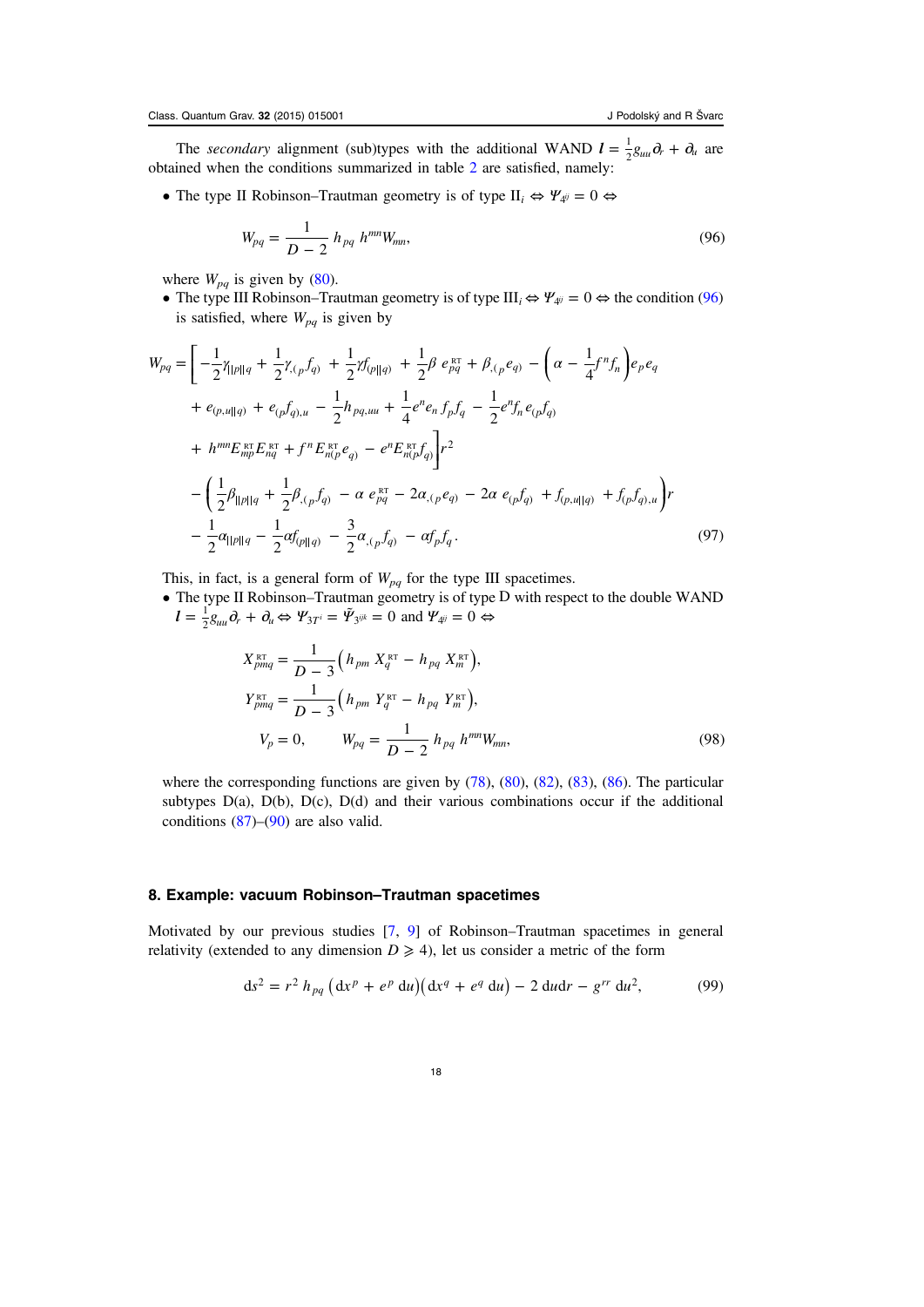<span id="page-19-0"></span>where

$$
g^{rr} = \frac{R}{(D-2)(D-3)} + \frac{b(u)}{r^{D-3}} - \frac{2}{D-2} \left( e^p \right)_{\parallel p} - \frac{1}{2} h^{pq} h_{pq,u} \bigg) r
$$

$$
- \frac{2A}{(D-1)(D-2)} r^2.
$$
(100)

In fact, this is the most general Robinson–Trautman vacuum line element in Einstein's theory (extended to an arbitrary dimension  $D$ ), with a cosmological constant  $\Lambda$  and possibly a pure radiation field aligned with **k** =  $\partial_r$ .

Employing the results of the previous section, it is straightforward to obtain explicit conditions under which this geometry becomes of a specific algebraic type. Since

$$
f_p = 0 \tag{101}
$$

and  $g_{\mu p} = e_p(u, x)r^2$ , the condition ([74\)](#page-15-0) is satisfied, so that the spacetime is of Weyl type II (or more special) with respect to the multiple WAND **k**. Moreover,  $g_{uu} = r^2 e^{n} e_n - g^{rr}$ , that is

$$
g_{uu} = -a - b r^{3-D} - c r + \gamma r^2,
$$
\n(102)

where

$$
a = \frac{R}{(D-2)(D-3)},
$$
\n(103)

$$
c = -\frac{2}{D-2} \bigg( e^n \, \|n - \frac{1}{2} h^{mn} h_{mn,u} \bigg),\tag{104}
$$

$$
\gamma = e^n e_n + \frac{2\Lambda}{(D-1)(D-2)}\,. \tag{105}
$$

For  $f_p = 0$  with  $g_{uu}$  of the form (102) we obtain from [\(75](#page-15-0))–[\(80](#page-16-0)) that

$$
P = -\frac{1}{2}(D - 1)(D - 2)b r^{1 - D},
$$
\n(106)

$$
Q_{pq} = \mathcal{R}_{pq},\tag{107}
$$

$$
F_{pq} = 0,\t\t(108)
$$

$$
V_p = \left( a \, e_p - \frac{1}{2} c_{p} + \frac{1}{D-3} X_p \right) - a_{p} \, r^{-1} + \frac{1}{2} (D-1)(D-2) b \, e_p \, r^{3-D}, \tag{109}
$$

$$
X_{pmq} = \left(h_{p[m,u||q]} + e_{[q,m]||p}\right)r^2,\tag{110}
$$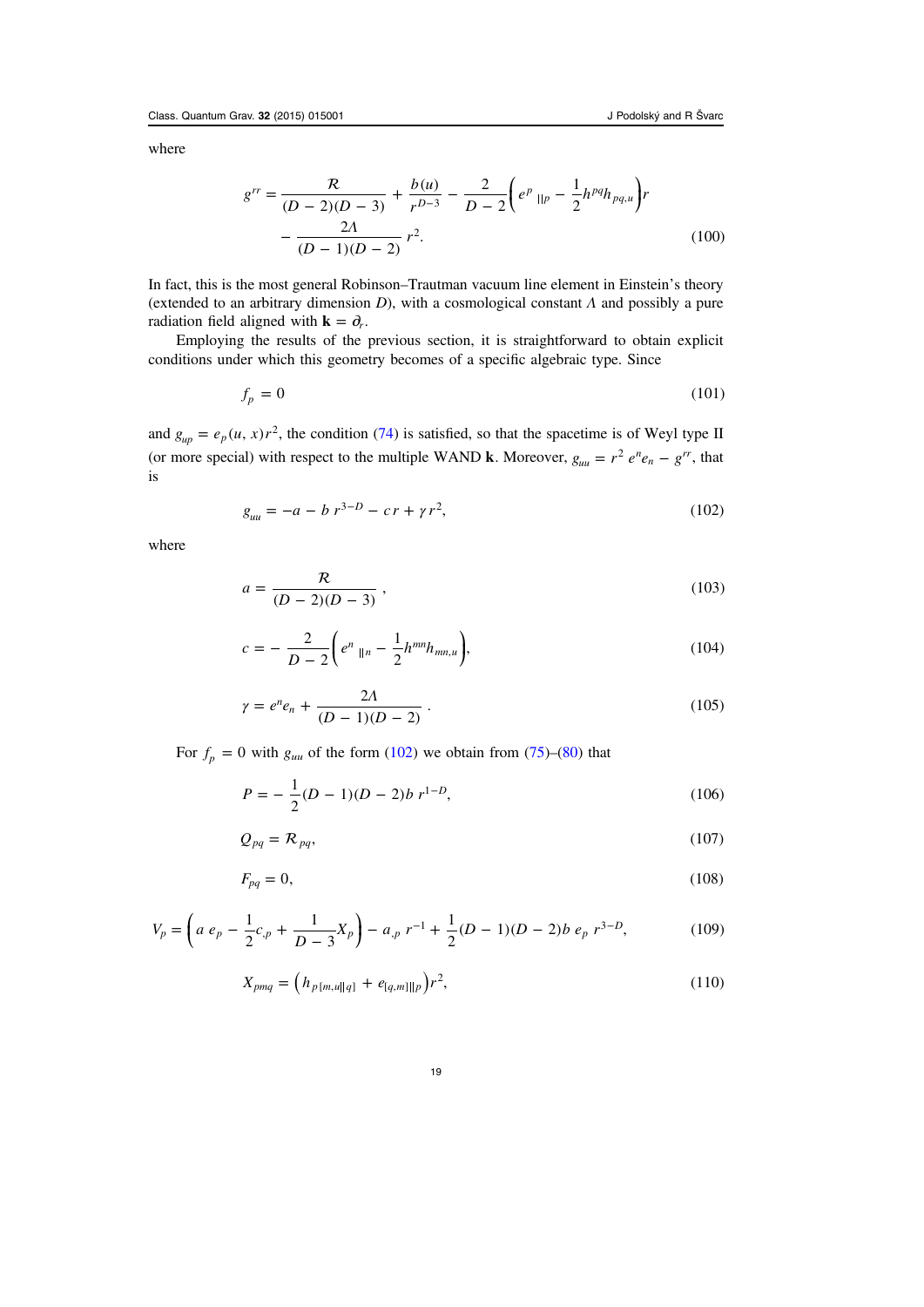<span id="page-20-0"></span>
$$
W_{pq} = \frac{1}{2} a_{\|p\|q} + \left(\frac{1}{2} c_{\|p\|q} - a \, e_{pq}^{RT} - 2 a_{,(p} e_{q)}\right) r
$$
  
+ 
$$
\left(-\frac{1}{2} \left(e^{n} e_{n}\right)_{\|p\|q} - \frac{1}{2} c \, e_{pq}^{RT} + a e_{p} e_{q} - c_{,(p} e_{q)}\right)
$$
  
+ 
$$
e_{(p,u\|q)} - \frac{1}{2} h_{pq,uu} + h^{mn} E_{mp}^{RT} E_{nq}^{RT}\right) r^{2}
$$
  
- 
$$
\frac{1}{2} (D - 1) b \, e_{pq}^{RT} r^{4-D} + \frac{1}{2} (D - 1) (D - 2) b \, e_{p} e_{q} \, r^{5-D}.
$$
 (111)

In view of  $(13)$  $(13)$ – $(22)$  $(22)$ , the metric  $(99)$  $(99)$ ,  $(100)$  $(100)$  is thus of

- subtype II(a)  $\Leftrightarrow$   $b(u) = 0$ , (112)
- $\Leftrightarrow$   $R_{pq} = \frac{pq}{D-2} R$ • subtype II(b)  $\Leftrightarrow \quad \mathcal{R}_{pq} = \frac{h_{pq}}{D-2} \mathcal{R},$  (113)
- $\text{subtype II}(c) \Leftrightarrow C_{\text{mpna}} = 0,$  (114)
- $\text{subtype II(d)}$  always. (115)

Interestingly, it follows from the contraction of Bianchi identities and condition (113), which is identically satisfied in  $D = 4$ , that

$$
0 = h^{mn}h^{pq} \left( \mathcal{R}_{mpnq||k} + \mathcal{R}_{mpqk||n} + \mathcal{R}_{mpkn||q} \right) = \frac{D-4}{D-2} \mathcal{R}_{,k} \ . \tag{116}
$$

Thus, any Robinson–Trautman  $D > 4$  geometry ([99\)](#page-18-0), [\(100](#page-19-0)) of algebraic subtype II(b) must have  $\mathcal{R}_{k} = 0$ . Moreover

$$
C_{mpnq} = \mathcal{R}_{mpnq} - \frac{1}{(D-2)(D-3)} \mathcal{R} \left( h_{mn} h_{pq} - h_{mq} h_{np} \right). \tag{117}
$$

The condition  $C_{mpnq} = 0$  for subtype II(c) is always satisfied in  $D = 4$  and  $D = 5$ .

We thus immediately infer that subtype  $II(bc) \equiv II(bcd)$  occurs if, and only if, the (*D* − 2)-dimensional transverse space has a constant curvature, that is

$$
\mathcal{R}_{mpnq} = \frac{1}{(D-2)(D-3)} \mathcal{R}(u) \Big( h_{mn} h_{pq} - h_{mq} h_{np} \Big) . \tag{118}
$$

In such a case the metric can be written as  $h_{pq} = P^{-2} \delta_{pq}$ , where  $P = 1 + \frac{1}{4} K \delta_{mn} x^m x^n$ ,  $K = \frac{1}{(D-2)(D-3)} R(u)$ , see [[7,](#page-33-0) [8](#page-33-0)].

The conditions for type III subtypes are then

• subtype III(a)  $\Leftrightarrow \mathcal{R}_{,q} = 0$  and  $c_{,q} = 2 a e_q + \frac{2}{D-3} X_q$ , (119)

where 
$$
X_q = h^{pm} X_{pmq}^{RT}
$$
,  $X_{pmq}^{RT} = h_{p[m,u||q]} + e_{[q,m]||p}$ ,  
\n• subtype III(b)  $\Leftrightarrow X_{pmq}^{RT} = \frac{1}{D-3} (h_{pm} X_q - h_{pq} X_m)$ . (120)

The type N is obtained by applying *all* the conditions  $(112)$ – $(115)$  and  $(119)$ – $(120)$ . In such a case, the only non-trivial function  $(111)$  reduces to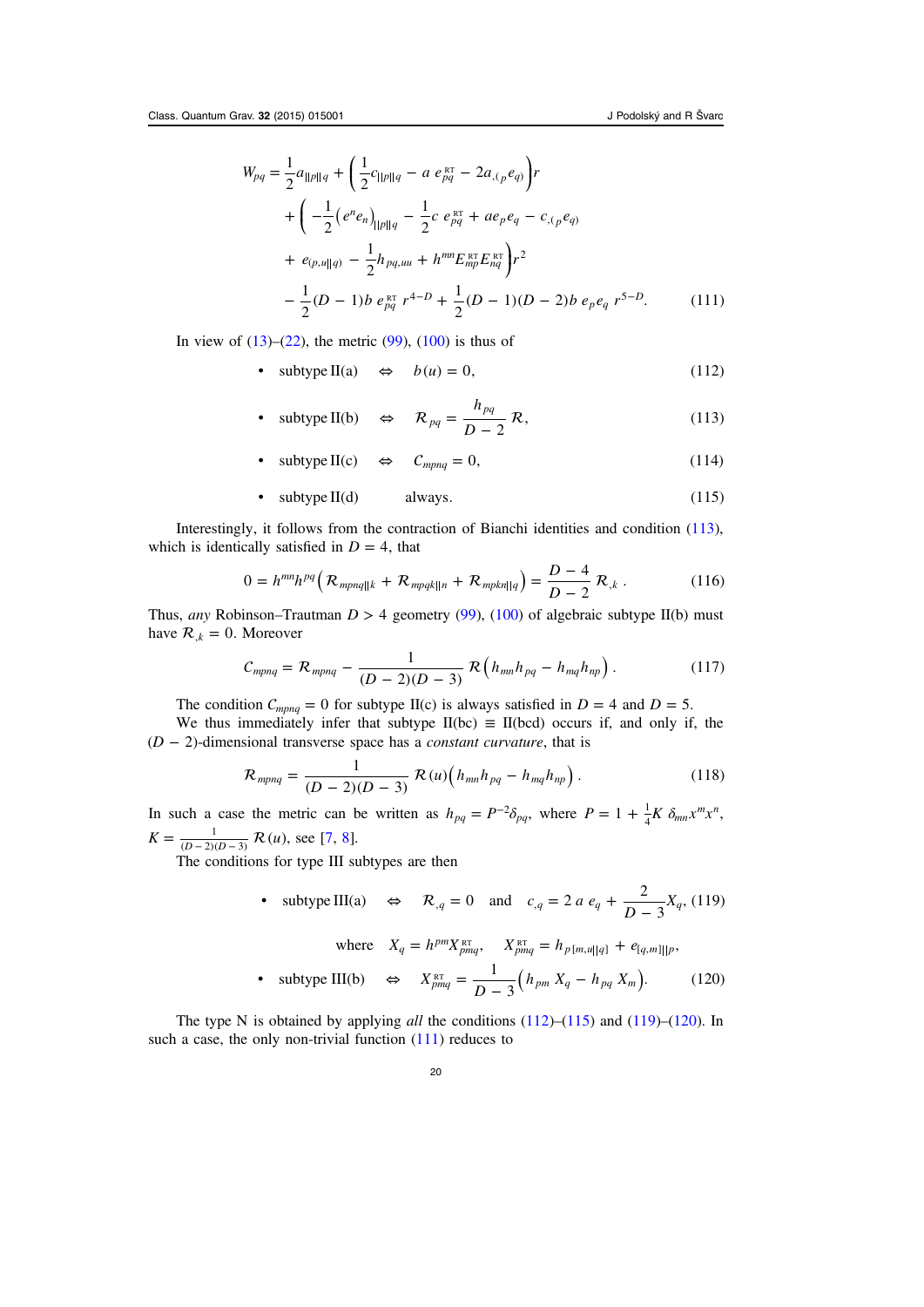<span id="page-21-0"></span>
$$
W_{pq} = \left(\frac{1}{2}c_{\|\rho\|q} - a \, e_{pq}^{\text{RT}}\right) r
$$
  
+ 
$$
\left(-\frac{1}{2}\left(e^n e_n\right)_{\|\rho\|q} - \frac{1}{2}c \, e_{pq}^{\text{RT}} + a \, e_p e_q - c_{, (p} e_q) + e_{(p, u||q)} - \frac{1}{2}h_{pq, uu} + h^{mn} E_{mp}^{\text{RT}} E_{nq}^{\text{RT}}\right) r^2.
$$
 (121)

Such a geometry is of type O when  $W_{pq} = \frac{1}{R-2} h_{pq} h^{mn} W_{mn}$ .

The secondary alignment types  $II_i$ ,  $II_i$ ,  $\overline{D}$  arise when the conditions ([96\)](#page-18-0)–[\(98](#page-18-0)) are satisfied, respectively, in which the key functions are given by  $(109)$  $(109)$ – $(111)$  $(111)$ .

We thus conclude that the Robinson–Trautman geometry of the form [\(99](#page-18-0)), ([100\)](#page-19-0) generally admits all the above mentioned algebraic types and subtypes. Of course, specific field equations impose additional constrains that may exclude some of the (sub)types. To illustrate this effect, let us now restrict ourselves to the most important case, namely vacuum spacetimes in the Einstein theory.

#### 8.1. Most general Robinson–Trautman vacuum spacetimes

As shown in [\[9](#page-33-0)], a fully general Robinson–Trautman vacuum solution in the Einstein theory (including  $\Lambda$ ) is given by ([99\)](#page-18-0), ([100](#page-19-0)) where the metric functions are restricted by the constraints

$$
\mathcal{R}_{pq} = \frac{1}{D-2} h_{pq} \mathcal{R},\tag{122}
$$

$$
h_{pq,u} = 2 e_{(p||q)} + c h_{pq}, \qquad (123)
$$

$$
(D-4)\mathcal{R}_{,p} = 0,\t(124)
$$

$$
h^{mn} a_{\|m\|n} + \frac{1}{2}(D-1)(D-2)b c + (D-2)b_{,u} = 0,
$$
\n(125)

with *a* and *c* defined in  $(103)$  $(103)$  and  $(104)$  $(104)$ . Using conditions  $(122)$ – $(125)$  and

Using continuous 
$$
(122)
$$
– $(123)$  and

$$
e_{pq}^{\text{RT}} = -\frac{1}{2}c h_{pq}, \quad E_{pq}^{\text{RT}} = e_{p||q} + \frac{1}{2}c h_{pq}, \tag{126}
$$

$$
h_{pq,uu} = 2c \ e_{(p||q)} + 2e_{(p||q),u} + (c^2 + c_{,u})h_{pq}, \qquad (127)
$$

$$
X_{pmq}^{\text{RT}} = e^n \mathcal{R}_{npmq} + c_{,[q} h_{m]p}, \quad X_q = (D - 3) \left( -a \, e_q + \frac{1}{2} \, c_{,q} \right), \tag{128}
$$

functions  $(109)$  $(109)$ – $(111)$  $(111)$  which, together with  $(106)$  $(106)$ – $(108)$  $(108)$ , characterize the algebraic structure of the Weyl tensor become

$$
V_p = -a_{,p} r^{-1} + \frac{1}{2} (D - 1)(D - 2)b \, e_p \, r^{3 - D},\tag{129}
$$

$$
X_{pmq} = \left(e^n \mathcal{R}_{npmq} + c_{,[q}h_{m]p}\right) r^2, \tag{130}
$$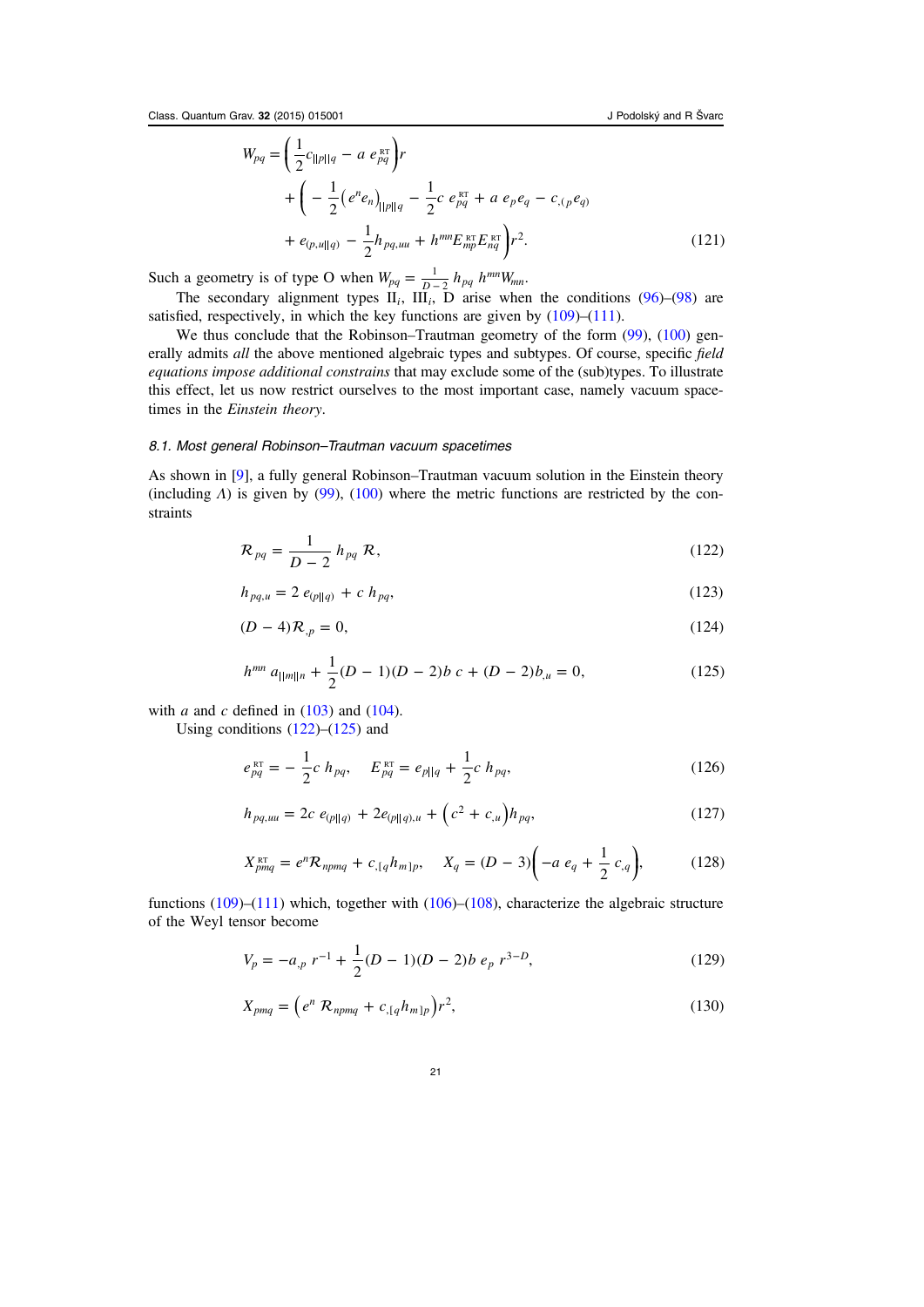<span id="page-22-0"></span>
$$
W_{pq} = \frac{1}{2} a_{\parallel p \parallel q} + \left(\frac{1}{2} c_{\parallel p \parallel q} - 2 a_{,(p} e_{q)}\right) r
$$
  
+  $e^{m} e^{n} C_{mpnq} r^{2} + \frac{1}{2} (D - 1)(D - 2) b e_{p} e_{q} r^{5-D}$   
+  $h_{pq} \left[\frac{1}{2} a c r + \left(a e^{n} e_{n} - \frac{1}{2} e^{n} c_{,n} - \frac{1}{2} c_{,u}\right) r^{2} + \frac{1}{4} (D - 1) b c r^{4-D}\right].$  (131)

To derive the last expression we have used the fact that  $e_{(p,u||q)} - e_{(p||q),u} = e_m T_{pq}^m$ , where the tensor  $T_{pq}^m \equiv {^S}T_{pq,u}^m$  can be written as

$$
T_{pq}^{m} = h^{mn} \Big[ e_{n||p||q} - e^{k} R_{k(pq)n} \Big] + \delta_{(p}^{m} c_{,q)} - \frac{1}{2} h^{mn} h_{pq} c_{,n}, \tag{132}
$$

see appendix [A](#page-26-0) of [\[9](#page-33-0)]. The non-vanishing Weyl tensor components with respect to the frame ([7\)](#page-4-0), sorted by the boost weight, are thus

$$
\mathcal{Y}_{2S} = -\frac{1}{2}(D-2)(D-3)b \ r^{1-D}, \tag{133}
$$

$$
\tilde{\mathbf{\Psi}}_{2^{ijkl}} = m_i^m m_j^m m_k^m m_l^q C_{mpnq} r^2, \qquad (134)
$$

$$
\mathcal{Y}_{3T} = m_i^p \left[ \frac{1}{2} (D - 1)(D - 3) b \, e_p \, r^{3 - D} - \frac{D - 3}{D - 2} \, a_{,p} \, r^{-1} \right],\tag{135}
$$

$$
\tilde{\mathbf{\Psi}}_{3^{ijk}} = m_i^p m_j^m m_k^q e^n C_{npmq} r^2, \qquad (136)
$$

$$
\Psi_{4^{ij}} = m_i^p m_j^q \left\{ \frac{1}{2} \left( a_{\|\rho\|q} - \frac{1}{D-2} h_{pq} h^{mn} a_{\|\eta\|n} \right) + e^m e^n C_{mpnq} r^2 + \left[ \frac{1}{2} \left( c_{\|\rho\|q} - \frac{1}{D-2} h_{pq} h^{mn} c_{\|\eta\|n}\right) - 2 \left( a_{\langle p} e_{q}\right) - \frac{1}{D-2} h_{pq} e^n a_{\eta} \right) \right] r + \frac{1}{2} (D-1)(D-2)b \left( e_p e_q - \frac{1}{D-2} h_{pq} e^n e_n \right) r^{5-D} \right\}.
$$
 (137)

It is now convenient to perform a null rotation of the frame ([7](#page-4-0)) with the privileged null vector *k* fixed,  $l' = l + \sqrt{2} L^i m_i + |L|^2 k$ ,  $m'_i = m_i + \sqrt{2} L_i k$ , see (C1) in appendix C of [[19\]](#page-33-0), and the parameters  $L_i \equiv -\frac{1}{\sqrt{2}} r^2 e_p m_i^p$  $\frac{1}{2}r^2 e_p m_i^p$ . The *new* null frame is

$$
\boldsymbol{k}' = \partial_r, \qquad \boldsymbol{l}' = -\frac{1}{2} g^{rr} \partial_r + \partial_u - e^p \partial_p, \qquad \boldsymbol{m}'_i = m_i^p \partial_p, \tag{138}
$$

and using the expressions (C5) in [[19\]](#page-33-0) the non-vanishing irreducible Weyl scalars in such a frame simplify considerably to

$$
\mathcal{Y}_{2S}' = -\frac{1}{2}(D-2)(D-3)b \ r^{1-D}, \tag{139}
$$

$$
\tilde{\mathbf{\Psi}}_{2^{ijkl}}^{\prime} = m_i^m m_j^p m_k^n m_l^q C_{mpnq} r^2, \qquad (140)
$$

$$
\Psi'_{3T^i} = -m_i^p \frac{D-3}{D-2} a_{,p} r^{-1},\tag{141}
$$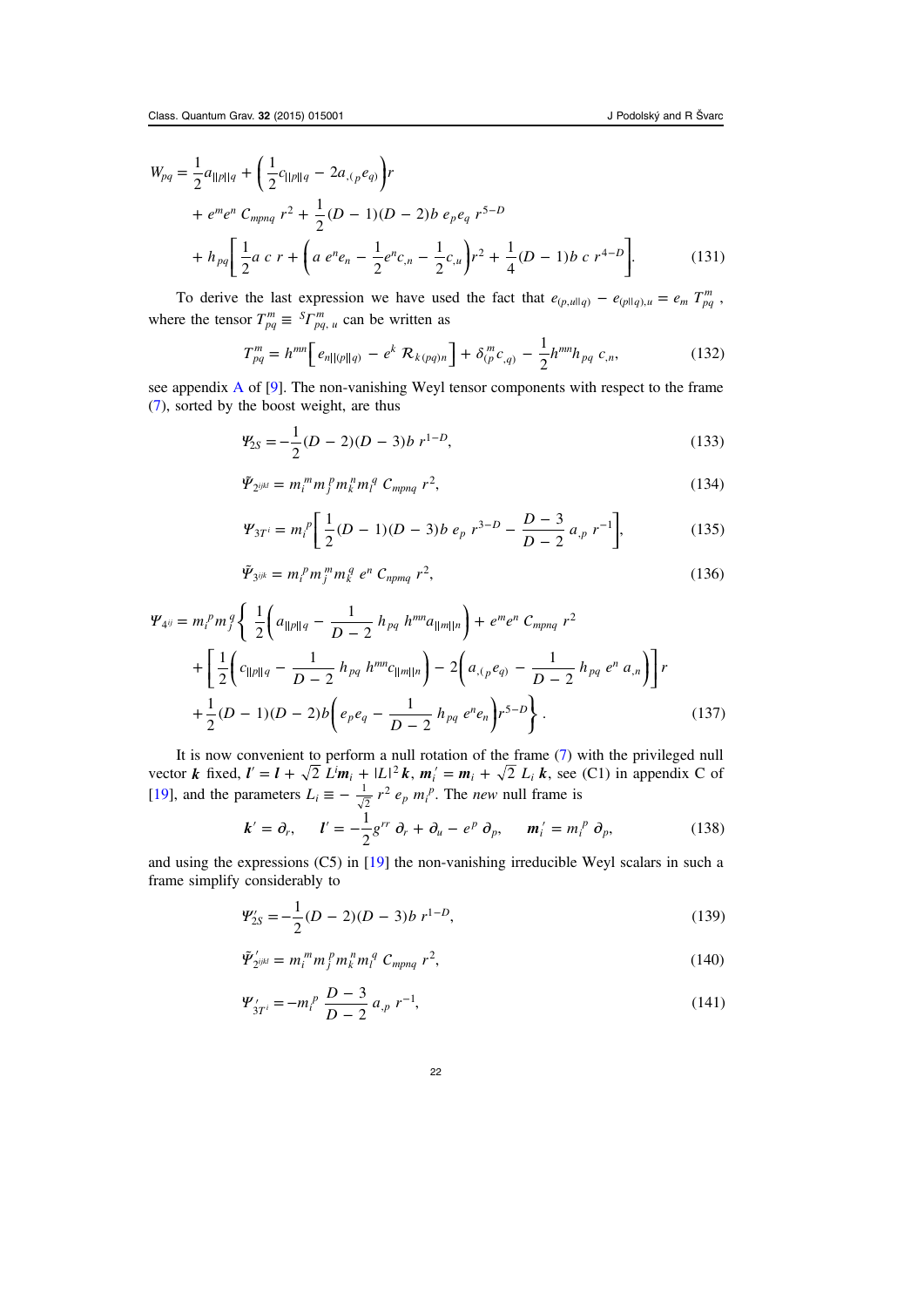$$
\Psi'_{4^{ij}} = \frac{1}{2} m_i^p m_j^q \Bigg[ \left( a_{\|p\|q} + c_{\|p\|q} \ r \right) - \frac{1}{D-2} \ h_{pq} \ h^{mn} \Big( a_{\|m\|n} + c_{\|m\|n} \ r \Big) \Bigg],\tag{142}
$$

with  $\tilde{\Psi}'_{3ijk} = 0$ . Notice, interestingly, that the last term can be rewritten as

$$
\Psi'_{4ij} = \frac{1}{2} m_i^p m_j^q \left[ g''_{\parallel p \parallel q} - \frac{1}{D-2} h_{pq} h^{mn} g''_{\parallel m \parallel n} \right].
$$
 (143)

The gravitational wave amplitude matrix  $\Psi'_{\psi}$  (which is symmetric and traceless) is thus directly determined by the second spatial derivatives of the contravariant metric coefficient *grr*, see ([100\)](#page-19-0).

To prove the *non-existence of type* N *and type II vacuum solutions in*  $D > 4$  it is now crucial to prove the identity

$$
(D-4)\left(c_{\|\|p\|q} - \frac{1}{D-2} \; h_{pq} \; h^{mn} c_{\|\|m\|n}\right) = 0 \; . \tag{144}
$$

This follows from the *u*-derivative of the condition  $(122)$  $(122)$ , namely

$$
\mathcal{R}_{pq,u} = \frac{1}{D-2} \left( h_{pq,u} \mathcal{R} + \frac{1}{D-2} h_{pq} h_{mn} h^{mn}{}_{u} \mathcal{R} + h_{pq} h^{mn} \mathcal{R}_{mn,u} \right), \tag{145}
$$

which using  $h^{mn}_{\mu} = -h^{mp}h^{nq}h_{pq,\mu}$  and the constraint [\(123\)](#page-21-0) can be rewritten as

$$
\mathcal{R}_{pq,u} = \frac{1}{D-2} \bigg( 2 \, e_{(p||q)} \mathcal{R} \, - \, \frac{2}{D-2} \, h_{pq} \, e^n_{\parallel n} \mathcal{R} \, + \, h_{pq} \, h^{mn} \, \mathcal{R}_{mn,u} \bigg). \tag{146}
$$

It remains to evaluate  $\mathcal{R}_{p,q,\mu}$ . From the definition of the Ricci tensor it follows that

$$
\mathcal{R}_{pq,u} = T_{pq||m}^m - T_{pm||q}^m,\tag{147}
$$

where  $T_{pq}^m \equiv {^S}T_{pq,u}^m$  is a *tensor* symmetric in *p*, *q* and given by ([132\)](#page-22-0). Using common relations for commutators of covariant derivatives and contracted Bianchi identities, see (3.2.3), (3.2.21), (3.2.16) in [[21\]](#page-34-0), we obtain the derivatives of [\(132](#page-22-0))

$$
T_{pq||m}^m = e^n_{\|n\|p\|q} + \frac{2}{D-2} e_{(p||q)} \mathcal{R} + \frac{1}{D-2} h_{pq} e^n \mathcal{R}_{,n} + c_{\|p\|q} - \frac{1}{2} h_{pq} h^{mn} c_{\|m\|n}, (148)
$$

$$
T_{pm\|q}^m = e^n_{\|n\|p\|q} + \frac{1}{2}(D-2)c_{\|p\|q} \,. \tag{149}
$$

Substituting into  $(147)$ , the *u*-derivative of the Ricci tensor becomes

$$
\mathcal{R}_{pq,u} = \frac{2}{D-2} e_{(p||q)} \mathcal{R} + \frac{1}{D-2} h_{pq} e^n \mathcal{R}_{,n} - \frac{1}{2} (D-4) c_{||p||q} - \frac{1}{2} h_{pq} h^{mn} c_{||m||n}, \quad (150)
$$

and its trace reads  $h^{mn}R_{mn,u} = \frac{2}{R-2}e^{n\ln R}R + e^{n\ln R}(n-1)R^{mn}C_{\ln n}$ . By inserting these two expressions into  $(146)$ , the identity  $(144)$  is proven.

Using  $(139)$  $(139)$ – $(142)$  with  $(124)$  $(124)$  and  $(144)$  it is now easy to determine explicitly the algebraic structure of all vacuum Robinson–Trautman spacetimes in the Einstein theory in any dimension D. The results are summarized in table [4.](#page-24-0)

In  $D > 4$  it follows from ([124\)](#page-21-0) that  $a_{p} = 0$ , which, together with (144), implies  $\Psi'_{3T^i} = 0 = \Psi'_{d^i}$ . This proves that *there are no* type N, type III and type II spacetimes in the Robinson–Trautman family in higher dimensions when the Einstein vacuum field equations are applied. Such a result is in full agreement with observations made in [[7\]](#page-33-0).

Thus, all Robinson–Trautman vacuum solutions in  $D > 4$  are of type D (or type O). The double degenerate WANDs are  $\mathbf{k}' = \mathbf{k} = \partial_r$ ,  $\mathbf{l}' = -\frac{1}{2}g^{rr} \partial_r + \partial_u - e^{\rho} \partial_p$ , see ([138\)](#page-22-0). It is also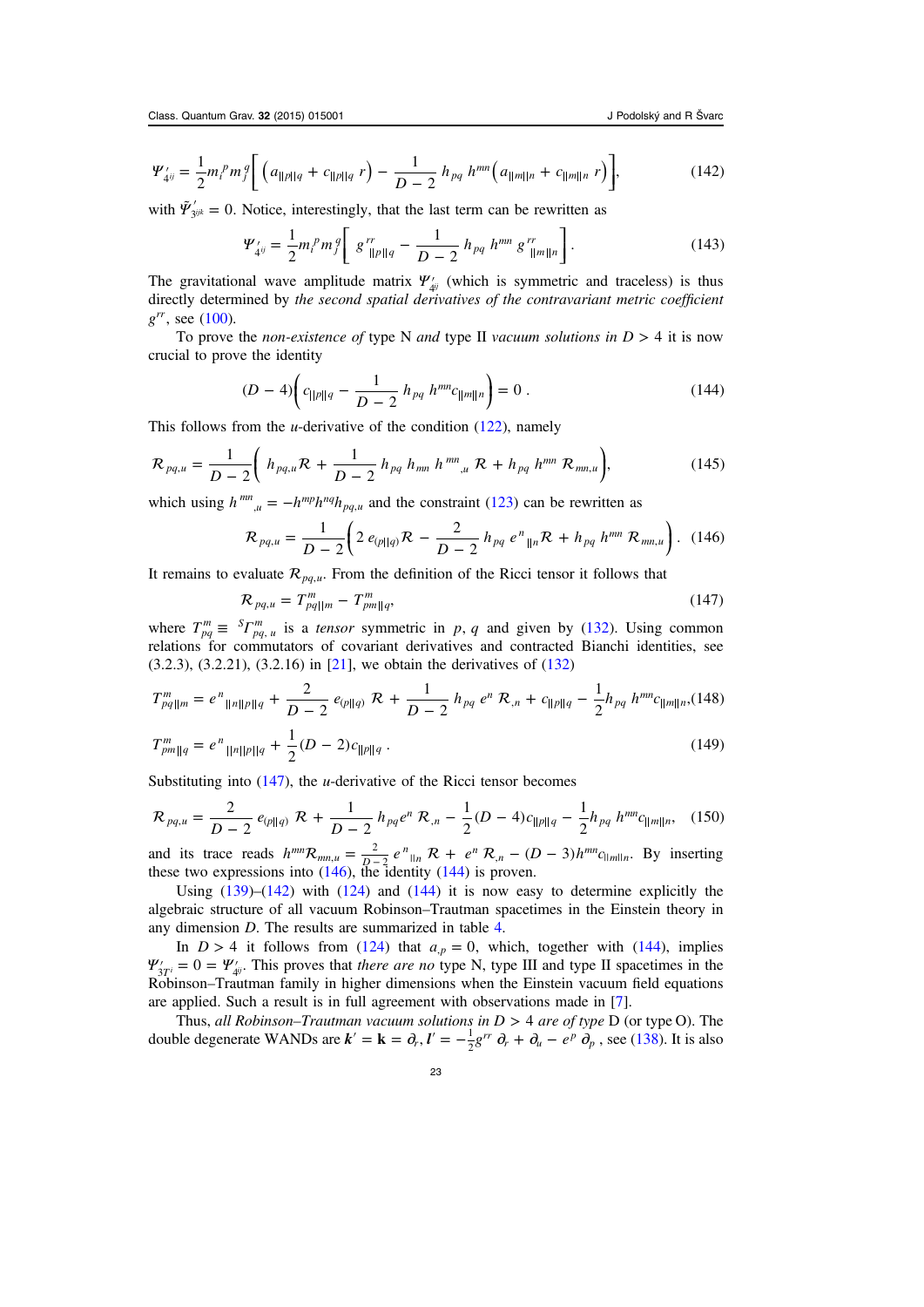<span id="page-24-0"></span>Table 4. The necessary and sufficient conditions for all possible algebraic (sub)types of the Robinson–Trautman vacuum solutions of Einstein's field equations. Some of them are always satisfied. The admissible algebraic structures of the Weyl tensor differ significantly in the case  $D = 4$  and in higher dimensions  $D > 4$ .

| Type     | $D=4$                                                                               | D > 4          |                        |
|----------|-------------------------------------------------------------------------------------|----------------|------------------------|
| II(a)    | $b=0$                                                                               | $b=0$          | $\Leftrightarrow$ D(a) |
| II(b)    | always                                                                              | always         | $\Leftrightarrow$ D(b) |
| H(c)     | always                                                                              | $C_{mpnq} = 0$ | $\Leftrightarrow$ D(c) |
| II(d)    | always                                                                              | always         | $\Leftrightarrow$ D(d) |
| III      | II(abcd)                                                                            |                |                        |
| III(a)   | $b = 0 = R_{n}$                                                                     | equivalent to  | Ω                      |
| III(b)   | always for $b = 0$                                                                  | equivalent to  | О                      |
| N        | III(ab)                                                                             |                |                        |
| $\Omega$ | $b = 0 = \mathcal{R}_{p}$ and $c_{  p  q} = \frac{1}{D-2} h_{pq} h^{mn} c_{  m  n}$ | equivalent to  | D(ac)                  |
| D        | $\mathcal{R}_{p} = 0$ and $c_{  p  q} = \frac{1}{D-2} h_{pq} h^{mn} c_{  m  n}$     | always         | D(bd)                  |

straightforward to identify the possible subtypes, namely  $D(a)$  and  $D(c)$  and  $O \equiv D(ac)$ . In fact, the only non-vanishing Weyl scalars are

$$
\mathcal{Y}_{2S}' = -\frac{1}{2}(D-2)(D-3)b \ r^{1-D}, \tag{151}
$$

$$
\tilde{\Psi}_{2^{ijkl}}' = m_i^m m_j^m m_i^m m_i^q C_{mpnq} r^2, \qquad (152)
$$

so that all such spacetimes are of the subtype D(bd). Clearly, there are only two algebraically distinct cases possible, namely

• subtype  $D(a) \equiv D(abd) \Leftrightarrow b = 0$ , (153)

• subtype 
$$
D(c) \equiv D(bcd) \Leftrightarrow C_{mpnq} = 0
$$
. (154)

The latter case (which necessarily occurs in dimension  $D = 5$ ) admits just the scalar  $\Psi'_{2S}$ given by  $(151)$ . Moreover, in view of  $(117)$  $(117)$  relation  $(118)$  must hold which means that the transverse Riemannian space has a constant curvature. Such a family of Robinson–Trautman vacuum spacetimes contains generalizations of the Schwarzschild black hole of mass proportional to  $b$ . When both conditions  $(153)$  and  $(154)$  are satisfied, the corresponding spacetime is of type O.

This generalizes, confirms and refines the conclusions of a previous work [[7\]](#page-33-0) where the Robinson–Trautman vacuum solutions with  $e_p = 0$  were studied, i.e., assuming the metric functions  $e_p$  can be globally removed. Relation between the respective notations is  $h_{pq} = P^{-2}(u, x) \gamma_{pq}(x)$  with det  $\gamma_{pq} = 1$ ,  $b(u) = -\mu(u)$  and  $c = -2(\log P)_{u}$ . It follows that the exceptional cases discussed in [[7](#page-33-0)] with the functions  $\mu$  and/or  $C_{mpnq}$  vanishing are, in fact, algebraically distinct subtypes.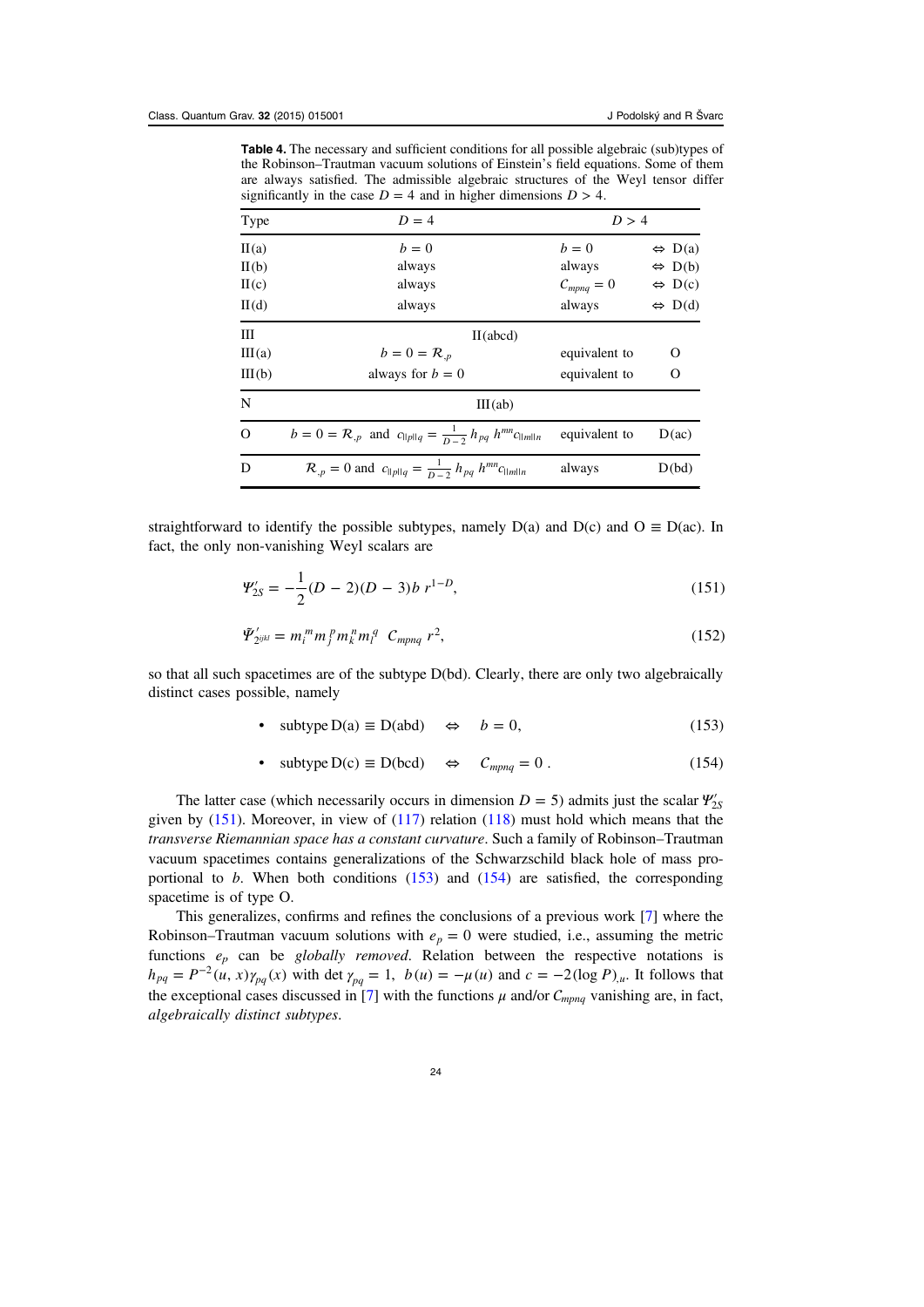## 9. Concluding summary

We investigated the algebraic structure of a fully general class on non-twisting and shear-free geometries in an arbitrary dimension  $D$ , that is, the complete Robinson–Trautman and Kundt family. In particular:

- Using the Christoffel symbols we derived all coordinate components of the Riemann, Ricci and Weyl curvature tensors in an explicit form. These are presented in appendix [A.](#page-26-0)
- By projecting the Weyl tensor onto the natural null frame we evaluated the corresponding scalars of all boost weights. In contrast to a complicated form of the coordinate components, such Weyl scalars are, due to cancelation of many terms, surprisingly simple, see equations  $(13)$  $(13)$ – $(22)$  $(22)$  with  $(23)$  $(23)$ – $(28)$  $(28)$ .
- Weyl scalars obtained in this manner directly determine the algebraic structure of the metric [\(1](#page-3-0)) with ([6\)](#page-3-0). Distinct algebraic types and subtypes are defined by the vanishing of these scalars (and their combinations), see tables [1](#page-7-0) and [2](#page-7-0).
- We proved that all non-twisting shear-free geometries are of type I(b), or more special, with the WAND aligned along the optically privileged null direction **k**.
- We were able to explicitly derive the necessary and sufficient conditions of all principal alignment types such that the optically privileged null direction **k** is a multiple WAND. These algebraically special (sub)types are II, II(a), II(b), II(c), II(d), their combinations, III, III(a), III(b), N and O. See the explicit conditions given in section  $4$  and table  $3$ .
- In section [5](#page-12-0) we also identified the secondary alignment types for which there exists an additional specific WAND *l* distinct from the (multiple) WAND **k**, namely  $I_i$ ,  $II_i$ ,  $III_i$  or D with a double *l*. Moreover, there are various subtypes, namely  $\text{II}(a)_i$ ,  $\text{II}(b)_i$ ,  $\text{II}(c)_i$ ,  $II(d)_i$  (or their combinations),  $III(a)_i$ ,  $III(b)_i$  and  $D(a)$ ,  $D(b)$ ,  $D(c)$ ,  $D(d)$ .
- The Kundt family, which is the non-expanding  $(\Theta = 0)$  subclass of the non-twisting shear-free geometries, is studied in section [6.](#page-13-0) The corresponding conditions for algebraic types and subtypes are simplified, and they fully agree with those obtained previously in [[13\]](#page-33-0).
- The algebraic structure of the general Robinson–Trautman class with an arbitrary expansion scalar  $\Theta \neq 0$  is described in section [4](#page-8-0). The special case  $\Theta = 1/r$  is investigated in section [7.](#page-15-0) In fact, this is an important subcase, as such Robinson– Trautman geometries are of Riemann type I and also of Ricci type I.
- No field equations have been employed in these calculations and discussions. All results are thus 'purely geometrical', i.e., they can be applied in any metric theory of gravity that admits non-twisting and shear-free geometries.
- Of course, there are specific constraints on admissible algebraic types imposed by the field equations. To illustrate this, in section [8](#page-18-0) we investigated an important example, namely the Robinson–Trautman vacuum solutions in Einstein's theory. We proved that in all dimensions higher than four there exist only types  $D(a) \equiv D(abd)$ ,  $D(c) \equiv D(bcd)$ and O of such spacetimes. This is in striking contrast to the classical  $D = 4$  case, which is much richer, see table [4.](#page-24-0)

#### Acknowledgements

JP has been supported by the grant GAČR P203/12/0118, RŠ by the project UNCE 204020/ 2012 and the Czech–Austrian MOBILITY grant 7AMB13AT003.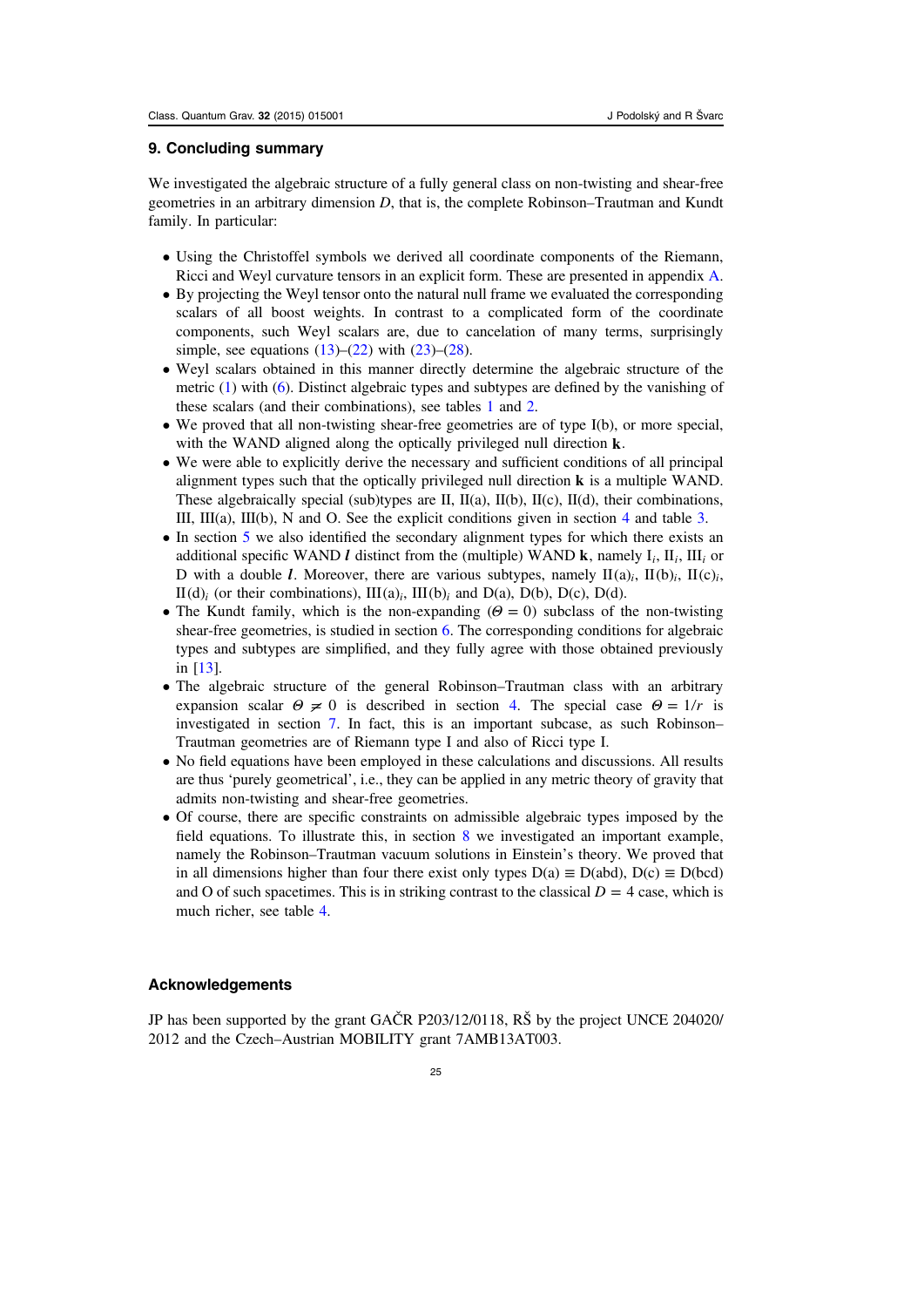# <span id="page-26-0"></span>Appendix A. Explicit curvature tensors for a general non-twisting and shearfree geometry

After applying the shear-free condition ([5\)](#page-3-0) the Christoffel symbols for the general nontwisting geometry  $(1)$  $(1)$  $(1)$  are

$$
\Gamma_r^r = 0,\tag{A.1}
$$

$$
\Gamma_{ru}^r = -\frac{1}{2}g_{uu,r} + \frac{1}{2}g^{rr}g_{un,r},\tag{A.2}
$$

$$
\Gamma_{rp}^r = -\frac{1}{2}g_{up,r} + \Theta g_{up},\tag{A.3}
$$

$$
\Gamma_{uu}^r = \frac{1}{2} \left[ -g^{rr} g_{uu,r} - g_{uu,u} + g^{rr} \left( 2g_{uu,u} - g_{uu,n} \right) \right],\tag{A.4}
$$

$$
\Gamma_{up}^r = \frac{1}{2} \bigg[ -g^{rr} g_{up,r} - g_{uu,p} + g^{rn} \bigg( 2g_{u[n,p]} + g_{np,u} \bigg) \bigg],\tag{A.5}
$$

$$
\Gamma_{pq}^{r} = -\Theta g^{rr} g_{pq} - g_{u(p||q)} + \frac{1}{2} g_{pq,u}, \tag{A.6}
$$

$$
\Gamma_{rr}^u = \Gamma_{ru}^u = \Gamma_{rp}^u = 0,\tag{A.7}
$$

$$
\Gamma_{uu}^u = \frac{1}{2} g_{uu,r},\tag{A.8}
$$

$$
\Gamma_{up}^{u} = \frac{1}{2} g_{up,r},\tag{A.9}
$$

$$
\Gamma_{pq}^u = \Theta g_{pq},\tag{A.10}
$$

$$
\Gamma_n^m = 0,\tag{A.11}
$$

$$
\Gamma_{ru}^{m} = \frac{1}{2} g^{mn} g_{un,r},\tag{A.12}
$$

$$
\Gamma_{rp}^m = \Theta \delta_p^m,\tag{A.13}
$$

$$
\Gamma_{uu}^{m} = \frac{1}{2} \left[ -g^{rm} g_{uu,r} + g^{mn} \left( 2g_{un,u} - g_{uu,n} \right) \right],
$$
\n(A.14)

$$
\Gamma_{up}^{m} = \frac{1}{2} \left[ -g^{rm} g_{up,r} + g^{mn} \left( 2g_{u[n,p]} + g_{np,u} \right) \right],
$$
\n(A.15)

$$
\Gamma_{pq}^m = -\Theta g^{rm} g_{pq} + \,^S \Gamma_{pq}^m \,. \tag{A.16}
$$

The Riemann curvature tensor components then read

$$
R_{rprq} = -(\Theta_{,r} + \Theta^2)g_{pq},\tag{A.17}
$$

$$
R_{ppru} = -\frac{1}{2}g_{up,rr} + \frac{1}{2}\Theta g_{up,r},
$$
\n(A.18)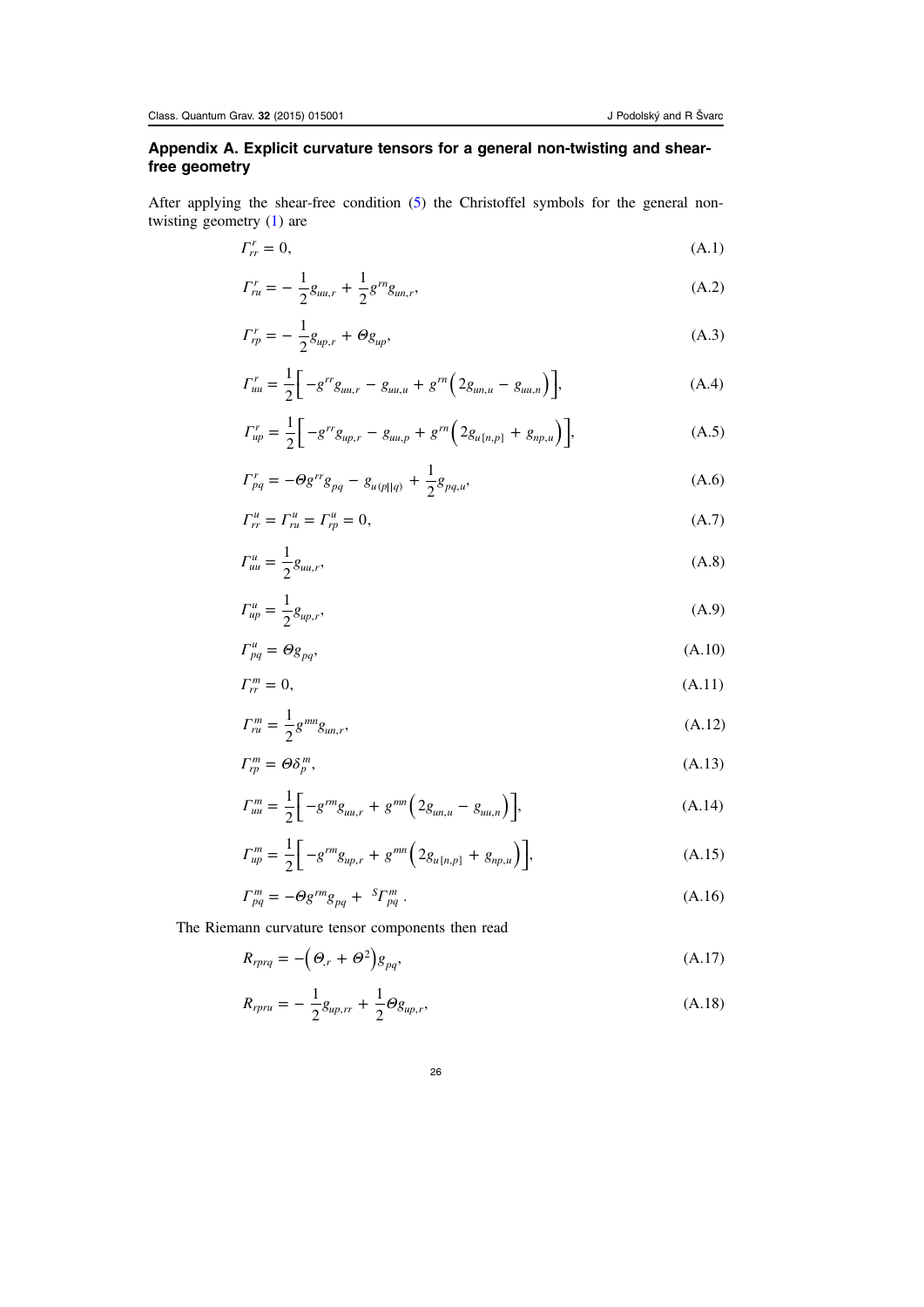<span id="page-27-0"></span>
$$
R_{rpmq} = 2g_{p[m}\Theta_{,q]} - 2\Theta^2 g_{p[m}g_{q]u} + \Theta g_{p[m}g_{q]u,r}, \qquad (A.19)
$$

$$
R_{run} = -\frac{1}{2}g_{uu,rr} + \frac{1}{4}g^{mn}g_{um,r}g_{un,r},
$$
\n(A.20)

$$
R_{rpuq} = \frac{1}{2} g_{up,r||q} + \frac{1}{4} g_{up,r} g_{uq,r} - g_{pq} \Theta_u
$$
  
- 
$$
\frac{1}{2} \Theta \Big( g_{pq,u} + g_{pq} g_{uu,r} + g_{uq} g_{up,r} - g_{pq} g^{rn} g_{un,r} + 2 g_{u[p,q]} \Big), \quad (A.21)
$$

$$
R_{rupq} = g_{u[p,q],r} + \Theta \bigg( g_{u[p} g_{q]u,r} - 2g_{u[p,q]} \bigg), \tag{A.22}
$$

$$
R_{mpnq} = {}^{S}R_{mpnq} - \Theta^2 g^{rr} \left( g_{mn} g_{pq} - g_{mq} g_{pn} \right)
$$

$$
- \Theta \left( g_{mn} e_{pq} + g_{pq} e_{mn} - g_{mq} e_{pn} - g_{pn} e_{mq} \right), \tag{A.23}
$$

$$
R_{ruup} = \frac{1}{2} \left( g_{uu,rp} - g_{up,ru} \right) + \frac{1}{4} g^{rn} g_{un,r} g_{up,r} - \frac{1}{2} g^{mn} g_{um,r} E_{np}
$$
  
+  $\Theta \left( g_{up,u} - \frac{1}{2} g_{uu,p} - \frac{1}{2} g_{up} g_{uu,r} \right),$  (A.24)

$$
R_{upmq} = g_{p[m,u||q]} + g_{u[q,m]||p} + e_{p[m}g_{q]u,r}
$$
  
+  $\Theta\left(g^{rr}g_{p[m}g_{q]u,r} + g_{uu,[q}g_{m]p} - 2g^{rr}E_{n[q}g_{m]p}\right),$  (A.25)

$$
R_{upuq} = -\frac{1}{2} (g_{uu})_{\|p\|q} + g_{u(p,u\|q)} - \frac{1}{2} g_{pq,uu} + \frac{1}{4} g^{rr} g_{up,r} g_{uq,r}
$$
  

$$
-\frac{1}{2} g_{uu,r} e_{pq} + \frac{1}{2} g_{uu,(p} g_{q)u,r} - g^{rr} E_{n(p} g_{q)u,r} + g^{mn} E_{mp} E_{nq}
$$
  

$$
-\frac{1}{2} \Theta g_{pq} \Big[ g^{rr} g_{uu,r} + g_{uu,u} - g^{rr} \Big( 2 g_{un,u} - g_{uu,n} \Big) \Big].
$$
 (A.26)

The components of the Ricci tensor are

$$
R_{rr} = -(D-2)\left(\Theta_{,r} + \Theta^2\right),\tag{A.27}
$$

$$
R_{rp} = -\frac{1}{2}g_{up,rr} + g_{up}\Theta_{,r} - (D-3)\Theta_{,p} + (D-2)\Theta^2 g_{up} - \frac{1}{2}(D-4)\Theta g_{up,r}, \tag{A.28}
$$

$$
R_{ru} = -\frac{1}{2}g_{uu,rr} + \frac{1}{2}g^{rn}g_{un,rr} + \frac{1}{2}g^{mn}\left(g_{um,r||n} + g_{um,r}g_{un,r}\right) - (D - 2)\Theta_{,u} - \frac{1}{2}\Theta\left[g^{mn}g_{mn,u} - (D - 4)g^{rn}g_{un,r} + (D - 2)g_{uu,r}\right],
$$
(A.29)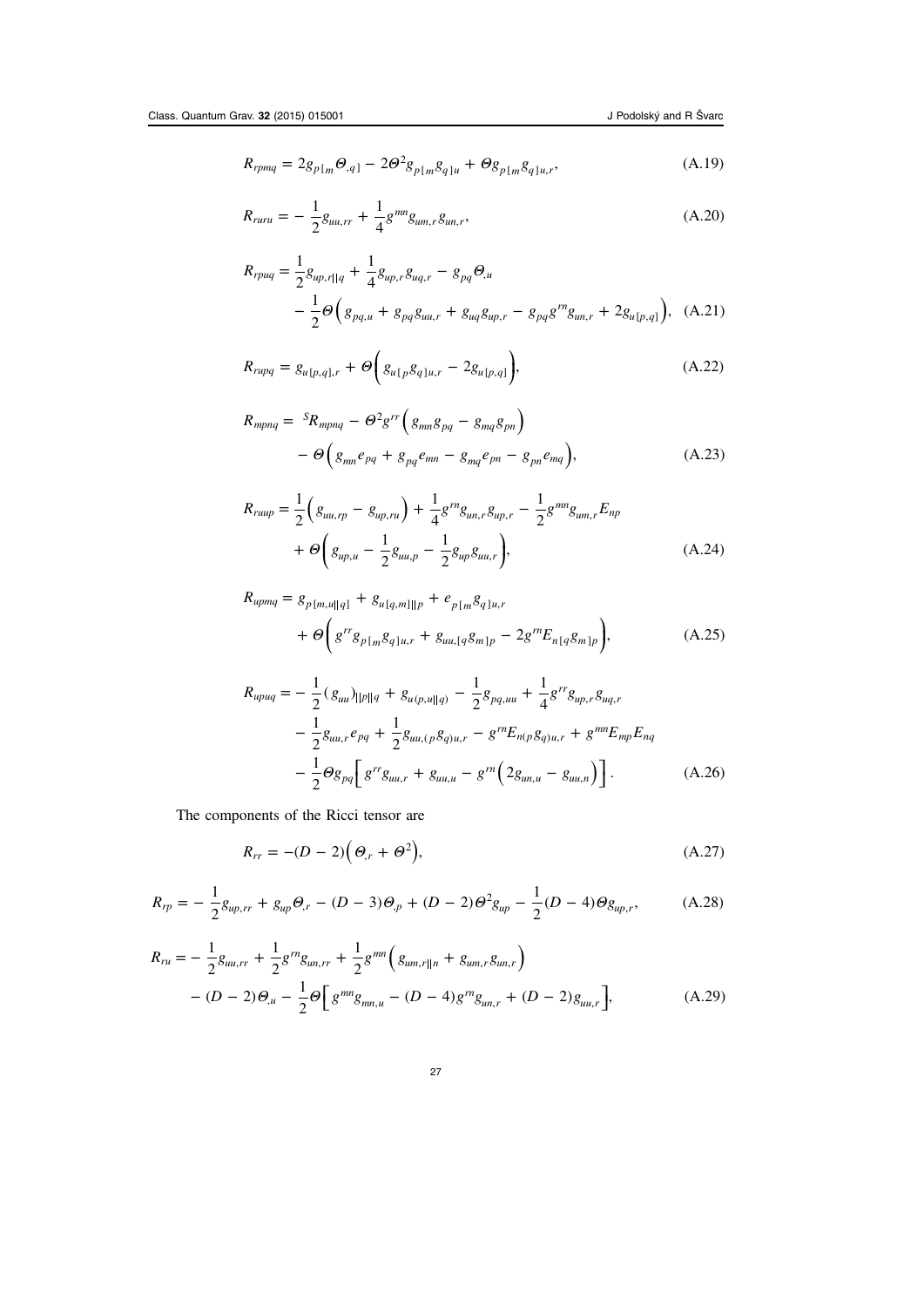<span id="page-28-0"></span>
$$
R_{pq} = {}^{S}R_{pq} - f_{pq} - g_{pq} (g^{rr}\Theta_{,r} - 2\Theta_{,u} + 2g^{rn}\Theta_{,n}) + 2g_{u(p}\Theta_{,q)}
$$
  
+ 
$$
\Theta^{2} \Big[ 2g_{pq}g^{rn}g_{un} - (D - 2)g_{pq}g^{rr} - 2g_{up}g_{uq} \Big] + \Theta \Big[ 2g_{u(p||q)} + 2g_{u(p}g_{q)u,r} - (D - 2)e_{pq} + g_{pq} (g_{uu,r} - 2g^{rn}g_{un,r} - g^{mn}e_{mn}) \Big],
$$
(A.30)

$$
R_{up} = -\frac{1}{2}g^{rr}g_{up,rr} - \frac{1}{2}g_{uu,rp} + \frac{1}{2}g_{up,ru} + g^{rn}g_{u[n,p],r} - \frac{1}{2}g^{rn}\left(g_{up,r||n} + g_{un,r}g_{up,r}\right) + g^{mn}\left(\frac{1}{2}g_{um,r}g_{un||p} + g_{m[p,u||n]} + g_{u[m,p]||n} - \frac{1}{2}e_{mn}g_{up,r}\right) + g_{up}\Theta_{,u} + \Theta\left[g_{up}g_{uu,r} + \frac{1}{2}(D-4)\left(g_{uu}g_{up,r} - g_{uu,p}\right) - g_{up,u} - g^{rn}g_{un,r}g_{up} + (D-6)g^{rn}\left(g_{u[n,p]} - \frac{1}{2}g_{un}g_{up,r}\right) + \frac{1}{2}(D-2)g^{rn}g_{np,u}\right],
$$
\n(A.31)

$$
R_{uu} = -\frac{1}{2}g^{rr}g_{uu,rr} - g^{rn}g_{uu,rm} - \frac{1}{2}g^{mn}e_{mn}g_{uu,r} + g^{rn}g_{un,ru} - \frac{1}{2}g^{mn}g_{mn,uu}
$$
  
+  $g^{mn}\left(g_{um,u||n} - \frac{1}{2}g_{uu||m||n}\right) + \frac{1}{2}(g^{rr}g^{mn} - g^{rm}g^{rn})g_{um,r}g_{un,r}$   
+  $2g^{mn}g^{rp}g_{um,r}g_{u[n,p]} + \frac{1}{2}g^{mn}g_{um,r}g_{uu,n} + g^{mn}g^{pq}E_{pm}E_{qn}$   
+  $\frac{1}{2}\Theta\left[(D-4)g^{rn}\left(2g_{un,u} - g_{uu,n} - g_{un}g_{uu,r}\right)\right]$   
+  $(D-2)\left(g_{uu}g_{uu,r} - g_{uu,u}\right)\right],$  (A.32)

and the Ricci scalar is

$$
R = {}^{S}R + g_{uu,rr} - 2g^{rn}g_{un,rr} - 2g^{mn}g_{um,r||n} - \frac{3}{2}g^{mn}g_{um,r}g_{un,r},
$$
  
+  $2\Theta_{,r} \Big[ (D - 2)g_{uu} - (D - 3)g^{rn}g_{un} \Big] + 4(D - 2)\Theta_{,u} - 4(D - 3)g^{rn}\Theta_{,n}$   
-  $\Theta^{2} \Big[ (D - 1)(D - 2)g^{rr} - 2(2D - 5)g^{rn}g_{un} \Big]$   
+  $\Theta \Big[ 2(D - 2)g_{uu,r} - 2(2D - 7)g^{rn}g_{un,r}$   
+  $(D - 1)g^{mn}g_{mn,u} - 2(D - 3)g^{mn}g_{um||n} \Big].$  (A.33)

These expressions enable us to calculate the explicit components of the Weyl tensor for any non-twisting and shear-free geometry of an arbitrary dimension D. After a straightforward but very lengthy calculation we obtain

$$
C_{rprq} = 0,\t\t(A.34)
$$

$$
C_{rpru} = \frac{D-3}{D-2} \bigg[ -\frac{1}{2} g_{up,rr} + g_{up} \Theta_{,r} + \Theta_{,p} + \Theta_{g_{up,r}} \bigg], \tag{A.35}
$$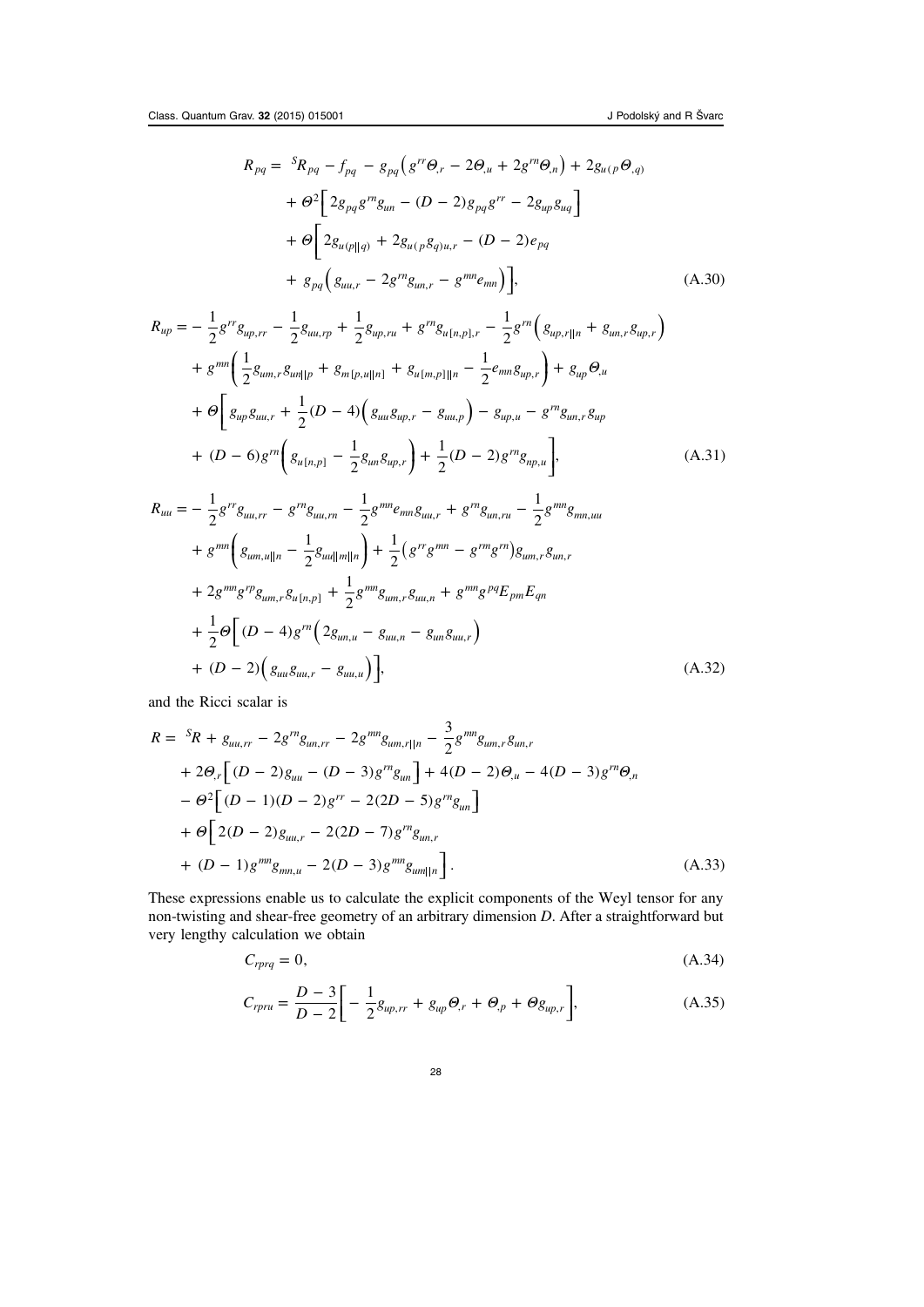$$
C_{rpmq} = \frac{2}{D-2} \left[ -\frac{1}{2} g_{p[m} g_{q]u,rr} + g_{p[m} g_{q]u} \Theta_r + g_{p[m} \Theta_{,q]} + \Theta g_{p[m} g_{q]u,r} \right],
$$
(A.36)

$$
C_{ruru} = -\frac{D-3}{D-1} \Bigg[ \left( \frac{1}{2} g_{uu,r} - \Theta g_{uu} \right)_{,r} + \frac{1}{(D-2)(D-3)} s_R - \frac{1}{4} \frac{D-4}{D-2} g^{mn} g_{um,r} g_{un,r} + \frac{1}{D-2} \left( g^{m} g_{un,r} + g^{mn} g_{um,r||n} \right) - \frac{2}{D-2} g^{m} g_{un} \Theta_{,r} - 2 \Theta_{,u} - \frac{4}{D-2} g^{rn} \Theta_{,n} - \Theta^{2} \frac{D-4}{D-2} g^{rn} g_{un} + \Theta \left( \frac{D-6}{D-2} g^{rn} g_{un,r} - \frac{2}{D-2} g^{mn} g_{um||n} \right) \Bigg],
$$
(A.37)

$$
C_{rpuq} = \frac{1}{D-2} \left[ \frac{s_{R_{pq}} - \frac{1}{D-1} g_{pq} s_{R} + \frac{1}{2} (D-2) g_{u[p,r||q]} + \frac{1}{2} (D-4) f_{pq} \right. \\ + \frac{1}{2} \frac{D-3}{D-1} g_{pq} g_{uu,rr} - \frac{1}{2} g_{up} g_{uq,rr} - \frac{1}{2} \frac{D-5}{D-1} g_{pq} g^{mg} g_{uu,rr} \\ - \frac{1}{2} \frac{D-4}{D-1} g_{pq} g^{mm} g_{um,r} g_{un,r} - \frac{1}{2} \frac{D-5}{D-1} g_{pq} g^{mm} g_{um,r||n} \\ + \Theta_{,r} \left( g_{up} g_{uq} - \frac{D-3}{D-1} g_{pq} g_{uu} + \frac{D-5}{D-1} g_{pq} g^{mg} g_{uu} \right) - 2 \frac{D-3}{D-1} g_{pq} \Theta_{,u} \\ + 2 \frac{D-5}{D-1} g_{pq} g^{rn} \Theta_{,n} - (D-5) g_{u(p} \Theta_{,q)} - (D-3) g_{u[p} \Theta_{,q}] \\ + \Theta^{2} (D-4) \left( g_{up} g_{uq} - \frac{2}{D-1} g_{pq} g^{rn} g_{un} \right) \\ + \Theta \left( \frac{3D-13}{D-1} g_{pq} g^{rn} g_{un,r} - \frac{D-3}{D-1} g_{pq} g_{uu,r} - (D-5) g_{u(p} g_{q)u,r} + g_{u[p} g_{q]u,r} \\ - (D-4) g_{u(p||q)} - (D-2) g_{u[p,q]} + \frac{D-5}{D-1} g_{pq} g^{mm} g_{um||n} \right) \right], \tag{A.38}
$$

$$
C_{rupq} = g_{u[p,q],r} - \frac{1}{D-2} g_{u[p} g_{q]u,rr}
$$
  
- 
$$
2 \frac{D-3}{D-2} g_{u[p} \Theta_{,q]} - 2\Theta \left( g_{u[p,q]} - \frac{1}{D-2} g_{u[p} g_{q]u,r} \right),
$$
 (A.39)

$$
C_{mpnq} = {}^{S}C_{mpnq} + \frac{2}{(D-2)(D-4)} \Big( g_{mn} {}^{S}R_{pq} + g_{pq} {}^{S}R_{mn} - g_{mq} {}^{S}R_{pn} - g_{pn} {}^{S}R_{mq} \Big)
$$
  
+ 
$$
\frac{1}{D-2} \Big( g_{mn} f_{pq} + g_{pq} f_{mn} - g_{mq} f_{pn} - g_{pn} f_{mq} \Big)
$$
  
- 
$$
\frac{2}{D-2} \Bigg[ g_{mn} \Big( g_{u(p)} \Theta_{,q)} - \Theta^2 g_{up} g_{uq} + \Theta \Big( g_{u(p||q)} + g_{u(p} g_{q)u,r} \Big) \Big)
$$
  
+ 
$$
g_{pq} \Big( g_{u(m)} \Theta_{,n)} - \Theta^2 g_{um} g_{un} + \Theta \Big( g_{u(m||n)} + g_{u(m} g_{n)u,r} \Big) \Big)
$$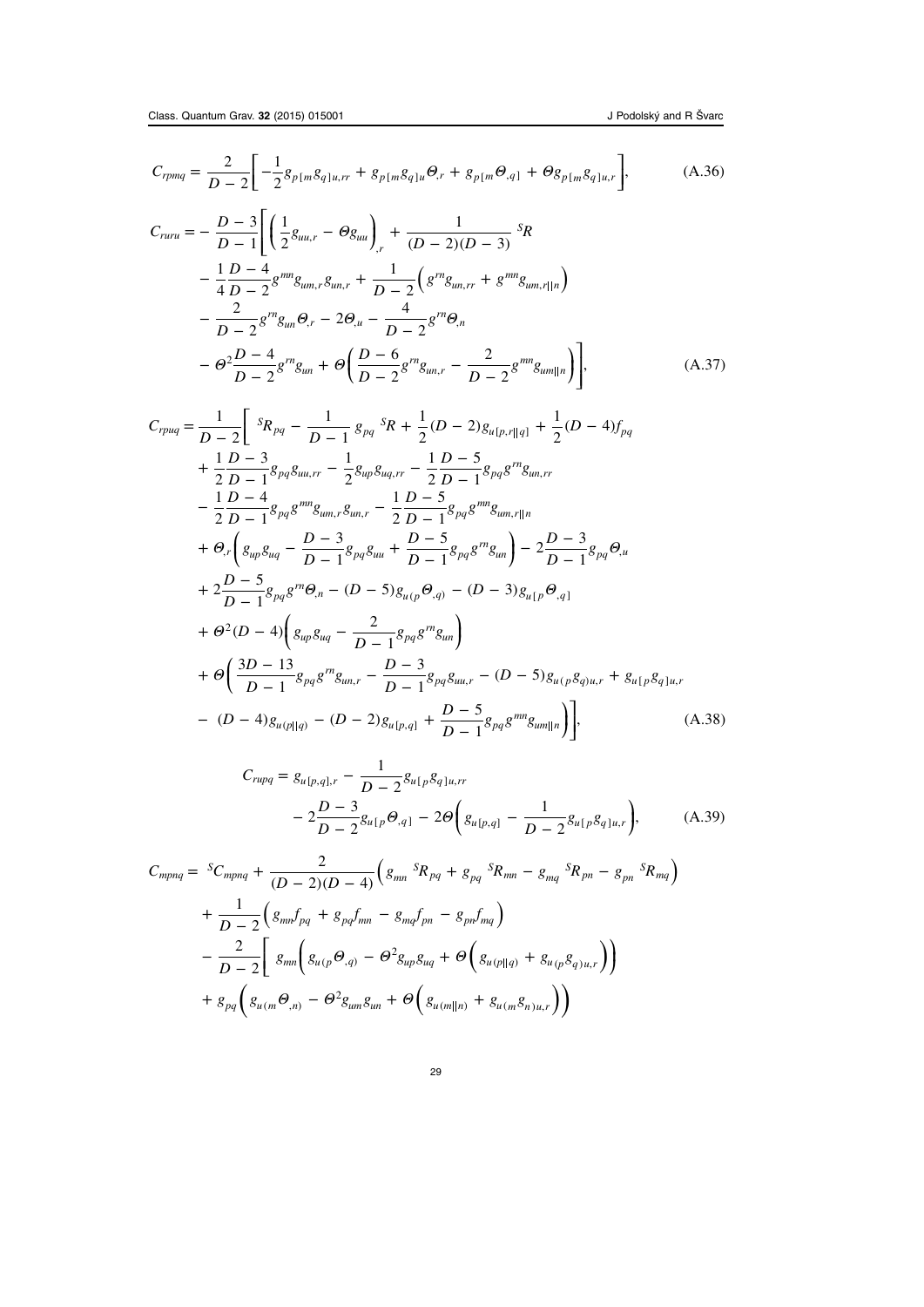$$
-g_{mq}\left(g_{u(p}\Theta_{,n}) - \Theta^2 g_{up}g_{un} + \Theta\left(g_{u(p||n)} + g_{u(p}g_{n)u,r}\right)\right)
$$
  

$$
-g_{pn}\left(g_{u(m}\Theta_{,q}) - \Theta^2 g_{um}g_{uq} + \Theta\left(g_{u(m||q)} + g_{u(m}g_{q)u,r}\right)\right)
$$
  

$$
+\frac{1}{(D-1)(D-2)}\left(g_{mn}g_{pq} - g_{mq}g_{pn}\right)\left[g_{uu,rr} - 2g^{rs}g_{us,rr}\right]
$$
  

$$
-2g^{os}f_{os} - \frac{1}{2}g^{os}g_{uo,r}g_{us,r} - \frac{2(2D-5)}{(D-3)(D-4)}g_{R}
$$
  

$$
+2\Theta_{,r}\left(-g_{uu} + 2g^{rs}g_{us}\right) - 4\Theta_{,u} + 8g^{rs}\Theta_{,s}
$$
  

$$
-6\Theta^2 g^{rs}g_{us} + 2\Theta\left(-g_{uu,r} + 5g^{rs}g_{us,r} + 2g^{os}g_{uo||s}\right)\right],
$$
 (A.40)

$$
C_{rump} = \frac{1}{2} \frac{D-3}{D-2} \left( g_{uu,rp} - g_{up,ru} \right) + \frac{1}{4} \frac{D-4}{D-2} g^{rn} g_{un,r} g_{up,r} - \frac{1}{2} \frac{D-3}{D-2} g^{mn} g_{um,r} E_{np}
$$
  
+  $\frac{1}{D-2} \left[ g^{mn} e_{m[p} g_{n]u,r} + g^{mn} \left( g_{m[p,u]n]} + g_{u[m,p]n} \right) \right]$   
-  $\frac{1}{D-2} \left[ \frac{1}{2} g^{rn} g_{un} g_{up,r} - g^{rn} g_{u[n,p],r} + \frac{1}{2} g^{rn} g_{up,r \|n} \right]$   
-  $\frac{1}{(D-1)(D-2)} g_{up} \left[ {}^{s}R - \frac{1}{2}(D-3) g_{uu,rr} + \frac{1}{2}(D-4) g^{mn} g_{um,r} g_{un,r}$   
+  $\frac{1}{2}(D-5) \left( g^{rn} g_{un,rr} + g^{mn} g_{um,r \|n} \right) \right]$   
+  $\frac{D-3}{(D-1)(D-2)} \left[ g_{up} \left( 2 g^{rn} g_{un} - g_{uu} \right) \Theta_{,r} + (D-3) g_{up} \Theta_{,u}$   
-  $(D-1) g_{uu} \Theta_{,p} + 4 g_{up} g^{rn} \Theta_{,n} \right] + \Theta^{2} \frac{(D-3)(D-4)}{(D-1)(D-2)} g^{rn} g_{un} g_{up}$   
-  $\frac{1}{D-2} \Theta \left[ (D-3) \left( g_{uu,p} - g_{up,u} \right) + \frac{1}{2} (D-6) g^{rn} g_{un} g_{up,r} - \frac{1}{2} (D-2) g^{rn} g_{mp,u} - (D-6) g^{rn} g_{un,r} \right] - \frac{1}{(D-1)(D-2)} g_{up} \Theta \left[ \frac{1}{2} (D-5)(D-6) g^{rn} g_{un,r} + \frac{1}{2} (D-1) g^{mn} g_{mn,u} + (D-3) \left( g_{uu,r} - 2 g^{mn} g_{um \|n} \right) \right],$  (A.41)

$$
C_{upmq} = g_{p[m,u||q]} + g_{u[q,m]||p} + e_{p[m}g_{q]u,r} + \frac{2}{D-2} \left( s_{p[m}g_{q]u} - f_{p[m}g_{q]u} \right)
$$
  
+ 
$$
\frac{1}{D-2} \left[ \left( g_{uu} - g^{rn}g_{un} \right) g_{p[m}g_{q]u,rr} - g_{uu,r[q}g_{m]p} + g_{p[m}g_{q]u,ru} \right]
$$
  
+ 
$$
g^{rn} \left( g_{pm}g_{u[n,q],r} - g_{pq}g_{u[n,m],r} \right) - g^{rn}g_{un,r}g_{p[m}g_{q]u,r} - g^{rn}g_{p[m}g_{q]u,r||n}
$$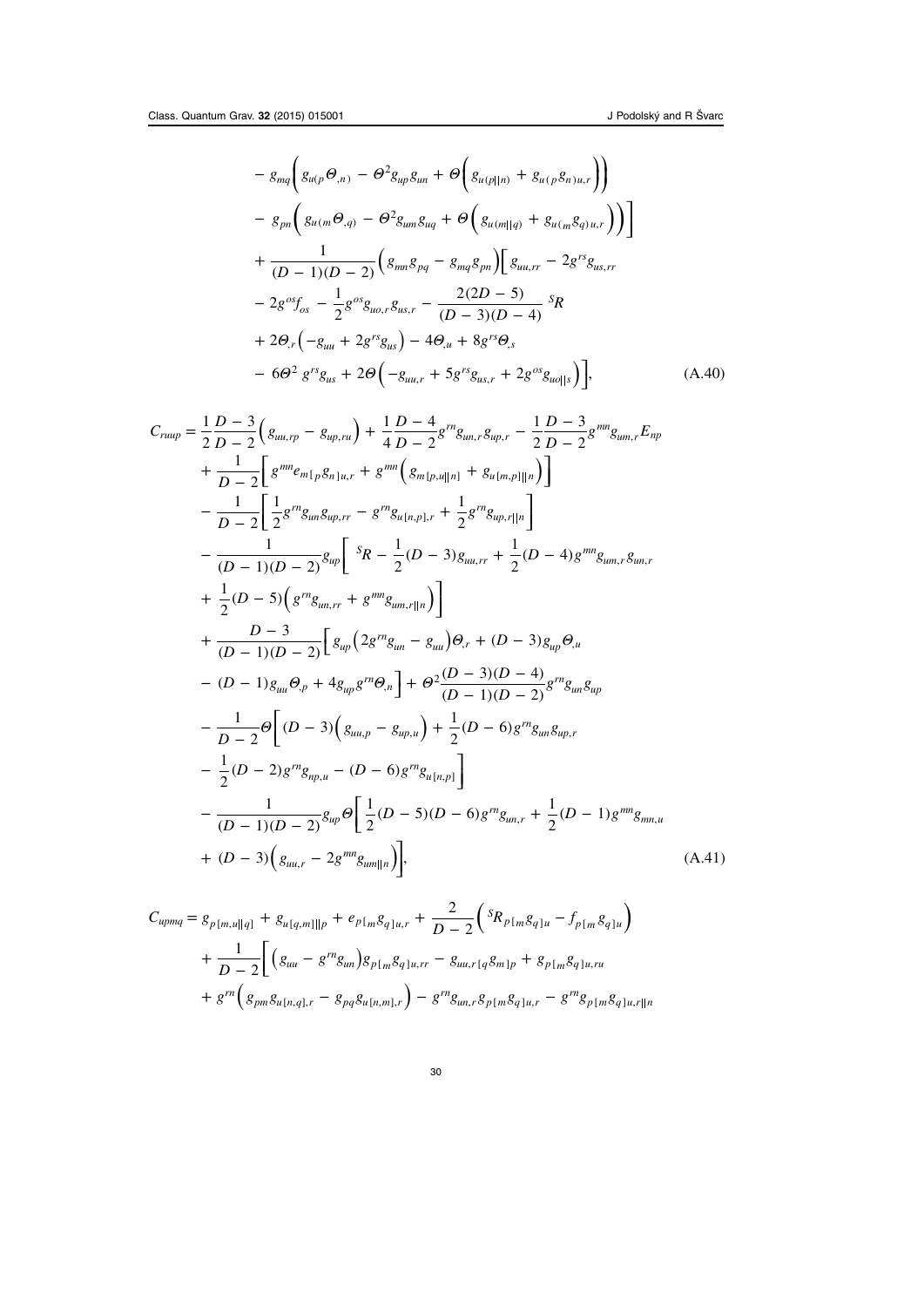+ 
$$
g^{ns}g_{un,r}g_{us}||[qg_{m}]_p + g^{ns} (g_{pm}g_{n[q,u||s]} - g_{pq}g_{n[m,u||s]})
$$
  
\n+  $g^{ns} (g_{pm}g_{u[n,q]||s} - g_{pq}g_{u[n,m]||s}) - g^{ns}e_{ns}g_{p[m}g_{q]u,r}]$   
\n $- \frac{2}{(D-1)(D-2)} g_{p[m}g_{q]u} [sR + g_{uu,rr} - 2g^{rn}g_{un,rr} - \frac{3}{2}g^{ns}g_{un,r}g_{us,r}$   
\n $- 2g^{ns}g_{un,r||s} + ((D-3)g_{uu} - (D-5)g^{rn}g_{un})\Theta_r$   
\n+  $(D-5)\Theta_u - 2(D-5)g^{rn}\Theta_n$   
\n+  $\frac{2}{D-2} g_{up} \Theta_{,[m}g_{q]u} - 4\Theta^2 \frac{D-4}{(D-1)(D-2)}g^{rn}g_{un}g_{p[m}g_{q]u} - 2\Theta e_{p[m}g_{q]u}$   
\n+  $\frac{2}{D-2} \Theta \left[ g_{u(p||m)}g_{uq} - g_{u(p||q)}g_{um} - g_{up}g_{u[m}g_{q]u,r} - g_{p[m}g_{q]u,r} (g_{uu} - 2g^{rn}g_{un})$   
\n $- 2g^{rn} (g_{pm}g_{u[n,q]} - g_{pq}g_{u[n,m]}) - g_{p[m}g_{q]u,u} + g_{uu,[q}g_{m]p} \right]$   
\n+  $\frac{2}{(D-1)(D-2)} \Theta g_{p[m}g_{q]u} [2g_{uu,r} + (D-11)g^{rn}g_{un,r}$   
\n+  $(D-5)g^{ns}g_{un||s} - \frac{1}{2}(D-1)g^{ns}g_{ns,u}],$  (A.42)

$$
C_{upuq} = -\frac{1}{2}g_{uu||p||q} - \frac{1}{2}g_{pq,uu} + g_{u(p,u||q)} - \frac{1}{2}g_{uu,r}e_{pq} + \frac{1}{2}g_{uu,(p}g_{q)u,r} + g^{os}E_{op}E_{sq}
$$
  
\n
$$
-\frac{1}{D-2}g_{pq}g^{mn}\left(-\frac{1}{2}g_{uu||m||n} - \frac{1}{2}g_{mn,uu} + g_{um,u||n}\right)
$$
  
\n
$$
-\frac{1}{2}g_{uu,r}e_{mn} + \frac{1}{2}g_{uu,m}g_{un,r} + g^{os}E_{om}E_{sn}\right)
$$
  
\n
$$
+\frac{1}{(D-1)(D-2)}\left(g_{uu}g_{pq} - g_{up}g_{uq}\right)\left(S_{R} + g_{uu,r} - 2g^{rn}g_{un,r}\right)
$$
  
\n
$$
-\frac{3}{2}g^{mn}g_{um,r}g_{un,r} - 2g^{mn}g_{um,r||n}\right)
$$
  
\n
$$
-\frac{1}{2(D-2)}g_{uu}g_{pq}\left(g_{uu,rr} - g^{mn}g_{um,r}g_{un,r}\right) - \frac{1}{D-2}g_{uu}{}^{S}R_{pq}
$$
  
\n
$$
-\frac{1}{4}\left(\frac{D-4}{D-2}g_{uu} - g^{rn}g_{un}\right)g_{up,r}g_{uq,r} + \frac{1}{D-2}g_{uu}g_{u(p,r||q)} - g^{rn}E_{n(p}g_{q)u,r}
$$
  
\n
$$
+\frac{1}{D-2}g_{pq}g^{rn}\left[\frac{1}{2}g_{un}g_{uu,rr} + g_{uu,rr} - g_{un,ru}
$$
  
\n
$$
-\frac{1}{2}g_{uo,r}\left(g^{os}g_{us,r}g_{un} - g^{ro}g_{un,r} - 4g^{os}g_{u[n,s]}\right)\right]
$$
  
\n
$$
+\frac{1}{D-2}\left[\left(g_{uu} - g^{rn}g_{un}\right)g_{u(q}g_{p)u,rr} - g_{uu,r(p}g_{q)u} + g_{u(q}g_{p)u,ru}\right]
$$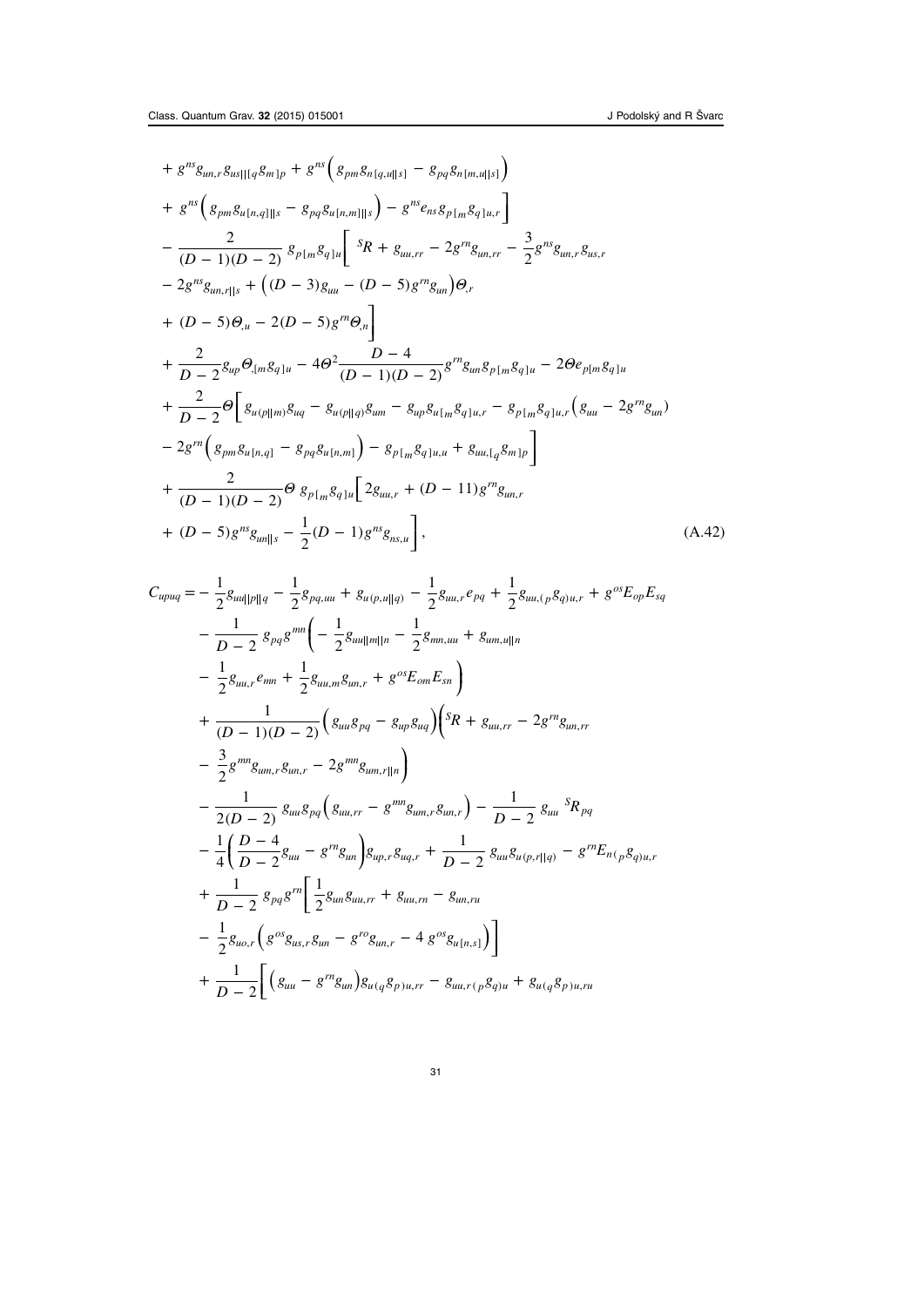<span id="page-32-0"></span>+ 
$$
g^{m}g_{un,\eta|_{(p}g_{q)u} - 2g^{rn}g_{u(q}g_{p)u,\eta|_{n} - g^{rn}g_{un,\eta}g_{u(q}g_{p)u,\eta}
$$
  
+  $\frac{1}{D-2}g^{mn}\left[g_{um,\eta}g_{un|_{(p}g_{q)u} - e_{mn}g_{u(q}g_{p)u,\eta} + g_{u(q}g_{p)m,u|_{n} - g_{mn,u|_{(p}g_{q)u}}$   
+  $\frac{1}{2}\left(g_{ug}g_{um||p||n} + g_{up}g_{um||q||n}\right) - g_{u(q}g_{p)u||m||n}\right]$   
+  $\frac{1}{(D-1)(D-2)}\Theta_{,\tau}\left[g_{uu}g_{pq}\left((D-3)g_{uu} - (D-5)g^{rn}g_{un}\right)$   
-  $2g_{up}g_{ug}(D-2)g_{uu} - (D-3)g^{rn}g_{un}\right]$   
+  $\Theta_{,\mu}\frac{2(D-3)}{(D-1)(D-2)}\left(g_{uu}g_{pq} - g_{up}g_{uq}\right) - \frac{2}{D-2}g_{uu}g_{u(p}\Theta_{,\eta)}$   
-  $2g^{m}\Theta_{,\eta}\left(\frac{D-5}{(D-1)(D-2)}g_{uu}g_{pq} - \frac{2(D-3)}{(D-1)(D-2)}g_{up}g_{uq}\right)$   
+  $\Theta_{\tau}^{2}\left[\frac{2(D-4)}{(D-1)(D-2)}g^{rn}g_{un}g_{uu}g_{pq} - \frac{D-4}{D-2}g_{uu}g_{up}g_{uq} + \frac{(D-3)(D-4)}{(D-1)(D-2)}g^{rn}g_{un}g_{up}g_{uq}\right]$   
+  $\Theta_{\tau}\left[\frac{1}{D-2}g_{pq}g^{rn}\left(2g_{un,u} - g_{uu,\eta} - g_{un}g_{uu,\eta}\right) + \frac{D-6}{D-2}\left(g_{uu} - g^{rn}g_{un}\right)g_{u(q}g_{p)u,\eta}$   
+  $\frac{D-3}{(D-1)(D-2)}g^{rn}g_{uu,\eta}g_{pq} + \frac{2}{(D-1)(D-2)}g^{nr}g_{un}g_{qu}g_{uu,\eta}$   
+  $\frac{2(D-6)}{(D-1$ 

In the above expressions,  ${}^S\! \Gamma^m_{pq} \equiv \frac{1}{2} g^{mn} (2g_{n(p,q)} - g_{pq,n})$  denote Christoffel symbols with respect to the spatial coordinates only, i.e., the coefficients of the covariant derivative on the transverse  $(D - 2)$ -dimensional Riemannian space. The symbol  $\parallel$  denotes this covariant derivative with respect to  $g_{pq}$ . Similarly,  ${}^S R_{mpnq}$ ,  ${}^S C_{mpnq}$ ,  ${}^S R_{pq}$  and  ${}^S R$  are the Riemann tensor, Weyl tensor, Ricci tensor and Ricci scalar for the transverse-space metric  $g_{pq}$ , respectively. We have also introduced the following useful auxiliary quantities :

$$
g_{up||q} \equiv g_{up,q} - g_{um} S_{Pq}, \tag{A.44}
$$

$$
g_{up,r||q} \equiv g_{up,rq} - g_{um,r} \, \, \,^S \Gamma_{pq}^m,\tag{A.45}
$$

$$
g_{u[p,r||q]} = g_{u[p||q],r},\tag{A.46}
$$

$$
g_{p[m,u][q]} \equiv g_{p[m,q],u} + \frac{1}{2} \Big( {}^{S} \! \Gamma^{n}_{pm} \; g_{nq,u} - {}^{S} \! \Gamma^{n}_{pq} \; g_{nm,u} \Big), \tag{A.47}
$$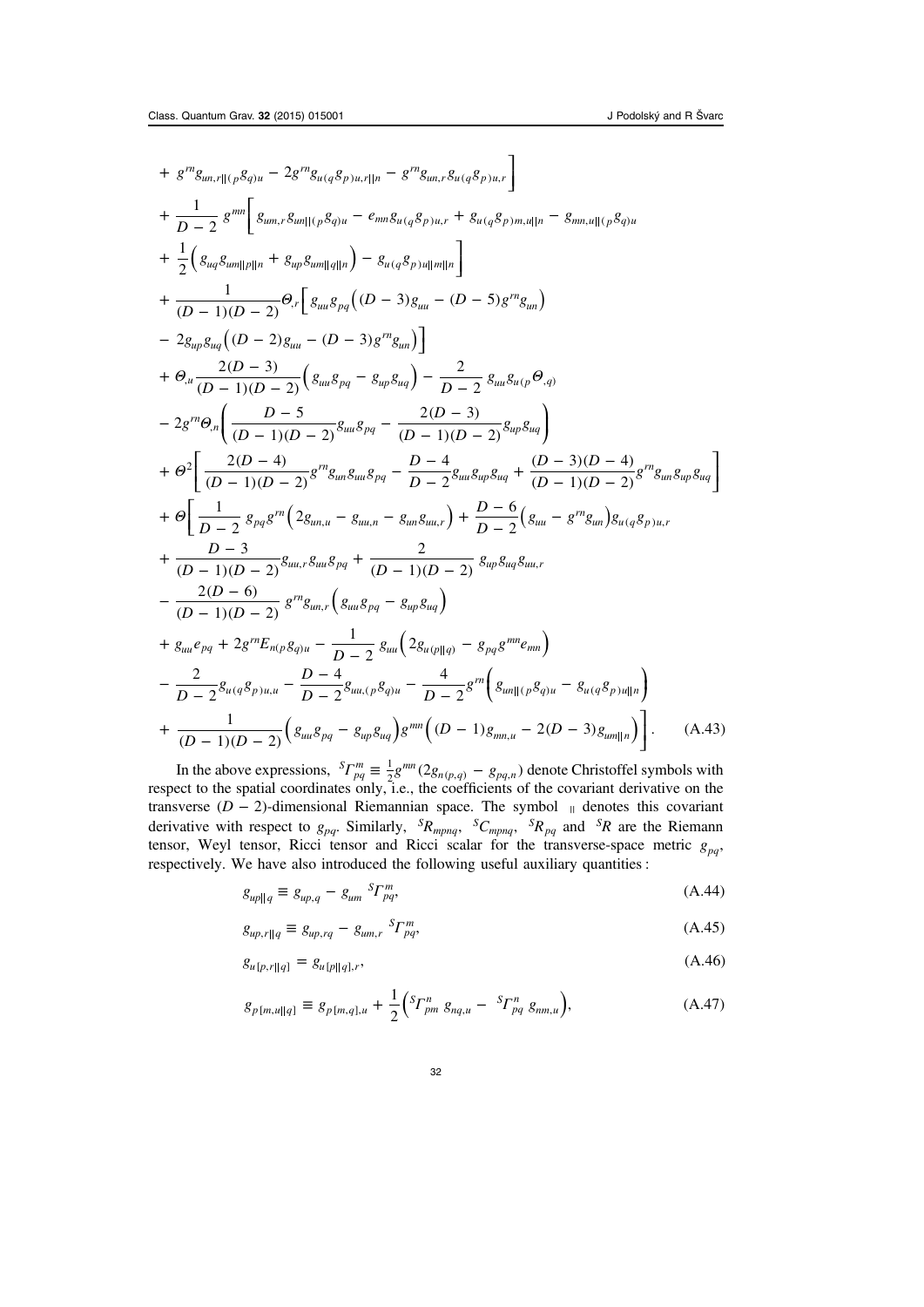<span id="page-33-0"></span> $g_{u[q,m] \| p} \equiv g_{u[q,m],p} - s \Gamma_{pq}^{n} g_{u[n,m]} - s \Gamma_{pm}^{n} g_{u[q,n]},$ (A.48)

$$
(g_{uu})_{\|p\|q} \equiv g_{uu,pq} - g_{uu,n}{}^{S} \Gamma_{pq}^{n}, \tag{A.49}
$$

$$
g_{up,u||q} \equiv g_{up,uq} - g_{um,u} \, ^S\!F_{pq}^m,\tag{A.50}
$$

$$
e_{pq} \equiv g_{u(p||q)} - \frac{1}{2}g_{pq,u},
$$
\n(A.51)

$$
E_{pq} \equiv g_{u[p,q]} + \frac{1}{2} g_{pq,u}, \tag{A.52}
$$

$$
f_{pq} \equiv g_{u(p,r||q)} + \frac{1}{2} g_{up,r} g_{uq,r}, \tag{A.53}
$$

where  $g_{u[p,q]} = g_{u[p||q]}$ . These are tensors on the transverse Riemannian space.

# **References**

- [1] Robinson I and Trautman A 1960 Spherical gravitational waves Phys. Rev. Lett. 4 [431](http://dx.doi.org/10.1103/PhysRevLett.4.431)-2
- [2] Robinson I and Trautman A 1962 Some spherical gravitational waves in general relativity *Proc. R.* Soc. A 265 [463](http://dx.doi.org/10.1098/rspa.1962.0036)–73
- [3] Kundt W 1961 The plane-fronted gravitational waves Z. Phys. **[163](http://dx.doi.org/10.1007/BF01328918)** 77–86
- [4] Kundt W 1962 Exact solutions of the field equations: twist-free pure radiation fields *Proc. R. Soc.* A 270 [328](http://dx.doi.org/10.1098/rspa.1962.0224)–34
- [5] Stephani H, Kramer D, MacCallum M, Hoenselaers C and Herlt E 2003 Exact Solutions of Einstein's Field Equations (Cambridge: Cambridge University Press)
- [6] Griffiths J B and Podolský J 2009 Exact Space-Times in Einstein's General Relativity (Cambridge: Cambridge University Press)
- [7] Podolský J and Ortaggio M 2006 Robinson–Trautman spacetimes in higher dimensions Class. Quantum Grav. 23 [5785](http://dx.doi.org/10.1088/0264-9381/23/20/002)–97
- [8] Ortaggio M, Podolský J and Žofka M 2008 Robinson–Trautman spacetimes with an electromagnetic field in higher dimensions Class. Quantum Grav. 25 [025006](http://dx.doi.org/10.1088/0264-9381/25/2/025006)
- [9] Švarc R and Podolský J 2014 Absence of gyratons in the Robinson–Trautman class Phys. Rev. D 89 [124029](http://dx.doi.org/10.1103/PhysRevD.89.124029)
- [10] Podolský J and Žofka M 2009 General Kundt spacetimes in higher dimensions Class. Quantum Grav. 26 [105008](http://dx.doi.org/10.1088/0264-9381/26/10/105008)
- [11] Coley A, Hervik S, Papadopoulos G and Pelavas N 2009 Kundt spacetimes Class. Quantum Grav. 26 [105016](http://dx.doi.org/10.1088/0264-9381/26/10/105016)
- [12] Ortaggio M, Pravda V and Pravdová A 2013 Algebraic classification of higher dimensional spacetimes based on null alignment Class. Quantum Grav. 30 [013001](http://dx.doi.org/10.1088/0264-9381/30/1/013001)
- [13] Podolský J and Švarc R 2013 Explicit algebraic classification of Kundt geometries in any dimension Class. Quantum Grav. 30 [125007](http://dx.doi.org/10.1088/0264-9381/30/12/125007)
- [14] Coley A and Hervik S 2010 Higher dimensional bivectors and classification of the Weyl operator Class. Quantum Grav. 27 [015002](http://dx.doi.org/10.1088/0264-9381/27/1/015002)
- [15] Coley A, Hervik S, Ortaggio M and Wylleman L 2012 Refinements of the Weyl tensor classification in five dimensions Class. Quantum Grav. 29 [155016](http://dx.doi.org/10.1088/0264-9381/29/15/155016)
- [16] Ortaggio M, Pravda V and Pravdová A 2013 On the Goldberg–Sachs theorem in higher dimensions in the non-twisting case Class. Quantum Grav. 30 [075016](http://dx.doi.org/10.1088/0264-9381/30/1/013001)
- [17] Hervik S, Ortaggio M and Wylleman L 2013 Minimal tensors and purely electric or magnetic spacetimes of arbitrary dimension Class. Quantum Grav. 30 [165014](http://dx.doi.org/10.1088/0264-9381/30/16/165014)
- [18] Podolský J and Švarc R 2013 Physical interpretation of Kundt spacetimes using geodesic deviation Class. Quantum Grav. 30 [205016](http://dx.doi.org/10.1088/0264-9381/30/12/125007)
- [19] Podolský J and Švarc R 2012 Interpreting spacetimes of any dimension using geodesic deviation Phys. Rev. D 85 [044057](http://dx.doi.org/10.1103/PhysRevD.85.044057)